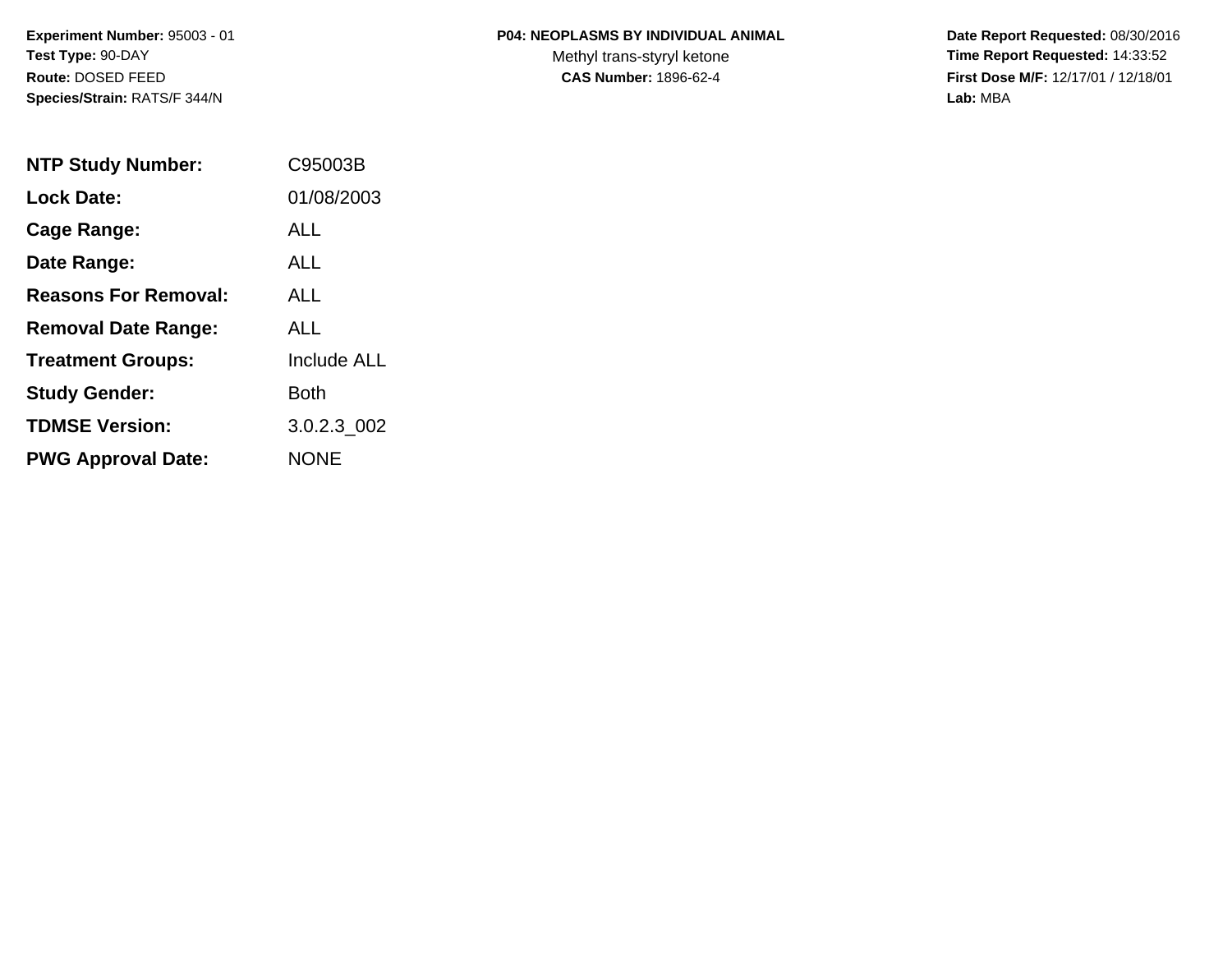Methyl trans-styryl ketone<br>CAS Number: 1896-62-4

 **Date Report Requested:** 08/30/2016 **Time Report Requested:** 14:33:52 **First Dose M/F:** 12/17/01 / 12/18/01<br>Lab: MBA **Lab:** MBA

| DAY ON TEST<br><b>FISCHER 344 RATS MALE</b>                                                                                                                         | 0<br>$\begin{array}{c} 0 \\ 9 \\ 2 \end{array}$                             | 0<br>$\mathbf 0$<br>$\frac{9}{2}$                                      | 0<br>$\mathsf 0$<br>9<br>$\overline{2}$   | 0<br>$\pmb{0}$<br>$\frac{9}{2}$                                        | 0<br>$\mathbf 0$<br>$\frac{9}{2}$                                        | 0<br>$\mathsf 0$<br>$\frac{9}{2}$         | $\boldsymbol{0}$<br>$\pmb{0}$<br>$\frac{9}{2}$                     | 0<br>$\mathbf 0$<br>9<br>$\overline{2}$             | 0<br>$\boldsymbol{0}$<br>9<br>$\overline{2}$                 | 0<br>$\mathbf 0$<br>9<br>$\overline{2}$                   |                                                                                               |
|---------------------------------------------------------------------------------------------------------------------------------------------------------------------|-----------------------------------------------------------------------------|------------------------------------------------------------------------|-------------------------------------------|------------------------------------------------------------------------|--------------------------------------------------------------------------|-------------------------------------------|--------------------------------------------------------------------|-----------------------------------------------------|--------------------------------------------------------------|-----------------------------------------------------------|-----------------------------------------------------------------------------------------------|
| <b>VEHICLE CONTROL</b><br><b>ANIMAL ID</b>                                                                                                                          | $\mathbf 0$<br>$\boldsymbol{0}$<br>$\mathbf 0$<br>$\mathsf{O}\xspace$<br>-1 | $\mathbf 0$<br>$\mathbf 0$<br>$\mathbf 0$<br>$\mathbf 0$<br>$\sqrt{2}$ | $\mathbf 0$<br>0<br>$\mathbf 0$<br>0<br>3 | $\mathbf 0$<br>$\mathbf 0$<br>$\pmb{0}$<br>$\pmb{0}$<br>$\overline{4}$ | 0<br>$\boldsymbol{0}$<br>$\mathsf 0$<br>$\begin{matrix}0\\5\end{matrix}$ | 0<br>$\mathbf 0$<br>$\mathbf 0$<br>0<br>6 | $\pmb{0}$<br>$\pmb{0}$<br>$\pmb{0}$<br>$\pmb{0}$<br>$\overline{7}$ | 0<br>$\mathbf 0$<br>$\mathbf 0$<br>$\mathbf 0$<br>8 | $\mathbf 0$<br>$\Omega$<br>$\mathbf 0$<br>$\mathbf 0$<br>$9$ | $\pmb{0}$<br>$\Omega$<br>$\mathbf 0$<br>$\mathbf{1}$<br>0 | * TOTALS                                                                                      |
| <b>ALIMENTARY SYSTEM</b>                                                                                                                                            |                                                                             |                                                                        |                                           |                                                                        |                                                                          |                                           |                                                                    |                                                     |                                                              |                                                           |                                                                                               |
| Esophagus                                                                                                                                                           |                                                                             |                                                                        |                                           |                                                                        |                                                                          |                                           |                                                                    |                                                     |                                                              | $\ddot{}$                                                 | 10                                                                                            |
| Intestine Large, Cecum                                                                                                                                              |                                                                             |                                                                        |                                           |                                                                        |                                                                          |                                           |                                                                    |                                                     |                                                              | $\ddot{}$                                                 | 10                                                                                            |
| Intestine Large, Colon                                                                                                                                              |                                                                             |                                                                        |                                           |                                                                        |                                                                          |                                           |                                                                    |                                                     |                                                              | $\div$                                                    | 10                                                                                            |
| Intestine Large, Rectum                                                                                                                                             | +                                                                           |                                                                        |                                           |                                                                        |                                                                          |                                           |                                                                    |                                                     |                                                              | $\ddot{}$                                                 | 10                                                                                            |
| Intestine Small, Duodenum                                                                                                                                           |                                                                             |                                                                        |                                           |                                                                        |                                                                          |                                           |                                                                    |                                                     |                                                              | $\ddot{}$                                                 | 10                                                                                            |
| Intestine Small, Ileum                                                                                                                                              |                                                                             |                                                                        |                                           |                                                                        |                                                                          |                                           |                                                                    |                                                     |                                                              | $\ddot{}$                                                 | 10                                                                                            |
| Intestine Small, Jejunum                                                                                                                                            |                                                                             |                                                                        |                                           |                                                                        |                                                                          |                                           |                                                                    |                                                     |                                                              | $\ddot{}$                                                 | 10                                                                                            |
| Liver                                                                                                                                                               |                                                                             |                                                                        |                                           |                                                                        |                                                                          |                                           |                                                                    |                                                     |                                                              | $+$                                                       | 10                                                                                            |
| Pancreas                                                                                                                                                            | $+$                                                                         |                                                                        |                                           |                                                                        |                                                                          |                                           |                                                                    |                                                     | ÷                                                            | $\ddot{}$                                                 | 10                                                                                            |
| Salivary Glands                                                                                                                                                     |                                                                             |                                                                        |                                           |                                                                        |                                                                          |                                           |                                                                    |                                                     |                                                              | $\overline{ }$                                            | 10                                                                                            |
| Stomach, Forestomach                                                                                                                                                |                                                                             |                                                                        |                                           |                                                                        |                                                                          |                                           |                                                                    |                                                     |                                                              | $\ddot{}$                                                 | 10                                                                                            |
| Stomach, Glandular                                                                                                                                                  |                                                                             |                                                                        |                                           |                                                                        |                                                                          |                                           |                                                                    |                                                     |                                                              | $\ddot{}$                                                 | 10                                                                                            |
| Tongue                                                                                                                                                              |                                                                             |                                                                        |                                           |                                                                        |                                                                          |                                           |                                                                    |                                                     |                                                              | $+$                                                       | 10                                                                                            |
| <b>CARDIOVASCULAR SYSTEM</b>                                                                                                                                        |                                                                             |                                                                        |                                           |                                                                        |                                                                          |                                           |                                                                    |                                                     |                                                              |                                                           |                                                                                               |
| <b>Blood Vessel</b>                                                                                                                                                 | $\pm$                                                                       |                                                                        |                                           |                                                                        |                                                                          |                                           |                                                                    |                                                     |                                                              | $^{+}$                                                    | 10                                                                                            |
| *  Total animals with tissue examined microscopically; Total animals with tumor<br>+  Tissue examined microscopically<br>X  Lesion present<br>I Insufficient tissue |                                                                             |                                                                        |                                           |                                                                        |                                                                          |                                           |                                                                    |                                                     |                                                              |                                                           | M  Missing tissue<br>A  Autolysis precludes evaluation<br>BLANK  Not examined microscopically |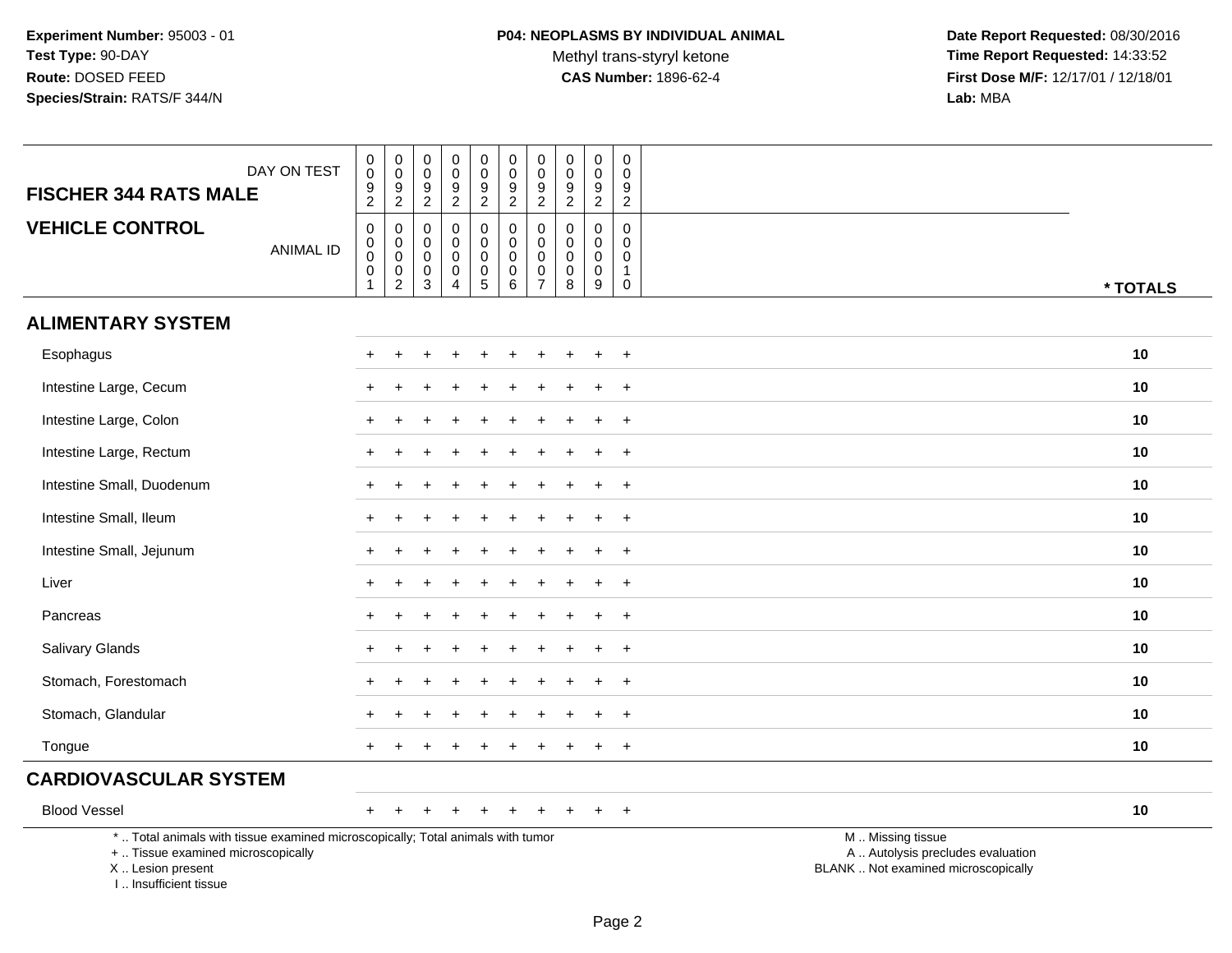Methyl trans-styryl ketone<br>CAS Number: 1896-62-4

 **Date Report Requested:** 08/30/2016 **Time Report Requested:** 14:33:52 **First Dose M/F:** 12/17/01 / 12/18/01<br>**Lab:** MBA **Lab:** MBA

| DAY ON TEST<br><b>FISCHER 344 RATS MALE</b> | $\mathbf 0$<br>$\pmb{0}$<br>9<br>2         | $\begin{smallmatrix}0\\0\end{smallmatrix}$<br>$\boldsymbol{9}$<br>$\overline{c}$ | $\begin{smallmatrix}0\0\0\end{smallmatrix}$<br>9<br>$\overline{c}$ | $_{\rm 0}^{\rm 0}$<br>9<br>$\overline{a}$                          | $_{\rm 0}^{\rm 0}$<br>$\boldsymbol{9}$<br>$\sqrt{2}$           | $\begin{smallmatrix} 0\\0 \end{smallmatrix}$<br>$\boldsymbol{9}$<br>$\overline{2}$ | $\boldsymbol{0}$<br>$\mathbf 0$<br>9<br>2 | $\bf{0}$<br>0<br>9<br>$\overline{c}$ | $\begin{smallmatrix}0\\0\end{smallmatrix}$<br>9<br>$\overline{c}$                         | $\pmb{0}$<br>$\pmb{0}$<br>9<br>$\overline{c}$ |                |
|---------------------------------------------|--------------------------------------------|----------------------------------------------------------------------------------|--------------------------------------------------------------------|--------------------------------------------------------------------|----------------------------------------------------------------|------------------------------------------------------------------------------------|-------------------------------------------|--------------------------------------|-------------------------------------------------------------------------------------------|-----------------------------------------------|----------------|
| <b>VEHICLE CONTROL</b><br>ANIMAL ID         | 0<br>$\pmb{0}$<br>$\mathbf 0$<br>$\pmb{0}$ | $_{\rm 0}^{\rm 0}$<br>$\frac{0}{2}$                                              | $\pmb{0}$<br>$_{\rm 0}^{\rm 0}$<br>$_{3}^{\rm 0}$                  | 0<br>0<br>$\bar{0}$<br>$\begin{smallmatrix}0\0\4\end{smallmatrix}$ | $\begin{smallmatrix}0\\0\\0\end{smallmatrix}$<br>$\frac{0}{5}$ | 0<br>$\pmb{0}$<br>$\pmb{0}$<br>$\pmb{0}$<br>6                                      | 0<br>$\mathbf 0$<br>0<br>$\overline{ }$   | 0<br>0<br>0<br>0<br>8                | $\pmb{0}$<br>$\begin{smallmatrix}0\0\0\end{smallmatrix}$<br>$\pmb{0}$<br>$\boldsymbol{9}$ | 0<br>$\mathbf 0$<br>$\mathbf 0$<br>0          | * TOTALS       |
| Heart                                       | $\ddot{}$                                  |                                                                                  | $\pm$                                                              | $^+$                                                               | $\pm$                                                          | $\pm$                                                                              | $\pm$                                     |                                      | $+$                                                                                       | $+$                                           | 10             |
| <b>ENDOCRINE SYSTEM</b>                     |                                            |                                                                                  |                                                                    |                                                                    |                                                                |                                                                                    |                                           |                                      |                                                                                           |                                               |                |
| <b>Adrenal Cortex</b>                       | ÷                                          |                                                                                  |                                                                    | $\div$                                                             |                                                                |                                                                                    |                                           |                                      | $+$                                                                                       | $+$                                           | 10             |
| Adrenal Medulla                             | ٠                                          |                                                                                  | $\ddot{}$                                                          | $\pm$                                                              | $+$                                                            | $\pm$                                                                              | $+$                                       | $\ddot{}$                            | $+$                                                                                       | $+$                                           | 10             |
| Islets, Pancreatic                          | ٠                                          |                                                                                  |                                                                    | ÷                                                                  |                                                                | $\div$                                                                             | $\div$                                    |                                      | $+$                                                                                       | $+$                                           | 10             |
| Parathyroid Gland                           | M                                          | $+$                                                                              | $+$                                                                | M                                                                  | $+$                                                            | $+$                                                                                | M                                         | $+$                                  | $+$                                                                                       | $+$                                           | $\overline{7}$ |
| <b>Pituitary Gland</b>                      | +                                          |                                                                                  | ÷                                                                  | $+$                                                                | $\pm$                                                          |                                                                                    | $\pm$                                     |                                      | $+$                                                                                       | $+$                                           | 10             |
| <b>Thyroid Gland</b>                        | $\ddot{}$                                  |                                                                                  |                                                                    |                                                                    |                                                                |                                                                                    |                                           |                                      | $+$                                                                                       | $^{+}$                                        | 10             |

# **GENERAL BODY SYSTEM**

NONE

#### **GENITAL SYSTEM**

| Epididymis             |  | + + + + + + + + + + |  |  |  | 10 |
|------------------------|--|---------------------|--|--|--|----|
| <b>Preputial Gland</b> |  | + + + + + + + + + + |  |  |  | 10 |
| Prostate               |  | + + + + + + + + + + |  |  |  | 10 |
| <b>Seminal Vesicle</b> |  | + + + + + + + + + + |  |  |  | 10 |
| <b>Testes</b>          |  | + + + + + + + + + + |  |  |  | 10 |
|                        |  |                     |  |  |  |    |

\* .. Total animals with tissue examined microscopically; Total animals with tumor

+ .. Tissue examined microscopically

X .. Lesion present

I .. Insufficient tissue

M .. Missing tissue

y the contract of the contract of the contract of the contract of the contract of the contract of the contract of  $A$ . Autolysis precludes evaluation

Lesion present BLANK .. Not examined microscopically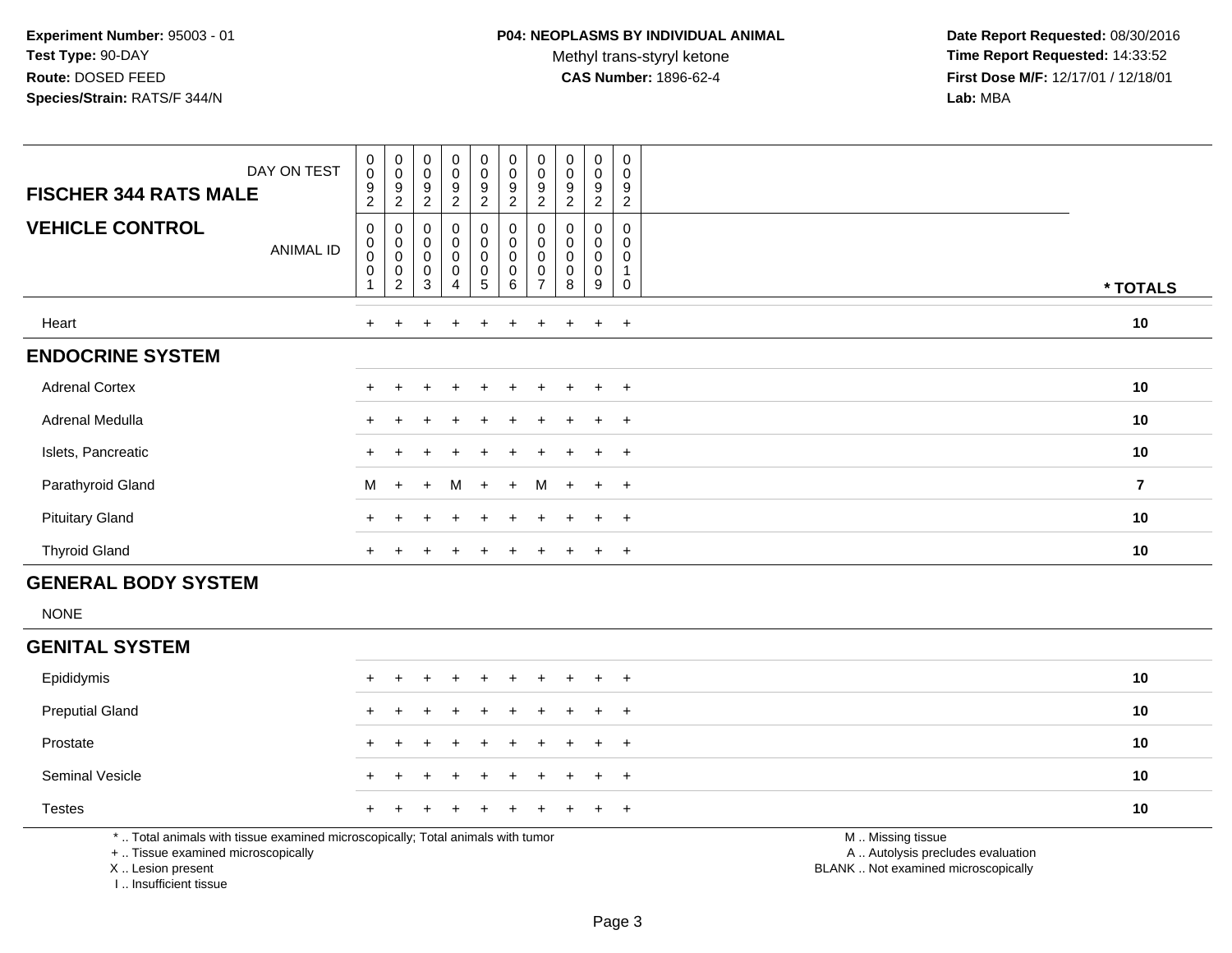**Date Report Requested:** 08/30/2016 **Time Report Requested:** 14:33:52 **First Dose M/F:** 12/17/01 / 12/18/01<br>Lab: MBA **Lab:** MBA

| DAY ON TEST<br><b>FISCHER 344 RATS MALE</b>                                                                                                                         | $\pmb{0}$<br>$\mathsf{O}\xspace$<br>$\frac{9}{2}$                                      | $\,0\,$<br>$\mathbf 0$<br>$\boldsymbol{9}$<br>$\overline{2}$               | $\pmb{0}$<br>$\mathbf 0$<br>$\boldsymbol{9}$<br>$\sqrt{2}$             | $\pmb{0}$<br>$\pmb{0}$<br>9<br>$\overline{2}$                | $\boldsymbol{0}$<br>$\mathbf 0$<br>$\overline{9}$<br>$\overline{2}$          | $\pmb{0}$<br>$\mathbf 0$<br>$\frac{9}{2}$                                       | $\pmb{0}$<br>$\pmb{0}$<br>$\boldsymbol{9}$<br>$\overline{2}$         | $\pmb{0}$<br>$\mathbf 0$<br>$\boldsymbol{9}$<br>$\overline{2}$ | $\mathbf 0$<br>$\mathbf 0$<br>9<br>$\overline{2}$                            | $\pmb{0}$<br>$\mathbf 0$<br>9<br>$\boldsymbol{2}$                    |                                                                                               |             |
|---------------------------------------------------------------------------------------------------------------------------------------------------------------------|----------------------------------------------------------------------------------------|----------------------------------------------------------------------------|------------------------------------------------------------------------|--------------------------------------------------------------|------------------------------------------------------------------------------|---------------------------------------------------------------------------------|----------------------------------------------------------------------|----------------------------------------------------------------|------------------------------------------------------------------------------|----------------------------------------------------------------------|-----------------------------------------------------------------------------------------------|-------------|
| <b>VEHICLE CONTROL</b><br><b>ANIMAL ID</b>                                                                                                                          | $\mathsf{O}\xspace$<br>$\pmb{0}$<br>$\ddot{\mathbf{0}}$<br>$\mathbf 0$<br>$\mathbf{1}$ | $\mathsf 0$<br>$\mathbf 0$<br>$\mathbf 0$<br>$\mathbf 0$<br>$\overline{2}$ | $\mathbf 0$<br>$\mathbf 0$<br>$\mathbf 0$<br>$\mathbf 0$<br>$\sqrt{3}$ | $\pmb{0}$<br>$\mathbf 0$<br>$\pmb{0}$<br>0<br>$\overline{4}$ | $\mathsf{O}$<br>$\mathsf{O}$<br>$\mathbf 0$<br>$\mathbf 0$<br>$\overline{5}$ | $\pmb{0}$<br>$\pmb{0}$<br>$\mathsf{O}\xspace$<br>$\mathbf 0$<br>$6\overline{6}$ | $\pmb{0}$<br>$\mathbf 0$<br>$\pmb{0}$<br>$\pmb{0}$<br>$\overline{7}$ | $\mathbf 0$<br>$\mathbf 0$<br>$\mathbf 0$<br>0<br>8            | $\mathbf 0$<br>$\mathbf 0$<br>$\mathbf 0$<br>$\mathbf 0$<br>$\boldsymbol{9}$ | $\mathbf 0$<br>$\mathbf 0$<br>$\pmb{0}$<br>$\mathbf{1}$<br>$\pmb{0}$ |                                                                                               | * TOTALS    |
| <b>HEMATOPOIETIC SYSTEM</b>                                                                                                                                         |                                                                                        |                                                                            |                                                                        |                                                              |                                                                              |                                                                                 |                                                                      |                                                                |                                                                              |                                                                      |                                                                                               |             |
| <b>Bone Marrow</b>                                                                                                                                                  |                                                                                        |                                                                            |                                                                        |                                                              |                                                                              |                                                                                 |                                                                      |                                                                | ÷.                                                                           | $\overline{+}$                                                       |                                                                                               | 10          |
| Lymph Node, Mandibular                                                                                                                                              | М                                                                                      | м                                                                          | М                                                                      | M                                                            | М                                                                            | M                                                                               | M                                                                    | м                                                              |                                                                              | M M                                                                  |                                                                                               | $\mathbf 0$ |
| Lymph Node, Mesenteric                                                                                                                                              | ∔                                                                                      |                                                                            |                                                                        |                                                              |                                                                              |                                                                                 |                                                                      |                                                                | ÷.                                                                           | $+$                                                                  |                                                                                               | 10          |
| Spleen                                                                                                                                                              |                                                                                        |                                                                            |                                                                        |                                                              |                                                                              |                                                                                 |                                                                      |                                                                | $\ddot{}$                                                                    | $+$                                                                  |                                                                                               | 10          |
| Thymus                                                                                                                                                              |                                                                                        |                                                                            |                                                                        |                                                              |                                                                              |                                                                                 |                                                                      |                                                                |                                                                              | $+$                                                                  |                                                                                               | 10          |
| <b>INTEGUMENTARY SYSTEM</b>                                                                                                                                         |                                                                                        |                                                                            |                                                                        |                                                              |                                                                              |                                                                                 |                                                                      |                                                                |                                                                              |                                                                      |                                                                                               |             |
| <b>Mammary Gland</b>                                                                                                                                                | М                                                                                      | М                                                                          | M                                                                      | M                                                            | M                                                                            | M                                                                               | M                                                                    | M                                                              | M M                                                                          |                                                                      |                                                                                               | $\mathbf 0$ |
| Skin                                                                                                                                                                | $+$                                                                                    | $\div$                                                                     |                                                                        |                                                              |                                                                              | $\ddot{}$                                                                       | $\div$                                                               | ÷.                                                             | $\ddot{}$                                                                    | $+$                                                                  |                                                                                               | 10          |
| <b>MUSCULOSKELETAL SYSTEM</b>                                                                                                                                       |                                                                                        |                                                                            |                                                                        |                                                              |                                                                              |                                                                                 |                                                                      |                                                                |                                                                              |                                                                      |                                                                                               |             |
| Bone                                                                                                                                                                | $+$                                                                                    |                                                                            |                                                                        |                                                              |                                                                              |                                                                                 | ÷.                                                                   |                                                                | $\pm$                                                                        | $+$                                                                  |                                                                                               | 10          |
| <b>NERVOUS SYSTEM</b>                                                                                                                                               |                                                                                        |                                                                            |                                                                        |                                                              |                                                                              |                                                                                 |                                                                      |                                                                |                                                                              |                                                                      |                                                                                               |             |
| <b>Brain</b>                                                                                                                                                        | $+$                                                                                    | $+$                                                                        | $+$                                                                    | $\pm$                                                        | $+$                                                                          | $+$                                                                             | $+$                                                                  | $+$                                                            |                                                                              | $+$ $+$                                                              |                                                                                               | 10          |
| <b>RESPIRATORY SYSTEM</b>                                                                                                                                           |                                                                                        |                                                                            |                                                                        |                                                              |                                                                              |                                                                                 |                                                                      |                                                                |                                                                              |                                                                      |                                                                                               |             |
| Lung                                                                                                                                                                |                                                                                        |                                                                            |                                                                        |                                                              |                                                                              |                                                                                 |                                                                      |                                                                |                                                                              | $\ddot{}$                                                            |                                                                                               | 10          |
| Nose                                                                                                                                                                |                                                                                        |                                                                            |                                                                        |                                                              |                                                                              |                                                                                 |                                                                      |                                                                |                                                                              | $\ddot{}$                                                            |                                                                                               | 10          |
| *  Total animals with tissue examined microscopically; Total animals with tumor<br>+  Tissue examined microscopically<br>X  Lesion present<br>I Insufficient tissue |                                                                                        |                                                                            |                                                                        |                                                              |                                                                              |                                                                                 |                                                                      |                                                                |                                                                              |                                                                      | M  Missing tissue<br>A  Autolysis precludes evaluation<br>BLANK  Not examined microscopically |             |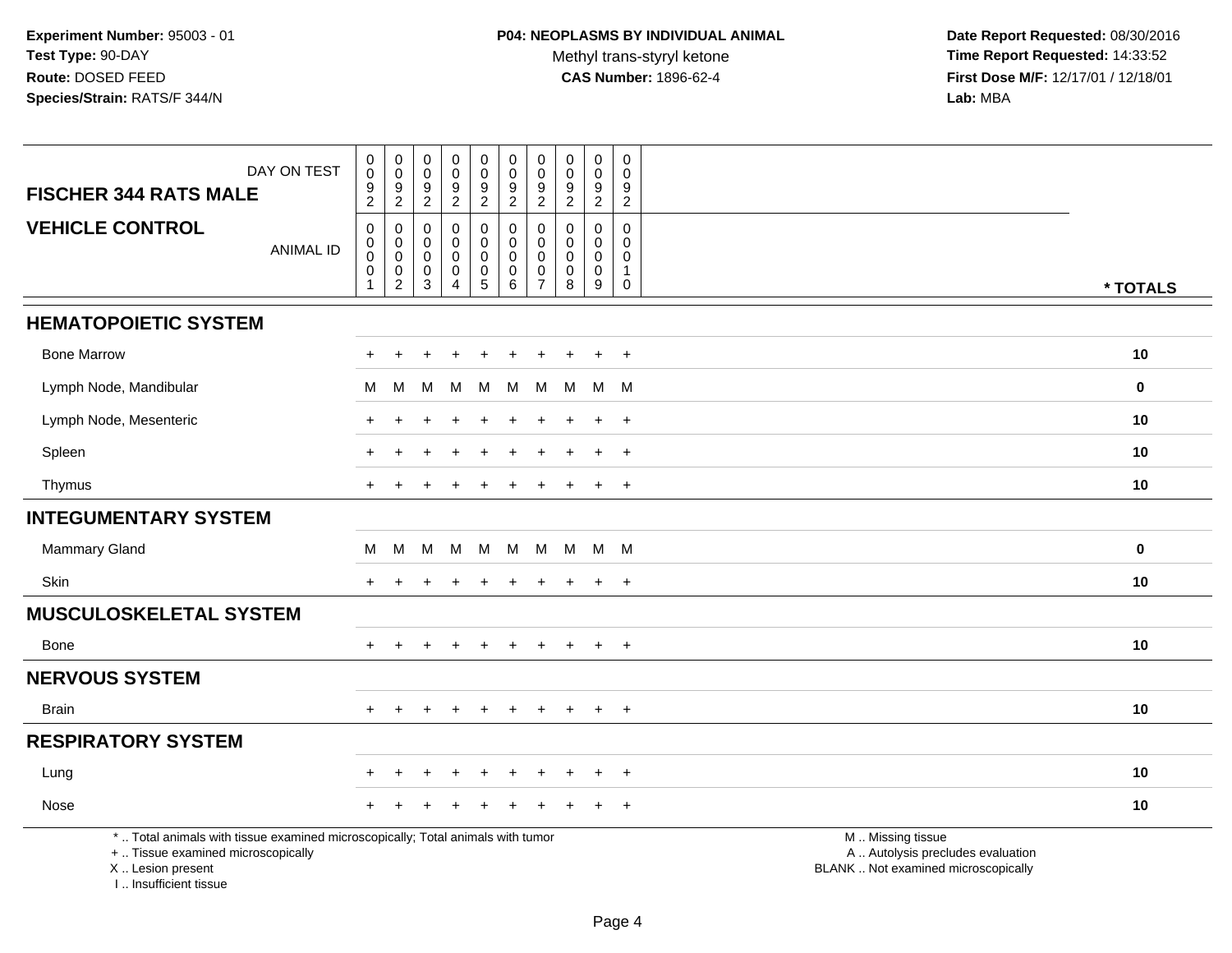Methyl trans-styryl ketone<br>CAS Number: 1896-62-4

 **Date Report Requested:** 08/30/2016 **Time Report Requested:** 14:33:52 **First Dose M/F:** 12/17/01 / 12/18/01<br>**Lab:** MBA **Lab:** MBA

| DAY ON TEST<br><b>FISCHER 344 RATS MALE</b> | 0<br>$\mathbf 0$<br>$\boldsymbol{9}$                                | $_{\rm 0}^{\rm 0}$<br>9                                                        | $_{\rm 0}^{\rm 0}$<br>$\boldsymbol{9}$                 | $_{\rm 0}^{\rm 0}$<br>$\overline{9}$                                                               | $\begin{smallmatrix} 0\\0 \end{smallmatrix}$<br>$\boldsymbol{9}$              | $\begin{smallmatrix} 0\\0 \end{smallmatrix}$<br>$\boldsymbol{9}$            | $_{\rm 0}^{\rm 0}$<br>9                                                 | $\begin{smallmatrix}0\\0\end{smallmatrix}$<br>9 | $\begin{smallmatrix}0\0\0\9\end{smallmatrix}$                                | 0<br>$\pmb{0}$<br>9                          |          |
|---------------------------------------------|---------------------------------------------------------------------|--------------------------------------------------------------------------------|--------------------------------------------------------|----------------------------------------------------------------------------------------------------|-------------------------------------------------------------------------------|-----------------------------------------------------------------------------|-------------------------------------------------------------------------|-------------------------------------------------|------------------------------------------------------------------------------|----------------------------------------------|----------|
| <b>VEHICLE CONTROL</b><br><b>ANIMAL ID</b>  | $\overline{c}$<br>$\pmb{0}$<br>$_{\rm 0}^{\rm 0}$<br>$\pmb{0}$<br>1 | $\boldsymbol{2}$<br>0<br>$\pmb{0}$<br>$\pmb{0}$<br>$\pmb{0}$<br>$\overline{c}$ | $\sqrt{2}$<br>$\pmb{0}$<br>$\pmb{0}$<br>$\pmb{0}$<br>3 | $\overline{c}$<br>$\begin{smallmatrix}0\\0\end{smallmatrix}$<br>0<br>$\mathbf 0$<br>$\overline{4}$ | $\overline{2}$<br>0<br>$\pmb{0}$<br>$\pmb{0}$<br>$\pmb{0}$<br>$5\phantom{.0}$ | $\sqrt{2}$<br>$\begin{matrix} 0 \\ 0 \\ 0 \end{matrix}$<br>$\mathbf 0$<br>6 | $\overline{\mathbf{c}}$<br>0<br>$\mathbf 0$<br>0<br>0<br>$\overline{7}$ | $\boldsymbol{2}$<br>8                           | $\overline{2}$<br>0<br>$\begin{smallmatrix}0\0\0\end{smallmatrix}$<br>0<br>9 | $\overline{c}$<br>0<br>0<br>0<br>$\mathbf 0$ | * TOTALS |
| Trachea                                     | $+$                                                                 |                                                                                |                                                        | $\pm$                                                                                              | $\overline{+}$                                                                | $\ddot{}$                                                                   | $\ddot{}$                                                               |                                                 | $+$                                                                          | $+$                                          | 10       |
| <b>SPECIAL SENSES SYSTEM</b>                |                                                                     |                                                                                |                                                        |                                                                                                    |                                                                               |                                                                             |                                                                         |                                                 |                                                                              |                                              |          |
| Eye                                         |                                                                     |                                                                                |                                                        | $\ddot{}$                                                                                          | $\ddot{}$                                                                     | $\ddot{}$                                                                   | $\ddot{}$                                                               | $+$                                             | $+$ $+$                                                                      |                                              | 10       |
| Harderian Gland                             | $+$                                                                 |                                                                                |                                                        |                                                                                                    |                                                                               | $\ddot{}$                                                                   | ÷                                                                       |                                                 | $+$                                                                          | $+$                                          | 10       |
| <b>URINARY SYSTEM</b>                       |                                                                     |                                                                                |                                                        |                                                                                                    |                                                                               |                                                                             |                                                                         |                                                 |                                                                              |                                              |          |
| Kidney                                      |                                                                     |                                                                                |                                                        | $\ddot{}$                                                                                          | $\pm$                                                                         | $+$                                                                         | $\pm$                                                                   | $+$                                             | $+$ $+$                                                                      |                                              | 10       |
| <b>Urinary Bladder</b>                      | $+$                                                                 |                                                                                |                                                        |                                                                                                    | ÷                                                                             | $\div$                                                                      |                                                                         |                                                 | $+$                                                                          | $+$                                          | 10       |
| <b>SYSTEMIC LESIONS</b>                     |                                                                     |                                                                                |                                                        |                                                                                                    |                                                                               |                                                                             |                                                                         |                                                 |                                                                              |                                              |          |
| Multiple Organ                              |                                                                     |                                                                                |                                                        |                                                                                                    |                                                                               |                                                                             |                                                                         |                                                 | $\pm$                                                                        | $^{+}$                                       | 10       |

\* .. Total animals with tissue examined microscopically; Total animals with tumor

+ .. Tissue examined microscopically

X .. Lesion present

I .. Insufficient tissue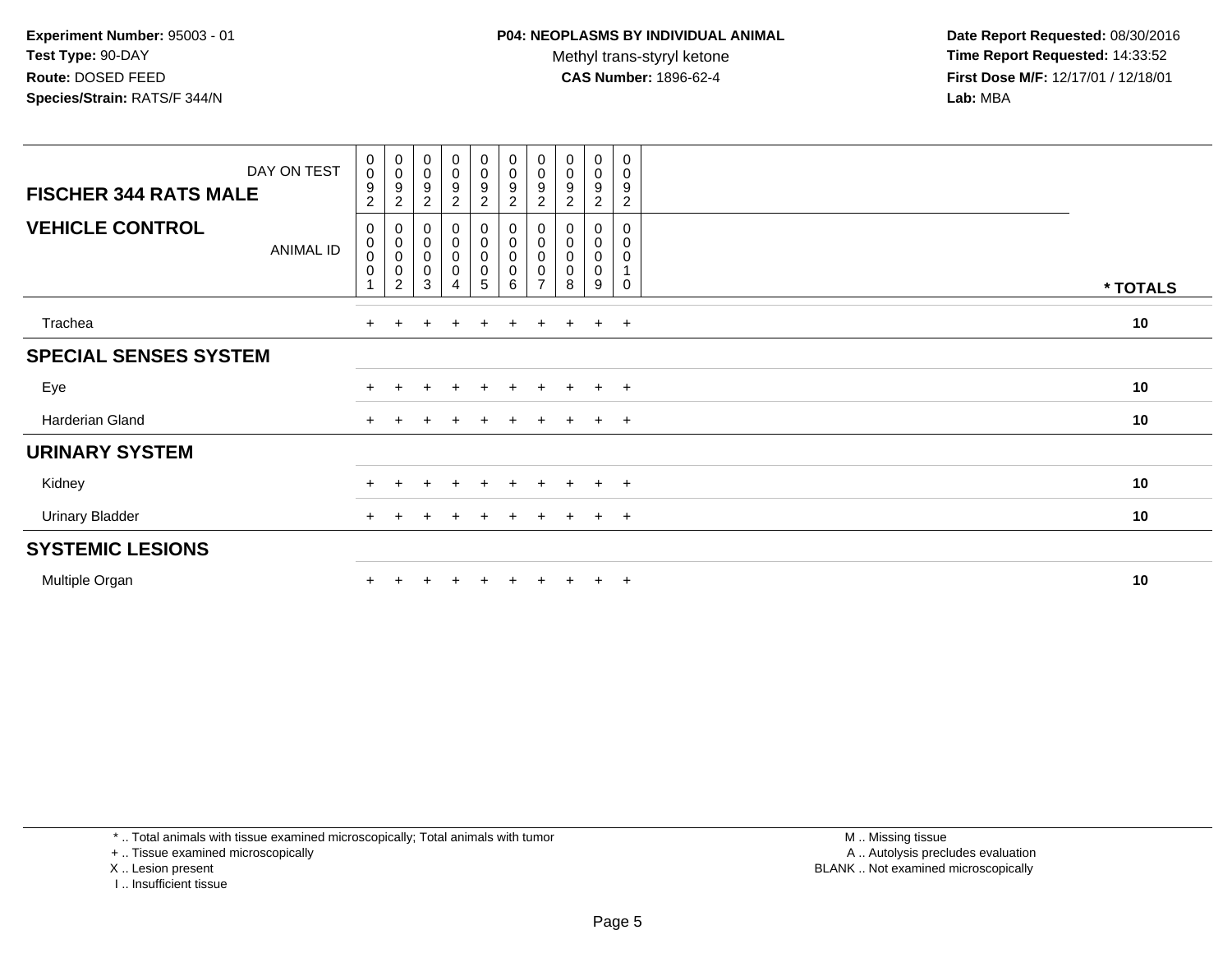**Date Report Requested:** 08/30/2016 **Time Report Requested:** 14:33:52 **First Dose M/F:** 12/17/01 / 12/18/01<br>**Lab:** MBA **Lab:** MBA

| DAY ON TEST<br><b>FISCHER 344 RATS MALE</b> | 0<br>$\mathsf{O}\xspace$<br>$\frac{9}{2}$                                    | 0<br>$\mathsf{O}\xspace$<br>$\frac{9}{2}$      | $\Omega$<br>0<br>$\frac{9}{2}$             | 0<br>0<br>9<br>$\boldsymbol{2}$ | 0<br>0<br>9<br>$\overline{\mathbf{c}}$ | 0<br>0<br>$\frac{9}{2}$       | 0<br>$\mathbf 0$<br>9<br>$\overline{2}$                 | 0<br>0<br>$\frac{9}{2}$          | 0<br>0<br>$\frac{9}{2}$          | $\mathbf 0$<br>$\mathbf 0$<br>$\frac{9}{2}$     |          |
|---------------------------------------------|------------------------------------------------------------------------------|------------------------------------------------|--------------------------------------------|---------------------------------|----------------------------------------|-------------------------------|---------------------------------------------------------|----------------------------------|----------------------------------|-------------------------------------------------|----------|
| 0.025%<br><b>ANIMAL ID</b>                  | $\mathbf 0$<br>$\mathbf 0$<br>$\overline{0}$<br>$\mathbf{1}$<br>$\mathbf{1}$ | 0<br>0<br>$\ddot{\mathbf{0}}$<br>$\frac{1}{2}$ | 0<br>0<br>$\mathbf 0$<br>$\mathbf{1}$<br>3 | 0<br>0<br>0<br>1<br>4           | 0<br>0<br>0<br>$\mathbf 1$<br>5        | 0<br>0<br>$\pmb{0}$<br>1<br>6 | 0<br>$\mathbf 0$<br>0<br>$\mathbf{1}$<br>$\overline{7}$ | 0<br>0<br>0<br>$\mathbf{1}$<br>8 | 0<br>0<br>0<br>$\mathbf{1}$<br>9 | $\mathbf 0$<br>0<br>$\mathbf 0$<br>$^2_{\rm 0}$ | * TOTALS |
| <b>ALIMENTARY SYSTEM</b>                    |                                                                              |                                                |                                            |                                 |                                        |                               |                                                         |                                  |                                  |                                                 |          |
| Stomach, Glandular                          | $+$                                                                          | $+$                                            | $+$                                        | $+$                             | $\ddot{}$                              | $+$                           | $+$                                                     | $+$                              |                                  | $+$ $+$                                         | 10       |
| <b>CARDIOVASCULAR SYSTEM</b>                |                                                                              |                                                |                                            |                                 |                                        |                               |                                                         |                                  |                                  |                                                 |          |
| <b>NONE</b>                                 |                                                                              |                                                |                                            |                                 |                                        |                               |                                                         |                                  |                                  |                                                 |          |
| <b>ENDOCRINE SYSTEM</b>                     |                                                                              |                                                |                                            |                                 |                                        |                               |                                                         |                                  |                                  |                                                 |          |
| <b>NONE</b>                                 |                                                                              |                                                |                                            |                                 |                                        |                               |                                                         |                                  |                                  |                                                 |          |
| <b>GENERAL BODY SYSTEM</b>                  |                                                                              |                                                |                                            |                                 |                                        |                               |                                                         |                                  |                                  |                                                 |          |
| <b>NONE</b>                                 |                                                                              |                                                |                                            |                                 |                                        |                               |                                                         |                                  |                                  |                                                 |          |
| <b>GENITAL SYSTEM</b>                       |                                                                              |                                                |                                            |                                 |                                        |                               |                                                         |                                  |                                  |                                                 |          |
| <b>NONE</b>                                 |                                                                              |                                                |                                            |                                 |                                        |                               |                                                         |                                  |                                  |                                                 |          |
| <b>HEMATOPOIETIC SYSTEM</b>                 |                                                                              |                                                |                                            |                                 |                                        |                               |                                                         |                                  |                                  |                                                 |          |
| <b>NONE</b>                                 |                                                                              |                                                |                                            |                                 |                                        |                               |                                                         |                                  |                                  |                                                 |          |
| <b>INTEGUMENTARY SYSTEM</b>                 |                                                                              |                                                |                                            |                                 |                                        |                               |                                                         |                                  |                                  |                                                 |          |
| <b>NONE</b>                                 |                                                                              |                                                |                                            |                                 |                                        |                               |                                                         |                                  |                                  |                                                 |          |
| <b>MUSCULOSKELETAL SYSTEM</b>               |                                                                              |                                                |                                            |                                 |                                        |                               |                                                         |                                  |                                  |                                                 |          |
| <b>NONE</b>                                 |                                                                              |                                                |                                            |                                 |                                        |                               |                                                         |                                  |                                  |                                                 |          |

\* .. Total animals with tissue examined microscopically; Total animals with tumor

+ .. Tissue examined microscopically

X .. Lesion present

I .. Insufficient tissue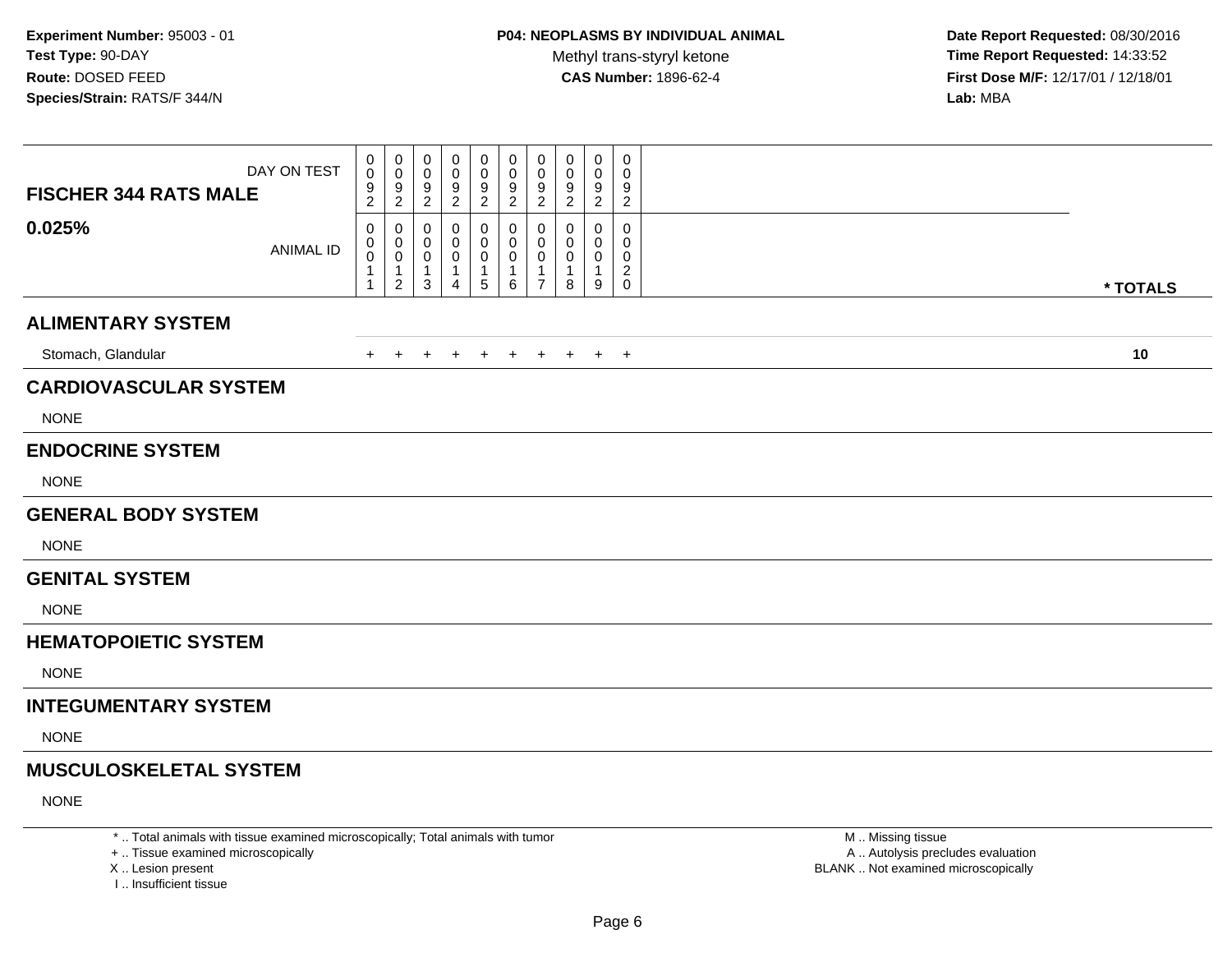**Date Report Requested:** 08/30/2016 **Time Report Requested:** 14:33:52 **First Dose M/F:** 12/17/01 / 12/18/01<br>**Lab:** MBA **Lab:** MBA

| DAY ON TEST<br><b>FISCHER 344 RATS MALE</b> | $\mathbf 0$<br>$\ddot{\mathbf{0}}$<br>9<br>$\overline{c}$ | $_{\rm 0}^{\rm 0}$<br>$\boldsymbol{9}$<br>$\overline{c}$                                | $_{\rm 0}^{\rm 0}$<br>$\frac{9}{2}$                             | 0<br>0<br>9<br>$\overline{2}$ | $\begin{array}{c} 0 \\ 0 \\ 9 \\ 2 \end{array}$                | $_0^0$<br>$\boldsymbol{9}$<br>$\overline{c}$ | $\begin{smallmatrix} 0\\0 \end{smallmatrix}$<br>$\boldsymbol{9}$<br>$\sqrt{2}$ | 0<br>$\boldsymbol{0}$<br>9<br>$\overline{c}$ | 0<br>$\mathsf 0$<br>$\boldsymbol{9}$<br>$\overline{2}$ | 0<br>0<br>$\boldsymbol{9}$<br>$\overline{c}$           |          |
|---------------------------------------------|-----------------------------------------------------------|-----------------------------------------------------------------------------------------|-----------------------------------------------------------------|-------------------------------|----------------------------------------------------------------|----------------------------------------------|--------------------------------------------------------------------------------|----------------------------------------------|--------------------------------------------------------|--------------------------------------------------------|----------|
| 0.025%<br>ANIMAL ID                         | 0<br>$\pmb{0}$<br>$\pmb{0}$                               | $\pmb{0}$<br>$\begin{matrix} 0 \\ 0 \end{matrix}$<br>$\overline{1}$<br>$\boldsymbol{2}$ | $\pmb{0}$<br>$\overline{0}$<br>0<br>$\mathbf 1$<br>$\mathbf{3}$ | 0<br>0<br>0<br>4              | $\pmb{0}$<br>$\overline{0}$<br>0<br>$\mathbf{1}$<br>$\sqrt{5}$ | 0<br>$\pmb{0}$<br>0<br>6                     | $\begin{smallmatrix}0\\0\\0\end{smallmatrix}$<br>1<br>$\overline{7}$           | 0<br>$\pmb{0}$<br>$\pmb{0}$<br>8             | 0<br>0<br>$\mathbf 0$<br>9                             | $\mathbf 0$<br>0<br>$\pmb{0}$<br>$\boldsymbol{2}$<br>0 | * TOTALS |
|                                             |                                                           |                                                                                         |                                                                 |                               |                                                                |                                              |                                                                                |                                              |                                                        |                                                        |          |
| <b>NERVOUS SYSTEM</b>                       |                                                           |                                                                                         |                                                                 |                               |                                                                |                                              |                                                                                |                                              |                                                        |                                                        |          |
| <b>NONE</b>                                 |                                                           |                                                                                         |                                                                 |                               |                                                                |                                              |                                                                                |                                              |                                                        |                                                        |          |
| <b>RESPIRATORY SYSTEM</b>                   |                                                           |                                                                                         |                                                                 |                               |                                                                |                                              |                                                                                |                                              |                                                        |                                                        |          |
| Nose                                        |                                                           | $+$                                                                                     | $+$                                                             | $+$                           | $+$                                                            |                                              |                                                                                | + + + + +                                    |                                                        |                                                        | 10       |
| <b>SPECIAL SENSES SYSTEM</b>                |                                                           |                                                                                         |                                                                 |                               |                                                                |                                              |                                                                                |                                              |                                                        |                                                        |          |
| <b>NONE</b>                                 |                                                           |                                                                                         |                                                                 |                               |                                                                |                                              |                                                                                |                                              |                                                        |                                                        |          |
| <b>URINARY SYSTEM</b>                       |                                                           |                                                                                         |                                                                 |                               |                                                                |                                              |                                                                                |                                              |                                                        |                                                        |          |
| Kidney                                      | $+$                                                       | $+$                                                                                     | $+$                                                             | $+$                           | $+$                                                            |                                              |                                                                                | + + + + +                                    |                                                        |                                                        | 10       |
| <b>SYSTEMIC LESIONS</b>                     |                                                           |                                                                                         |                                                                 |                               |                                                                |                                              |                                                                                |                                              |                                                        |                                                        |          |
| Multiple Organ                              |                                                           |                                                                                         |                                                                 |                               |                                                                |                                              |                                                                                |                                              |                                                        | $\pm$                                                  | 10       |
|                                             |                                                           |                                                                                         |                                                                 |                               |                                                                |                                              |                                                                                |                                              |                                                        |                                                        |          |

\* .. Total animals with tissue examined microscopically; Total animals with tumor

+ .. Tissue examined microscopically

X .. Lesion present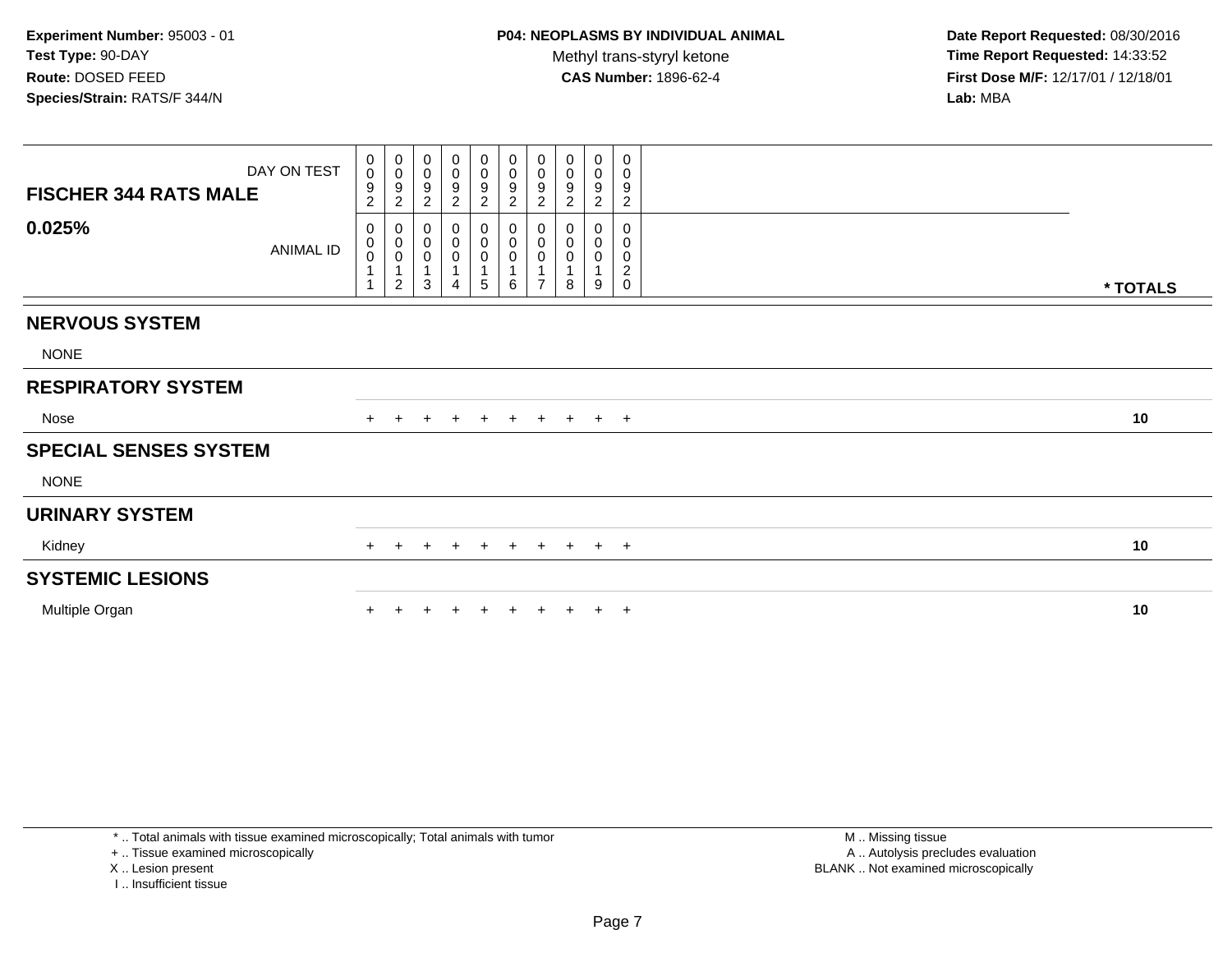**Date Report Requested:** 08/30/2016 **Time Report Requested:** 14:33:52 **First Dose M/F:** 12/17/01 / 12/18/01<br>**Lab:** MBA **Lab:** MBA

| DAY ON TEST<br><b>FISCHER 344 RATS MALE</b> | 0<br>$\pmb{0}$<br>$\frac{9}{2}$      | 0<br>$\mathbf 0$<br>$\frac{9}{2}$      | 0<br>$\mathbf 0$<br>$\frac{9}{2}$                | 0<br>0<br>$\frac{9}{2}$                         | 0<br>$\mathbf 0$<br>$\frac{9}{2}$ | 0<br>0<br>$\frac{9}{2}$              | 0<br>$\mathbf 0$<br>$\frac{9}{2}$              | 0<br>$\mathbf 0$<br>$\frac{9}{2}$           | 0<br>0<br>$\frac{9}{2}$      | $\pmb{0}$<br>$\mathbf 0$<br>$\frac{9}{2}$                       |              |
|---------------------------------------------|--------------------------------------|----------------------------------------|--------------------------------------------------|-------------------------------------------------|-----------------------------------|--------------------------------------|------------------------------------------------|---------------------------------------------|------------------------------|-----------------------------------------------------------------|--------------|
| 0.05%<br><b>ANIMAL ID</b>                   | 0<br>$\pmb{0}$<br>$\frac{0}{2}$<br>1 | 0<br>0<br>$\mathbf 0$<br>$\frac{2}{2}$ | 0<br>$\mathbf 0$<br>$\mathbf 0$<br>$\frac{2}{3}$ | 0<br>0<br>0<br>$\overline{c}$<br>$\overline{4}$ | 0<br>0<br>0<br>$\frac{2}{5}$      | 0<br>0<br>$\pmb{0}$<br>$\frac{2}{6}$ | 0<br>$\pmb{0}$<br>$\mathbf 0$<br>$\frac{2}{7}$ | 0<br>0<br>0<br>$\overline{\mathbf{c}}$<br>8 | 0<br>0<br>0<br>$\frac{2}{9}$ | $\pmb{0}$<br>0<br>0<br>$\ensuremath{\mathsf{3}}$<br>$\mathbf 0$ | * TOTALS     |
| <b>ALIMENTARY SYSTEM</b>                    |                                      |                                        |                                                  |                                                 |                                   |                                      |                                                |                                             |                              |                                                                 |              |
| Stomach, Glandular                          | $\ddot{}$                            | $+$                                    | $+$                                              | $\pm$                                           | $\ddot{}$                         | $+$                                  | $+$                                            | $+$                                         | $+$                          | $+$                                                             | 10           |
| <b>CARDIOVASCULAR SYSTEM</b>                |                                      |                                        |                                                  |                                                 |                                   |                                      |                                                |                                             |                              |                                                                 |              |
| <b>NONE</b>                                 |                                      |                                        |                                                  |                                                 |                                   |                                      |                                                |                                             |                              |                                                                 |              |
| <b>ENDOCRINE SYSTEM</b>                     |                                      |                                        |                                                  |                                                 |                                   |                                      |                                                |                                             |                              |                                                                 |              |
| <b>NONE</b>                                 |                                      |                                        |                                                  |                                                 |                                   |                                      |                                                |                                             |                              |                                                                 |              |
| <b>GENERAL BODY SYSTEM</b>                  |                                      |                                        |                                                  |                                                 |                                   |                                      |                                                |                                             |                              |                                                                 |              |
| <b>NONE</b>                                 |                                      |                                        |                                                  |                                                 |                                   |                                      |                                                |                                             |                              |                                                                 |              |
| <b>GENITAL SYSTEM</b>                       |                                      |                                        |                                                  |                                                 |                                   |                                      |                                                |                                             |                              |                                                                 |              |
| <b>NONE</b>                                 |                                      |                                        |                                                  |                                                 |                                   |                                      |                                                |                                             |                              |                                                                 |              |
| <b>HEMATOPOIETIC SYSTEM</b>                 |                                      |                                        |                                                  |                                                 |                                   |                                      |                                                |                                             |                              |                                                                 |              |
| Lymph Node                                  |                                      | $+$                                    |                                                  | $+$                                             |                                   | $\ddot{}$                            |                                                |                                             |                              |                                                                 | $\mathbf{3}$ |
| <b>INTEGUMENTARY SYSTEM</b>                 |                                      |                                        |                                                  |                                                 |                                   |                                      |                                                |                                             |                              |                                                                 |              |
| <b>NONE</b>                                 |                                      |                                        |                                                  |                                                 |                                   |                                      |                                                |                                             |                              |                                                                 |              |
| <b>MUSCULOSKELETAL SYSTEM</b>               |                                      |                                        |                                                  |                                                 |                                   |                                      |                                                |                                             |                              |                                                                 |              |
| <b>NONE</b>                                 |                                      |                                        |                                                  |                                                 |                                   |                                      |                                                |                                             |                              |                                                                 |              |

\* .. Total animals with tissue examined microscopically; Total animals with tumor

+ .. Tissue examined microscopically

X .. Lesion present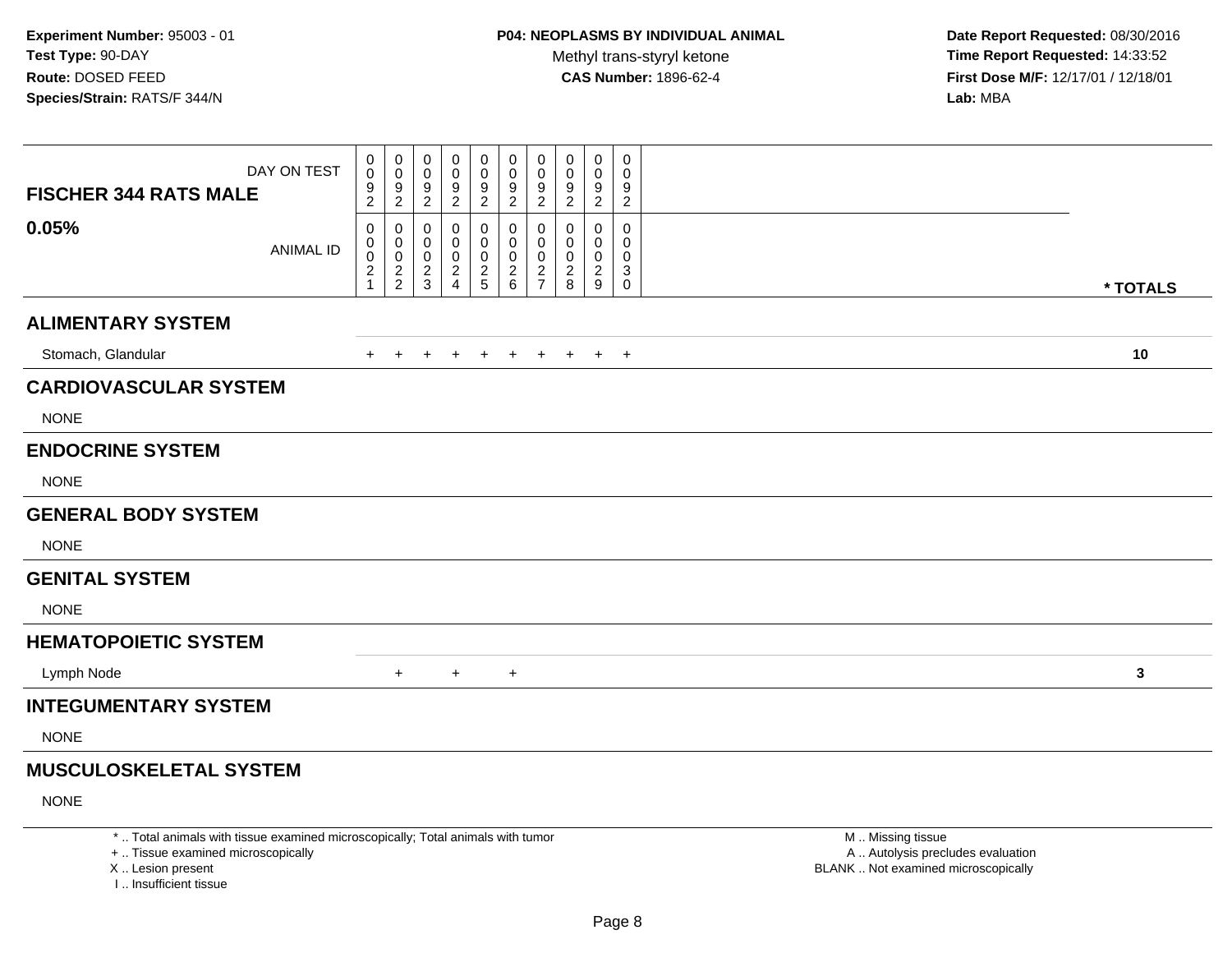**Date Report Requested:** 08/30/2016 **Time Report Requested:** 14:33:52 **First Dose M/F:** 12/17/01 / 12/18/01<br>**Lab:** MBA **Lab:** MBA

| $\pmb{0}$<br>0<br>0<br>0<br>0<br>0<br>0<br>0<br>0<br>0<br>DAY ON TEST<br>$\mathbf 0$<br>$\mathbf 0$<br>$\frac{0}{9}$<br>$\pmb{0}$<br>$\pmb{0}$<br>$_{9}^{\rm 0}$<br>$\mathbf 0$<br>0<br>0<br>0<br>$\overline{9}$<br>$\boldsymbol{9}$<br>$\boldsymbol{9}$<br>9<br>9<br>9<br>9<br>9<br><b>FISCHER 344 RATS MALE</b><br>$\overline{c}$<br>$\overline{c}$<br>$\sqrt{2}$<br>$\boldsymbol{2}$<br>$\overline{2}$<br>$\boldsymbol{2}$<br>$\overline{2}$<br>$\boldsymbol{2}$<br>$\overline{c}$<br>$\overline{c}$<br>0.05%<br>$\pmb{0}$<br>$\begin{smallmatrix} 0\\0 \end{smallmatrix}$<br>$\pmb{0}$<br>0<br>0<br>0<br>2<br>5<br>$\mathbf 0$<br>0<br>0<br>0<br>0<br>0<br>$\pmb{0}$<br>0<br>$\pmb{0}$<br>0<br>0<br>$\pmb{0}$<br>0<br>0<br>ANIMAL ID<br>$\begin{array}{c} 0 \\ 2 \\ 2 \end{array}$<br>$\pmb{0}$<br>$\frac{0}{2}$<br>$\frac{0}{2}$ 6<br>$\pmb{0}$<br>$\mathbf 0$<br>0<br>$\mathbf 0$<br>0<br>$\overline{2}$<br>$\boldsymbol{2}$<br>$\overline{c}$<br>$\overline{c}$<br>3<br>$\overline{\mathbf{c}}$<br>$\overline{7}$<br>$\overline{4}$<br>8<br>9<br>$\mathbf 0$<br>* TOTALS<br><b>NERVOUS SYSTEM</b><br><b>NONE</b><br><b>RESPIRATORY SYSTEM</b><br>Nose<br>10<br>+ + + +<br>$+$<br>$+$<br>$+$<br>$+$<br>$+$<br>$+$<br><b>SPECIAL SENSES SYSTEM</b><br><b>NONE</b><br><b>URINARY SYSTEM</b><br>10<br>Kidney<br>$+$<br>$+$<br>$+$<br>$+$ $+$<br>$+$<br>$\pm$<br>$\pm$<br><b>SYSTEMIC LESIONS</b><br>10<br>Multiple Organ<br>$^{+}$ |  |  |  |  |  |  |
|---------------------------------------------------------------------------------------------------------------------------------------------------------------------------------------------------------------------------------------------------------------------------------------------------------------------------------------------------------------------------------------------------------------------------------------------------------------------------------------------------------------------------------------------------------------------------------------------------------------------------------------------------------------------------------------------------------------------------------------------------------------------------------------------------------------------------------------------------------------------------------------------------------------------------------------------------------------------------------------------------------------------------------------------------------------------------------------------------------------------------------------------------------------------------------------------------------------------------------------------------------------------------------------------------------------------------------------------------------------------------------------------------------------------------------------|--|--|--|--|--|--|
|                                                                                                                                                                                                                                                                                                                                                                                                                                                                                                                                                                                                                                                                                                                                                                                                                                                                                                                                                                                                                                                                                                                                                                                                                                                                                                                                                                                                                                       |  |  |  |  |  |  |
|                                                                                                                                                                                                                                                                                                                                                                                                                                                                                                                                                                                                                                                                                                                                                                                                                                                                                                                                                                                                                                                                                                                                                                                                                                                                                                                                                                                                                                       |  |  |  |  |  |  |
|                                                                                                                                                                                                                                                                                                                                                                                                                                                                                                                                                                                                                                                                                                                                                                                                                                                                                                                                                                                                                                                                                                                                                                                                                                                                                                                                                                                                                                       |  |  |  |  |  |  |
|                                                                                                                                                                                                                                                                                                                                                                                                                                                                                                                                                                                                                                                                                                                                                                                                                                                                                                                                                                                                                                                                                                                                                                                                                                                                                                                                                                                                                                       |  |  |  |  |  |  |
|                                                                                                                                                                                                                                                                                                                                                                                                                                                                                                                                                                                                                                                                                                                                                                                                                                                                                                                                                                                                                                                                                                                                                                                                                                                                                                                                                                                                                                       |  |  |  |  |  |  |
|                                                                                                                                                                                                                                                                                                                                                                                                                                                                                                                                                                                                                                                                                                                                                                                                                                                                                                                                                                                                                                                                                                                                                                                                                                                                                                                                                                                                                                       |  |  |  |  |  |  |
|                                                                                                                                                                                                                                                                                                                                                                                                                                                                                                                                                                                                                                                                                                                                                                                                                                                                                                                                                                                                                                                                                                                                                                                                                                                                                                                                                                                                                                       |  |  |  |  |  |  |
|                                                                                                                                                                                                                                                                                                                                                                                                                                                                                                                                                                                                                                                                                                                                                                                                                                                                                                                                                                                                                                                                                                                                                                                                                                                                                                                                                                                                                                       |  |  |  |  |  |  |
|                                                                                                                                                                                                                                                                                                                                                                                                                                                                                                                                                                                                                                                                                                                                                                                                                                                                                                                                                                                                                                                                                                                                                                                                                                                                                                                                                                                                                                       |  |  |  |  |  |  |
|                                                                                                                                                                                                                                                                                                                                                                                                                                                                                                                                                                                                                                                                                                                                                                                                                                                                                                                                                                                                                                                                                                                                                                                                                                                                                                                                                                                                                                       |  |  |  |  |  |  |
|                                                                                                                                                                                                                                                                                                                                                                                                                                                                                                                                                                                                                                                                                                                                                                                                                                                                                                                                                                                                                                                                                                                                                                                                                                                                                                                                                                                                                                       |  |  |  |  |  |  |
|                                                                                                                                                                                                                                                                                                                                                                                                                                                                                                                                                                                                                                                                                                                                                                                                                                                                                                                                                                                                                                                                                                                                                                                                                                                                                                                                                                                                                                       |  |  |  |  |  |  |

+ .. Tissue examined microscopically

X .. Lesion present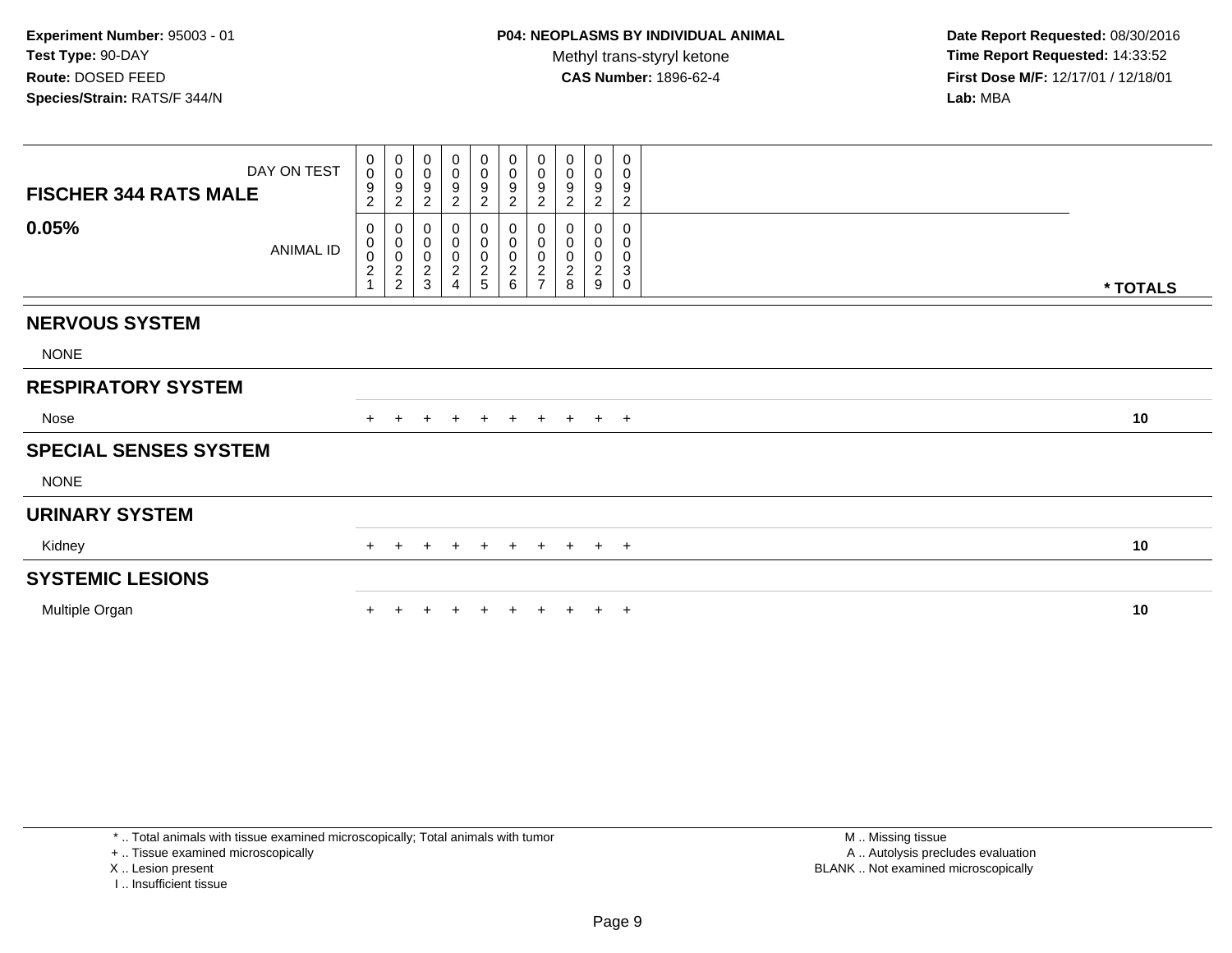**Date Report Requested:** 08/30/2016 **Time Report Requested:** 14:33:52 **First Dose M/F:** 12/17/01 / 12/18/01<br>**Lab:** MBA **Lab:** MBA

| <b>FISCHER 344 RATS MALE</b>  | DAY ON TEST      | 0<br>0<br>$\frac{9}{2}$          | 0<br>$\mathbf 0$<br>$\frac{9}{2}$    | 0<br>0<br>$\frac{9}{2}$                 | 0<br>0<br>$\frac{9}{2}$ | 0<br>0<br>$\frac{9}{2}$      | 0<br>0<br>9<br>$\overline{c}$ | 0<br>$\mathbf 0$<br>$\frac{9}{2}$                      | 0<br>0<br>9<br>$\overline{c}$ | 0<br>0<br>$\frac{9}{2}$              | 0<br>0<br>9<br>$\overline{2}$ |          |  |
|-------------------------------|------------------|----------------------------------|--------------------------------------|-----------------------------------------|-------------------------|------------------------------|-------------------------------|--------------------------------------------------------|-------------------------------|--------------------------------------|-------------------------------|----------|--|
| 0.1%                          | <b>ANIMAL ID</b> | 0<br>0<br>0<br>$\mathbf{3}$<br>1 | 0<br>0<br>$\pmb{0}$<br>$\frac{3}{2}$ | 0<br>0<br>0<br>$\sqrt{3}$<br>$\sqrt{3}$ | 0<br>0<br>0<br>3<br>4   | 0<br>0<br>0<br>$\frac{3}{5}$ | 0<br>0<br>0<br>3<br>6         | 0<br>$\mathbf 0$<br>$\mathbf 0$<br>3<br>$\overline{7}$ | 0<br>0<br>0<br>3<br>8         | 0<br>0<br>0<br>3<br>$\boldsymbol{9}$ | 0<br>0<br>0<br>4<br>0         | * TOTALS |  |
| <b>ALIMENTARY SYSTEM</b>      |                  |                                  |                                      |                                         |                         |                              |                               |                                                        |                               |                                      |                               |          |  |
| Stomach, Glandular            |                  | $+$                              | $+$                                  | $+$                                     | $+$                     | $+$                          | $+$                           | $+$                                                    | $+$                           |                                      | $+$ $+$                       | 10       |  |
| <b>CARDIOVASCULAR SYSTEM</b>  |                  |                                  |                                      |                                         |                         |                              |                               |                                                        |                               |                                      |                               |          |  |
| <b>NONE</b>                   |                  |                                  |                                      |                                         |                         |                              |                               |                                                        |                               |                                      |                               |          |  |
| <b>ENDOCRINE SYSTEM</b>       |                  |                                  |                                      |                                         |                         |                              |                               |                                                        |                               |                                      |                               |          |  |
| <b>NONE</b>                   |                  |                                  |                                      |                                         |                         |                              |                               |                                                        |                               |                                      |                               |          |  |
| <b>GENERAL BODY SYSTEM</b>    |                  |                                  |                                      |                                         |                         |                              |                               |                                                        |                               |                                      |                               |          |  |
| <b>NONE</b>                   |                  |                                  |                                      |                                         |                         |                              |                               |                                                        |                               |                                      |                               |          |  |
| <b>GENITAL SYSTEM</b>         |                  |                                  |                                      |                                         |                         |                              |                               |                                                        |                               |                                      |                               |          |  |
| <b>NONE</b>                   |                  |                                  |                                      |                                         |                         |                              |                               |                                                        |                               |                                      |                               |          |  |
| <b>HEMATOPOIETIC SYSTEM</b>   |                  |                                  |                                      |                                         |                         |                              |                               |                                                        |                               |                                      |                               |          |  |
| Lymph Node                    |                  | $+$                              |                                      |                                         |                         |                              |                               |                                                        |                               |                                      |                               | 1        |  |
| <b>INTEGUMENTARY SYSTEM</b>   |                  |                                  |                                      |                                         |                         |                              |                               |                                                        |                               |                                      |                               |          |  |
| <b>NONE</b>                   |                  |                                  |                                      |                                         |                         |                              |                               |                                                        |                               |                                      |                               |          |  |
| <b>MUSCULOSKELETAL SYSTEM</b> |                  |                                  |                                      |                                         |                         |                              |                               |                                                        |                               |                                      |                               |          |  |

NONE

\* .. Total animals with tissue examined microscopically; Total animals with tumor

+ .. Tissue examined microscopically

X .. Lesion present

I .. Insufficient tissue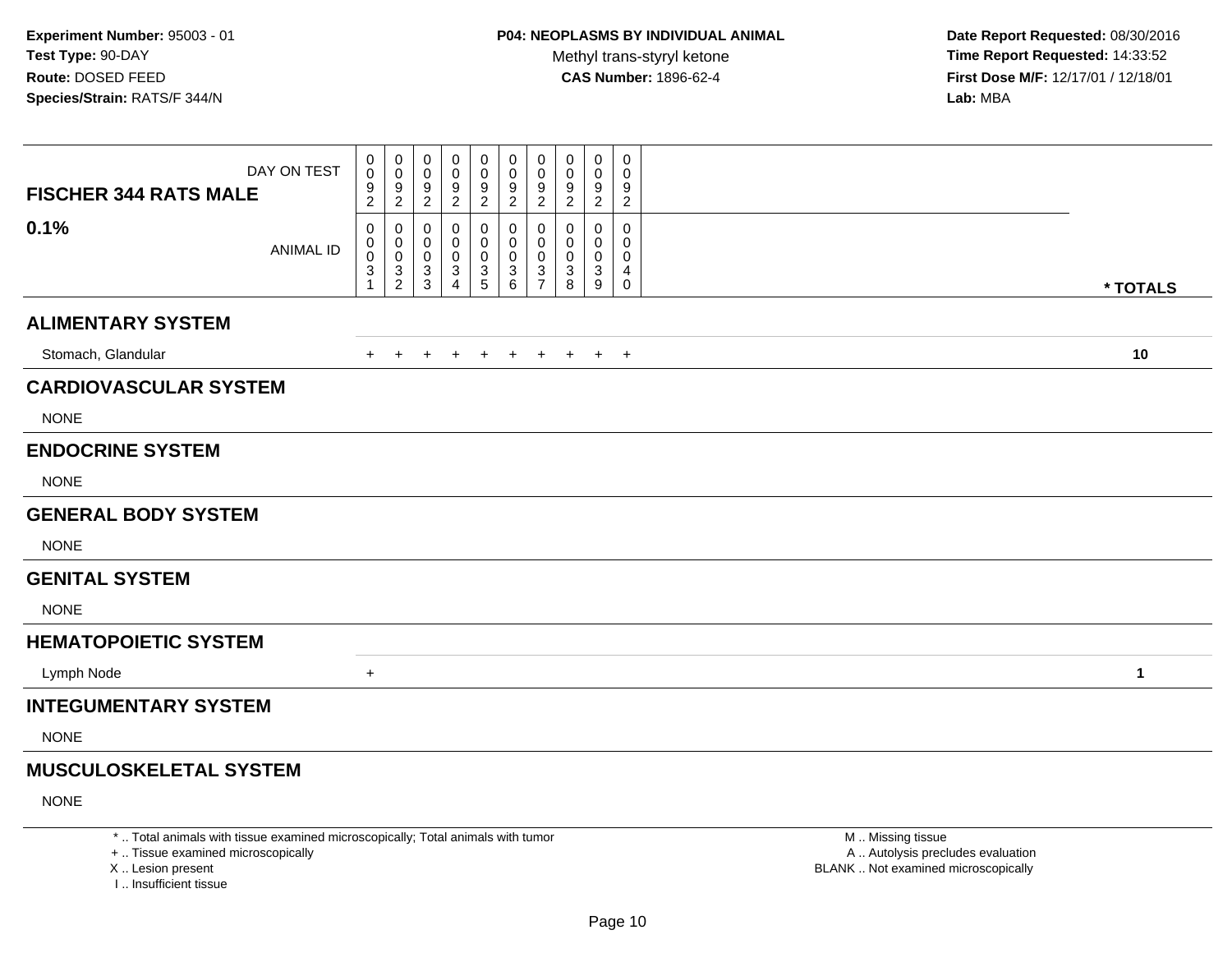**Date Report Requested:** 08/30/2016 **Time Report Requested:** 14:33:52 **First Dose M/F:** 12/17/01 / 12/18/01<br>**Lab:** MBA **Lab:** MBA

| DAY ON TEST<br><b>FISCHER 344 RATS MALE</b> | $\mathbf 0$<br>$\ddot{\mathbf{0}}$<br>9<br>$\overline{c}$ | $_{\rm 0}^{\rm 0}$<br>$\boldsymbol{9}$<br>$\overline{c}$                                     | $_{\rm 0}^{\rm 0}$<br>$\frac{9}{2}$                                         | 0<br>0<br>9<br>$\overline{c}$                                        | $\begin{array}{c} 0 \\ 0 \\ 9 \\ 2 \end{array}$                        | $_0^0$<br>$\boldsymbol{9}$<br>$\overline{c}$ | $\begin{smallmatrix} 0\\0 \end{smallmatrix}$<br>$\boldsymbol{9}$<br>$\sqrt{2}$ | 0<br>$\boldsymbol{0}$<br>9<br>$\overline{c}$            | 0<br>0<br>$\boldsymbol{9}$<br>$\overline{c}$ | 0<br>0<br>$\boldsymbol{9}$<br>$\overline{c}$ |          |
|---------------------------------------------|-----------------------------------------------------------|----------------------------------------------------------------------------------------------|-----------------------------------------------------------------------------|----------------------------------------------------------------------|------------------------------------------------------------------------|----------------------------------------------|--------------------------------------------------------------------------------|---------------------------------------------------------|----------------------------------------------|----------------------------------------------|----------|
| 0.1%<br>ANIMAL ID                           | 0<br>$\pmb{0}$<br>$\pmb{0}$<br>$\ensuremath{\mathsf{3}}$  | $\pmb{0}$<br>$\begin{matrix} 0 \\ 0 \end{matrix}$<br>$\ensuremath{\mathsf{3}}$<br>$\sqrt{2}$ | $\pmb{0}$<br>$\overline{0}$<br>0<br>$\ensuremath{\mathsf{3}}$<br>$\sqrt{3}$ | 0<br>$\mathsf 0$<br>0<br>$\ensuremath{\mathsf{3}}$<br>$\overline{4}$ | $\pmb{0}$<br>$\begin{bmatrix} 0 \\ 0 \\ 3 \end{bmatrix}$<br>$\sqrt{5}$ | 0<br>$\pmb{0}$<br>0<br>$\overline{3}$<br>6   | $\begin{smallmatrix}0\\0\\0\end{smallmatrix}$<br>$\sqrt{3}$<br>$\overline{7}$  | 0<br>$\pmb{0}$<br>$\boldsymbol{0}$<br>$\mathbf{3}$<br>8 | 0<br>0<br>$\mathbf 0$<br>3<br>9              | $\mathbf 0$<br>0<br>0<br>4<br>0              | * TOTALS |
| <b>NERVOUS SYSTEM</b>                       |                                                           |                                                                                              |                                                                             |                                                                      |                                                                        |                                              |                                                                                |                                                         |                                              |                                              |          |
| <b>NONE</b>                                 |                                                           |                                                                                              |                                                                             |                                                                      |                                                                        |                                              |                                                                                |                                                         |                                              |                                              |          |
|                                             |                                                           |                                                                                              |                                                                             |                                                                      |                                                                        |                                              |                                                                                |                                                         |                                              |                                              |          |
| <b>RESPIRATORY SYSTEM</b>                   |                                                           |                                                                                              |                                                                             |                                                                      |                                                                        |                                              |                                                                                |                                                         |                                              |                                              |          |
| Nose                                        |                                                           | $+$                                                                                          | $+$                                                                         | $+$                                                                  | $+$                                                                    |                                              |                                                                                | + + + + +                                               |                                              |                                              | 10       |
| <b>SPECIAL SENSES SYSTEM</b>                |                                                           |                                                                                              |                                                                             |                                                                      |                                                                        |                                              |                                                                                |                                                         |                                              |                                              |          |
| <b>NONE</b>                                 |                                                           |                                                                                              |                                                                             |                                                                      |                                                                        |                                              |                                                                                |                                                         |                                              |                                              |          |
| <b>URINARY SYSTEM</b>                       |                                                           |                                                                                              |                                                                             |                                                                      |                                                                        |                                              |                                                                                |                                                         |                                              |                                              |          |
| Kidney                                      | $+$                                                       | $\pm$                                                                                        | $+$                                                                         | $+$                                                                  | $+$                                                                    |                                              |                                                                                | + + + + +                                               |                                              |                                              | 10       |
| <b>SYSTEMIC LESIONS</b>                     |                                                           |                                                                                              |                                                                             |                                                                      |                                                                        |                                              |                                                                                |                                                         |                                              |                                              |          |
| Multiple Organ                              |                                                           |                                                                                              |                                                                             |                                                                      |                                                                        |                                              |                                                                                |                                                         |                                              | $\pm$                                        | 10       |
|                                             |                                                           |                                                                                              |                                                                             |                                                                      |                                                                        |                                              |                                                                                |                                                         |                                              |                                              |          |

\* .. Total animals with tissue examined microscopically; Total animals with tumor

+ .. Tissue examined microscopically

X .. Lesion present

I .. Insufficient tissue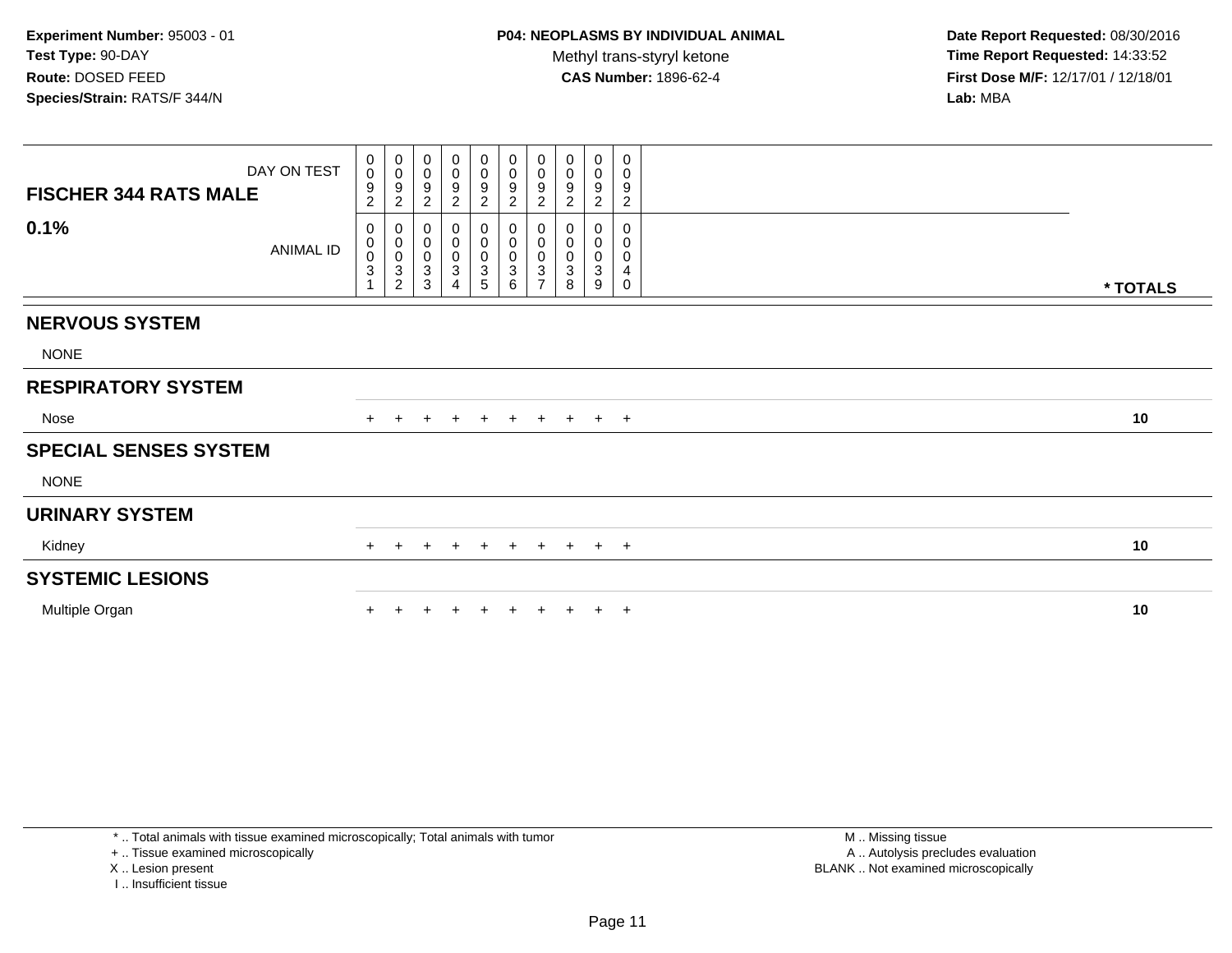**Date Report Requested:** 08/30/2016 **Time Report Requested:** 14:33:52 **First Dose M/F:** 12/17/01 / 12/18/01<br>**Lab:** MBA **Lab:** MBA

| DAY ON TEST<br><b>FISCHER 344 RATS MALE</b> | 0<br>0<br>$\frac{9}{2}$                         | 0<br>$\mathbf 0$<br>$\frac{9}{2}$                    | 0<br>0<br>$\frac{9}{2}$                    | 0<br>0<br>$\frac{9}{2}$            | 0<br>$\mathbf 0$<br>9<br>$\overline{2}$              | 0<br>$\mathbf 0$<br>$\frac{9}{2}$ | 0<br>$\mathbf 0$<br>9<br>$\overline{c}$   | 0<br>0<br>9<br>$\overline{c}$ | 0<br>0<br>9<br>$\overline{2}$ | $\mathbf 0$<br>$\Omega$<br>9<br>$\overline{2}$   |          |
|---------------------------------------------|-------------------------------------------------|------------------------------------------------------|--------------------------------------------|------------------------------------|------------------------------------------------------|-----------------------------------|-------------------------------------------|-------------------------------|-------------------------------|--------------------------------------------------|----------|
| 0.2%<br><b>ANIMAL ID</b>                    | 0<br>0<br>$\boldsymbol{0}$<br>4<br>$\mathbf{1}$ | 0<br>0<br>$\mathsf{O}\xspace$<br>4<br>$\overline{2}$ | 0<br>0<br>$\mathbf 0$<br>4<br>$\mathbf{3}$ | 0<br>0<br>0<br>4<br>$\overline{4}$ | $\mathbf 0$<br>0<br>$\pmb{0}$<br>4<br>$\overline{5}$ | 0<br>0<br>$\pmb{0}$<br>4<br>6     | 0<br>$\Omega$<br>0<br>4<br>$\overline{7}$ | 0<br>0<br>0<br>4<br>8         | 0<br>0<br>0<br>4<br>9         | $\mathbf 0$<br>$\Omega$<br>0<br>5<br>$\mathbf 0$ | * TOTALS |
| <b>ALIMENTARY SYSTEM</b>                    |                                                 |                                                      |                                            |                                    |                                                      |                                   |                                           |                               |                               |                                                  |          |
| Stomach, Glandular                          |                                                 | $+$ $+$                                              | $+$                                        | $+$                                |                                                      | $+$ $+$                           | $+$                                       | $+$                           |                               | $+$ $+$                                          | 10       |
| <b>CARDIOVASCULAR SYSTEM</b>                |                                                 |                                                      |                                            |                                    |                                                      |                                   |                                           |                               |                               |                                                  |          |
| <b>NONE</b>                                 |                                                 |                                                      |                                            |                                    |                                                      |                                   |                                           |                               |                               |                                                  |          |
| <b>ENDOCRINE SYSTEM</b>                     |                                                 |                                                      |                                            |                                    |                                                      |                                   |                                           |                               |                               |                                                  |          |
| <b>NONE</b>                                 |                                                 |                                                      |                                            |                                    |                                                      |                                   |                                           |                               |                               |                                                  |          |
| <b>GENERAL BODY SYSTEM</b>                  |                                                 |                                                      |                                            |                                    |                                                      |                                   |                                           |                               |                               |                                                  |          |
| <b>NONE</b>                                 |                                                 |                                                      |                                            |                                    |                                                      |                                   |                                           |                               |                               |                                                  |          |
| <b>GENITAL SYSTEM</b>                       |                                                 |                                                      |                                            |                                    |                                                      |                                   |                                           |                               |                               |                                                  |          |
| <b>NONE</b>                                 |                                                 |                                                      |                                            |                                    |                                                      |                                   |                                           |                               |                               |                                                  |          |
| <b>HEMATOPOIETIC SYSTEM</b>                 |                                                 |                                                      |                                            |                                    |                                                      |                                   |                                           |                               |                               |                                                  |          |
| <b>NONE</b>                                 |                                                 |                                                      |                                            |                                    |                                                      |                                   |                                           |                               |                               |                                                  |          |
| <b>INTEGUMENTARY SYSTEM</b>                 |                                                 |                                                      |                                            |                                    |                                                      |                                   |                                           |                               |                               |                                                  |          |
| <b>NONE</b>                                 |                                                 |                                                      |                                            |                                    |                                                      |                                   |                                           |                               |                               |                                                  |          |
| <b>MUSCULOSKELETAL SYSTEM</b>               |                                                 |                                                      |                                            |                                    |                                                      |                                   |                                           |                               |                               |                                                  |          |
| <b>NONE</b>                                 |                                                 |                                                      |                                            |                                    |                                                      |                                   |                                           |                               |                               |                                                  |          |
|                                             |                                                 |                                                      |                                            |                                    |                                                      |                                   |                                           |                               |                               |                                                  |          |

\* .. Total animals with tissue examined microscopically; Total animals with tumor

+ .. Tissue examined microscopically

X .. Lesion present

I .. Insufficient tissue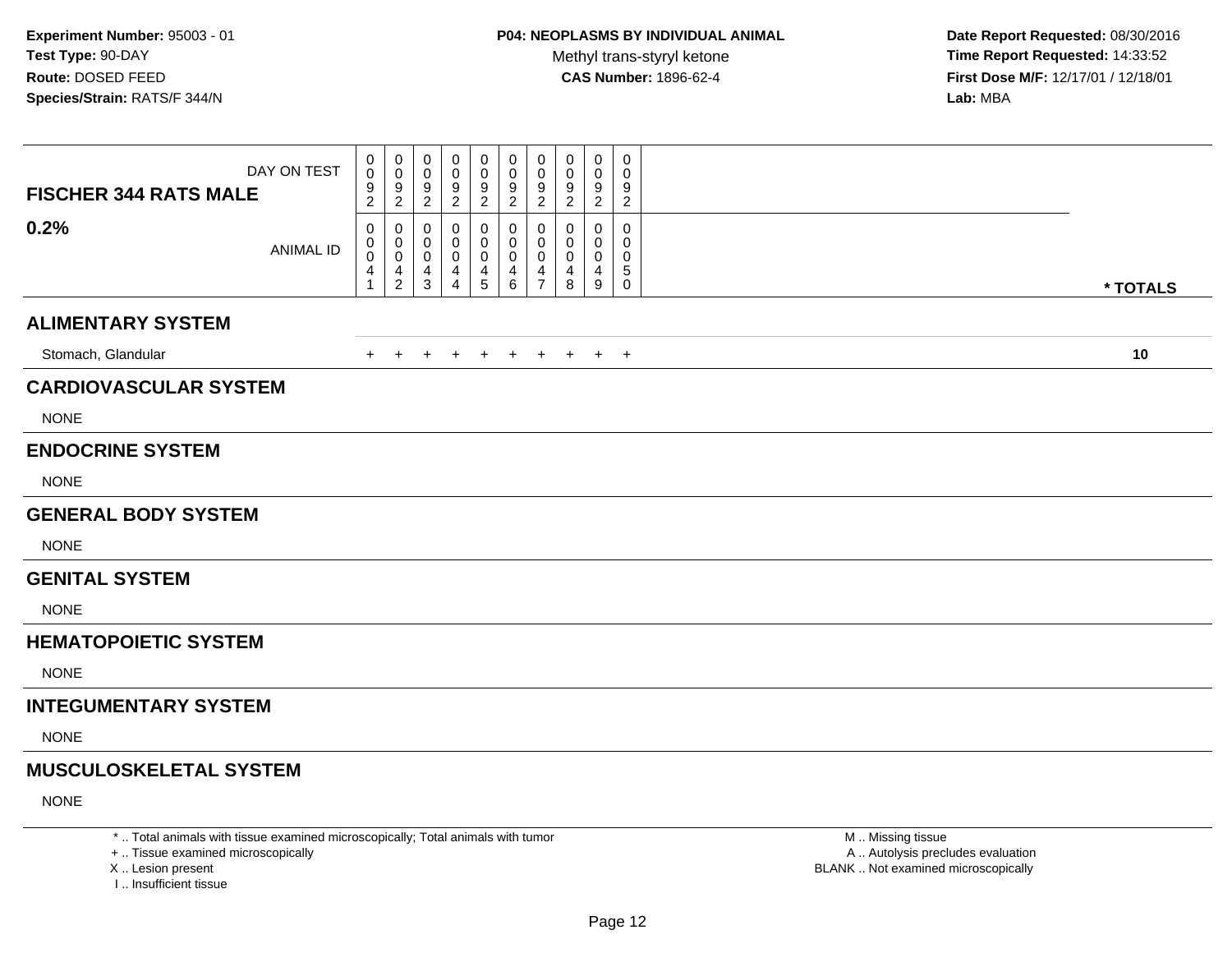**Date Report Requested:** 08/30/2016 **Time Report Requested:** 14:33:52 **First Dose M/F:** 12/17/01 / 12/18/01<br>**Lab:** MBA **Lab:** MBA

| DAY ON TEST<br><b>FISCHER 344 RATS MALE</b> | $\mathbf{0}$<br>$\mathbf 0$<br>9<br>$\overline{c}$ | $\begin{array}{c} 0 \\ 0 \\ 9 \\ 2 \end{array}$                                                 | 0<br>$\pmb{0}$<br>$\boldsymbol{9}$<br>$\overline{2}$              | $\mathbf 0$<br>$\mathbf 0$<br>$\frac{9}{2}$                             | $\mathbf 0$<br>0<br>$\boldsymbol{9}$<br>$\overline{2}$ | $\mathbf 0$<br>$\pmb{0}$<br>$\overline{9}$<br>$\boldsymbol{2}$ | 0<br>$\boldsymbol{0}$<br>$\boldsymbol{9}$<br>$\overline{c}$ | 0<br>$\pmb{0}$<br>$\boldsymbol{9}$<br>$\overline{2}$ | 0<br>$\pmb{0}$<br>9<br>$\overline{2}$ | 0<br>$\,0\,$<br>$\boldsymbol{9}$<br>$\overline{c}$        |          |
|---------------------------------------------|----------------------------------------------------|-------------------------------------------------------------------------------------------------|-------------------------------------------------------------------|-------------------------------------------------------------------------|--------------------------------------------------------|----------------------------------------------------------------|-------------------------------------------------------------|------------------------------------------------------|---------------------------------------|-----------------------------------------------------------|----------|
| 0.2%<br>ANIMAL ID                           | 0<br>$_0^0$<br>4                                   | $\begin{smallmatrix} 0\\0\\0\\0 \end{smallmatrix}$<br>$\overline{\mathbf{4}}$<br>$\overline{2}$ | $_{\rm 0}^{\rm 0}$<br>$\pmb{0}$<br>$\overline{4}$<br>$\mathbf{3}$ | $\pmb{0}$<br>$\pmb{0}$<br>$\pmb{0}$<br>$\overline{4}$<br>$\overline{4}$ | $_{\rm 0}^{\rm 0}$<br>$\mathbf 0$<br>4<br>5            | $_{\rm 0}^{\rm 0}$<br>$\pmb{0}$<br>4<br>6                      | 0<br>$\pmb{0}$<br>$\pmb{0}$<br>4<br>$\overline{7}$          | 0<br>$\pmb{0}$<br>$\pmb{0}$<br>4<br>8                | 0<br>$\pmb{0}$<br>$\pmb{0}$<br>4<br>9 | $\mathbf 0$<br>$\pmb{0}$<br>$\pmb{0}$<br>$\mathbf 5$<br>0 | * TOTALS |
| <b>NERVOUS SYSTEM</b>                       |                                                    |                                                                                                 |                                                                   |                                                                         |                                                        |                                                                |                                                             |                                                      |                                       |                                                           |          |
| <b>NONE</b>                                 |                                                    |                                                                                                 |                                                                   |                                                                         |                                                        |                                                                |                                                             |                                                      |                                       |                                                           |          |
| <b>RESPIRATORY SYSTEM</b>                   |                                                    |                                                                                                 |                                                                   |                                                                         |                                                        |                                                                |                                                             |                                                      |                                       |                                                           |          |
| Nose                                        |                                                    | $\pm$                                                                                           | $+$                                                               | $+$                                                                     | $+$                                                    |                                                                |                                                             | + + + + +                                            |                                       |                                                           | 10       |
| <b>SPECIAL SENSES SYSTEM</b>                |                                                    |                                                                                                 |                                                                   |                                                                         |                                                        |                                                                |                                                             |                                                      |                                       |                                                           |          |
| <b>NONE</b>                                 |                                                    |                                                                                                 |                                                                   |                                                                         |                                                        |                                                                |                                                             |                                                      |                                       |                                                           |          |
| <b>URINARY SYSTEM</b>                       |                                                    |                                                                                                 |                                                                   |                                                                         |                                                        |                                                                |                                                             |                                                      |                                       |                                                           |          |
| Kidney                                      | $+$                                                | $+$                                                                                             | $\ddot{}$                                                         | $+$                                                                     | $+$                                                    | $+$                                                            |                                                             | + + + +                                              |                                       |                                                           | 10       |
| <b>SYSTEMIC LESIONS</b>                     |                                                    |                                                                                                 |                                                                   |                                                                         |                                                        |                                                                |                                                             |                                                      |                                       |                                                           |          |
| Multiple Organ                              |                                                    |                                                                                                 |                                                                   |                                                                         |                                                        |                                                                |                                                             |                                                      |                                       | $\overline{ }$                                            | 10       |

\* .. Total animals with tissue examined microscopically; Total animals with tumor

+ .. Tissue examined microscopically

X .. Lesion present

I .. Insufficient tissue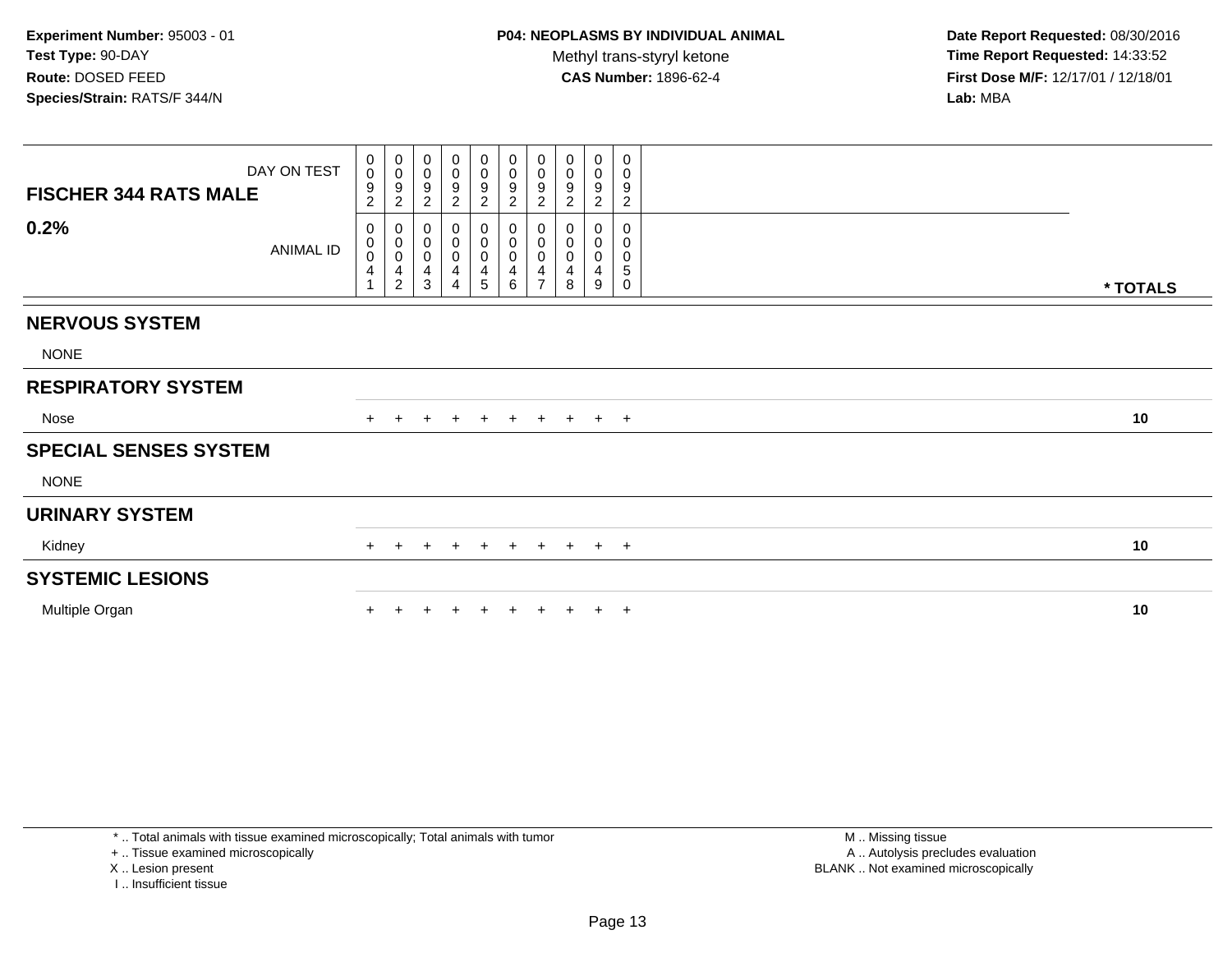Methyl trans-styryl ketone<br>CAS Number: 1896-62-4

 **Date Report Requested:** 08/30/2016 **Time Report Requested:** 14:33:52 **First Dose M/F:** 12/17/01 / 12/18/01<br>Lab: MBA **Lab:** MBA

| DAY ON TEST<br><b>FISCHER 344 RATS MALE</b>                                                                                                                           | $\pmb{0}$<br>$\pmb{0}$<br>$\frac{9}{2}$                          | $\begin{smallmatrix}0\\0\end{smallmatrix}$<br>$\frac{9}{2}$ | 0<br>$\mathsf 0$<br>9<br>$\boldsymbol{2}$           | 0<br>$\mathbf 0$<br>$\frac{9}{2}$                                                 | $\pmb{0}$<br>$\mathsf{O}\xspace$<br>$\frac{9}{2}$ | $\boldsymbol{0}$<br>$\mathsf{O}\xspace$<br>$\frac{9}{2}$                    | $\pmb{0}$<br>$\pmb{0}$<br>$\frac{9}{2}$                          | $\pmb{0}$<br>$\mathbf 0$<br>$\frac{9}{2}$                                | $\pmb{0}$<br>$\pmb{0}$<br>$\boldsymbol{9}$<br>$\overline{2}$ | $\pmb{0}$<br>$\boldsymbol{0}$<br>$\boldsymbol{9}$<br>$\overline{c}$ |                                                                                               |
|-----------------------------------------------------------------------------------------------------------------------------------------------------------------------|------------------------------------------------------------------|-------------------------------------------------------------|-----------------------------------------------------|-----------------------------------------------------------------------------------|---------------------------------------------------|-----------------------------------------------------------------------------|------------------------------------------------------------------|--------------------------------------------------------------------------|--------------------------------------------------------------|---------------------------------------------------------------------|-----------------------------------------------------------------------------------------------|
| 0.4%<br><b>ANIMAL ID</b>                                                                                                                                              | $\mathsf{O}\xspace$<br>$\begin{matrix} 0 \\ 0 \\ 5 \end{matrix}$ | $\pmb{0}$<br>$\begin{matrix} 0 \\ 0 \\ 5 \\ 2 \end{matrix}$ | 0<br>0<br>$\mathsf 0$<br>$\sqrt{5}$<br>$\mathbf{3}$ | $\mathbf 0$<br>$\mathbf 0$<br>$\mathbf 0$<br>$\sqrt{5}$<br>$\boldsymbol{\Lambda}$ | 0<br>$\mathbf 0$<br>$\pmb{0}$<br>$\frac{5}{5}$    | 0<br>$\ddot{\mathbf{0}}$<br>$\mathsf{O}\xspace$<br>$5\,$<br>$6\overline{6}$ | $\mathbf 0$<br>$\ddot{\mathbf{0}}$<br>$\pmb{0}$<br>$\frac{5}{7}$ | $\mathbf 0$<br>0<br>$\mathbf 0$<br>$\begin{array}{c} 5 \\ 8 \end{array}$ | $\mathbf 0$<br>$\mathbf 0$<br>$\mathbf 0$<br>$\sqrt{5}$<br>9 | $\mathbf 0$<br>0<br>$\mathbf 0$<br>6<br>$\,0\,$                     | * TOTALS                                                                                      |
| <b>ALIMENTARY SYSTEM</b>                                                                                                                                              |                                                                  |                                                             |                                                     |                                                                                   |                                                   |                                                                             |                                                                  |                                                                          |                                                              |                                                                     |                                                                                               |
| Esophagus                                                                                                                                                             | $+$                                                              |                                                             |                                                     |                                                                                   |                                                   |                                                                             |                                                                  |                                                                          |                                                              | $+$                                                                 | 10                                                                                            |
| Intestine Large, Cecum                                                                                                                                                |                                                                  |                                                             |                                                     |                                                                                   |                                                   |                                                                             |                                                                  |                                                                          |                                                              | $\overline{+}$                                                      | 10                                                                                            |
| Intestine Large, Colon                                                                                                                                                |                                                                  |                                                             |                                                     |                                                                                   |                                                   |                                                                             |                                                                  |                                                                          |                                                              | $\ddot{}$                                                           | 10                                                                                            |
| Intestine Large, Rectum                                                                                                                                               | $+$                                                              |                                                             |                                                     |                                                                                   |                                                   |                                                                             |                                                                  |                                                                          | ÷.                                                           | $+$                                                                 | 10                                                                                            |
| Intestine Small, Duodenum                                                                                                                                             | $\pm$                                                            |                                                             |                                                     |                                                                                   |                                                   |                                                                             |                                                                  |                                                                          |                                                              | $+$                                                                 | 10                                                                                            |
| Intestine Small, Ileum                                                                                                                                                |                                                                  |                                                             |                                                     |                                                                                   |                                                   |                                                                             |                                                                  |                                                                          |                                                              | $\overline{+}$                                                      | 10                                                                                            |
| Intestine Small, Jejunum                                                                                                                                              | $\pm$                                                            |                                                             |                                                     |                                                                                   |                                                   |                                                                             |                                                                  |                                                                          |                                                              | $\ddot{}$                                                           | 10                                                                                            |
| Liver                                                                                                                                                                 |                                                                  |                                                             |                                                     |                                                                                   |                                                   |                                                                             |                                                                  |                                                                          |                                                              | $+$                                                                 | 10                                                                                            |
| Pancreas                                                                                                                                                              |                                                                  |                                                             |                                                     |                                                                                   |                                                   |                                                                             |                                                                  |                                                                          |                                                              | $\overline{+}$                                                      | 10                                                                                            |
| Salivary Glands                                                                                                                                                       |                                                                  |                                                             |                                                     |                                                                                   |                                                   |                                                                             |                                                                  |                                                                          |                                                              | $\ddot{}$                                                           | 10                                                                                            |
| Stomach, Forestomach                                                                                                                                                  |                                                                  |                                                             |                                                     |                                                                                   |                                                   |                                                                             |                                                                  |                                                                          |                                                              | $\overline{+}$                                                      | 10                                                                                            |
| Stomach, Glandular                                                                                                                                                    |                                                                  |                                                             |                                                     |                                                                                   |                                                   |                                                                             |                                                                  |                                                                          |                                                              | $\ddot{}$                                                           | 10                                                                                            |
| Tongue                                                                                                                                                                |                                                                  |                                                             |                                                     |                                                                                   |                                                   |                                                                             |                                                                  |                                                                          |                                                              | $+$                                                                 | 10                                                                                            |
| <b>CARDIOVASCULAR SYSTEM</b>                                                                                                                                          |                                                                  |                                                             |                                                     |                                                                                   |                                                   |                                                                             |                                                                  |                                                                          |                                                              |                                                                     |                                                                                               |
| <b>Blood Vessel</b>                                                                                                                                                   | $+$                                                              |                                                             |                                                     |                                                                                   |                                                   |                                                                             |                                                                  |                                                                          |                                                              | $+$                                                                 | 10                                                                                            |
| *  Total animals with tissue examined microscopically; Total animals with tumor<br>+  Tissue examined microscopically<br>X  Lesion present<br>I., Insufficient tissue |                                                                  |                                                             |                                                     |                                                                                   |                                                   |                                                                             |                                                                  |                                                                          |                                                              |                                                                     | M  Missing tissue<br>A  Autolysis precludes evaluation<br>BLANK  Not examined microscopically |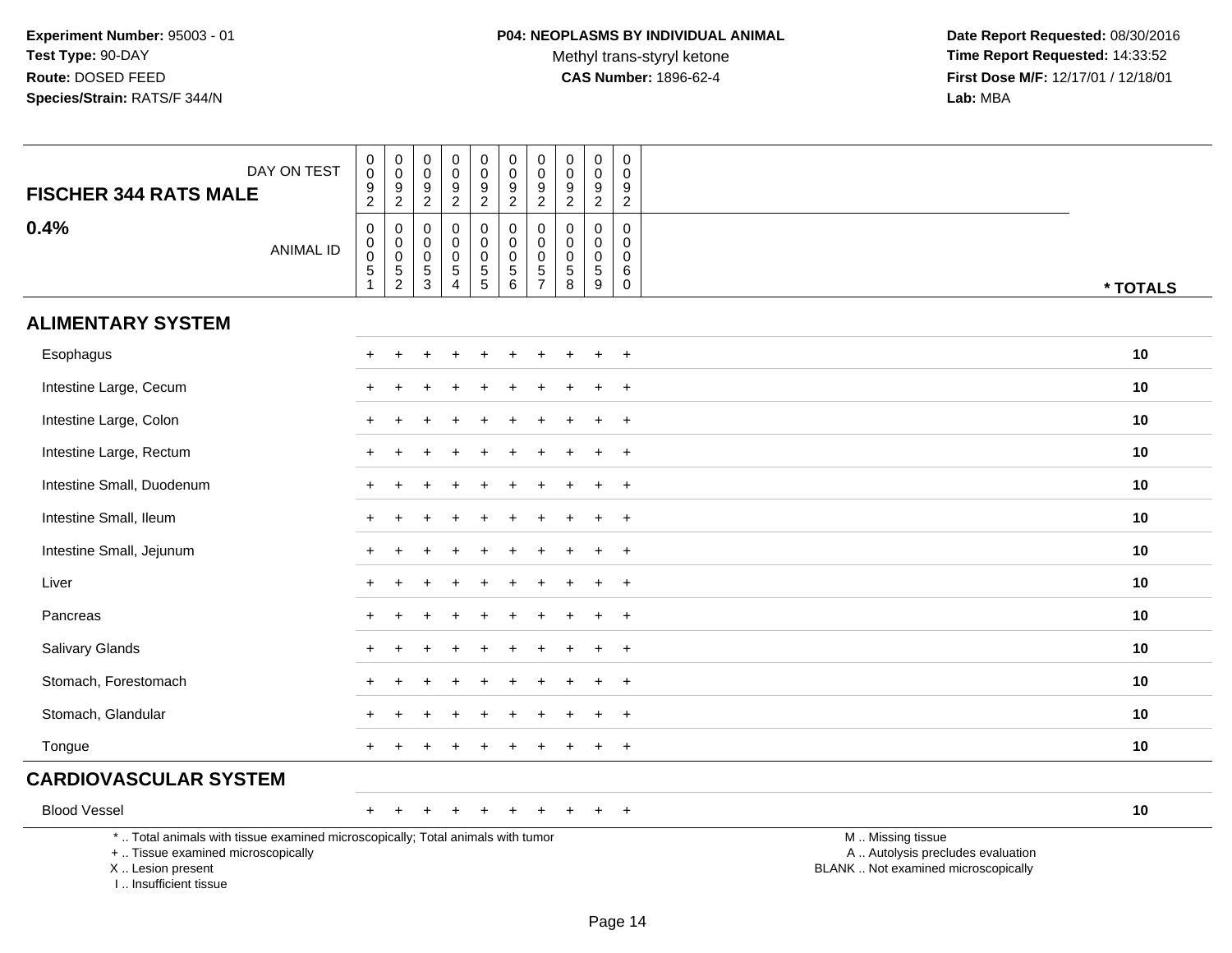Methyl trans-styryl ketone<br>CAS Number: 1896-62-4

 **Date Report Requested:** 08/30/2016 **Time Report Requested:** 14:33:52 **First Dose M/F:** 12/17/01 / 12/18/01<br>**Lab:** MBA **Lab:** MBA

| DAY ON TEST<br><b>FISCHER 344 RATS MALE</b> | $_{\rm 0}^{\rm 0}$<br>$\boldsymbol{9}$<br>$\overline{c}$ | $_{\rm 0}^{\rm 0}$<br>9<br>$\overline{c}$                               | $_{\rm 0}^{\rm 0}$<br>$\boldsymbol{9}$<br>$\overline{c}$ | $\begin{smallmatrix}0\0\end{smallmatrix}$<br>9<br>$\overline{c}$     | $_{\rm 0}^{\rm 0}$<br>$\boldsymbol{9}$<br>$\overline{2}$                            | $_{\rm 0}^{\rm 0}$<br>$\boldsymbol{9}$<br>$\overline{2}$ | 0<br>$\mathbf 0$<br>9<br>2            | $\pmb{0}$<br>$\pmb{0}$<br>$\boldsymbol{9}$<br>2 | $\mathbf 0$<br>0<br>9<br>$\overline{c}$ | $\pmb{0}$<br>$\pmb{0}$<br>$\boldsymbol{9}$<br>$\overline{c}$ |          |
|---------------------------------------------|----------------------------------------------------------|-------------------------------------------------------------------------|----------------------------------------------------------|----------------------------------------------------------------------|-------------------------------------------------------------------------------------|----------------------------------------------------------|---------------------------------------|-------------------------------------------------|-----------------------------------------|--------------------------------------------------------------|----------|
| 0.4%<br><b>ANIMAL ID</b>                    | 0<br>$_{\rm 0}^{\rm 0}$<br>$\sqrt{5}$                    | 0<br>$\begin{smallmatrix}0\0\0\end{smallmatrix}$<br>5<br>$\overline{c}$ | 0<br>$\pmb{0}$<br>$\pmb{0}$<br>5<br>3                    | $\begin{smallmatrix}0\0\0\0\end{smallmatrix}$<br>5<br>$\overline{4}$ | $_{\rm 0}^{\rm 0}$<br>$\begin{smallmatrix}0\0\5\end{smallmatrix}$<br>$\overline{5}$ | 0<br>$_{\rm 0}^{\rm 0}$<br>$\sqrt{5}$<br>$\,6\,$         | $\pmb{0}$<br>0<br>5<br>$\overline{ }$ | 0<br>0<br>0<br>5<br>8                           | 0<br>0<br>0<br>5<br>9                   | 0<br>0<br>0<br>6<br>0                                        | * TOTALS |
| Heart                                       | $+$                                                      |                                                                         |                                                          | $\div$                                                               | $\pm$                                                                               | $+$                                                      | $\pm$                                 | $+$                                             | $+$                                     | $+$                                                          | 10       |
| <b>ENDOCRINE SYSTEM</b>                     |                                                          |                                                                         |                                                          |                                                                      |                                                                                     |                                                          |                                       |                                                 |                                         |                                                              |          |
| <b>Adrenal Cortex</b>                       |                                                          |                                                                         |                                                          |                                                                      | +                                                                                   |                                                          |                                       |                                                 | $\pm$                                   | $+$                                                          | 10       |
| Adrenal Medulla                             |                                                          |                                                                         |                                                          |                                                                      | $\pm$                                                                               |                                                          |                                       |                                                 | $\ddot{}$                               | $+$                                                          | 10       |
| Islets, Pancreatic                          |                                                          |                                                                         |                                                          | $\div$                                                               | $\pm$                                                                               | $+$                                                      | $\pm$                                 | $+$                                             | $+$                                     | $+$                                                          | 10       |
| Parathyroid Gland                           | M                                                        | $+$                                                                     |                                                          |                                                                      | $+$                                                                                 |                                                          |                                       | ÷.                                              | $+$                                     | $+$                                                          | 9        |
| <b>Pituitary Gland</b>                      |                                                          |                                                                         |                                                          |                                                                      | $+$                                                                                 |                                                          |                                       | $\pm$                                           | $\ddot{}$                               | $+$                                                          | 10       |
| <b>Thyroid Gland</b>                        |                                                          |                                                                         |                                                          |                                                                      |                                                                                     |                                                          |                                       |                                                 | $\pm$                                   | $+$                                                          | 10       |

## **GENERAL BODY SYSTEM**

NONE

#### **GENITAL SYSTEM**

| Epididymis             |  | + + + + + + + + + + |  |  |  | 10 |
|------------------------|--|---------------------|--|--|--|----|
| <b>Preputial Gland</b> |  | + + + + + + + + + + |  |  |  | 10 |
| Prostate               |  | + + + + + + + + + + |  |  |  | 10 |
| <b>Seminal Vesicle</b> |  | + + + + + + + + + + |  |  |  | 10 |
| <b>Testes</b>          |  | + + + + + + + + + + |  |  |  | 10 |
|                        |  |                     |  |  |  |    |

\* .. Total animals with tissue examined microscopically; Total animals with tumor

+ .. Tissue examined microscopically

X .. Lesion present

I .. Insufficient tissue

M .. Missing tissue

y the contract of the contract of the contract of the contract of the contract of the contract of the contract of  $A$ . Autolysis precludes evaluation

Lesion present BLANK .. Not examined microscopically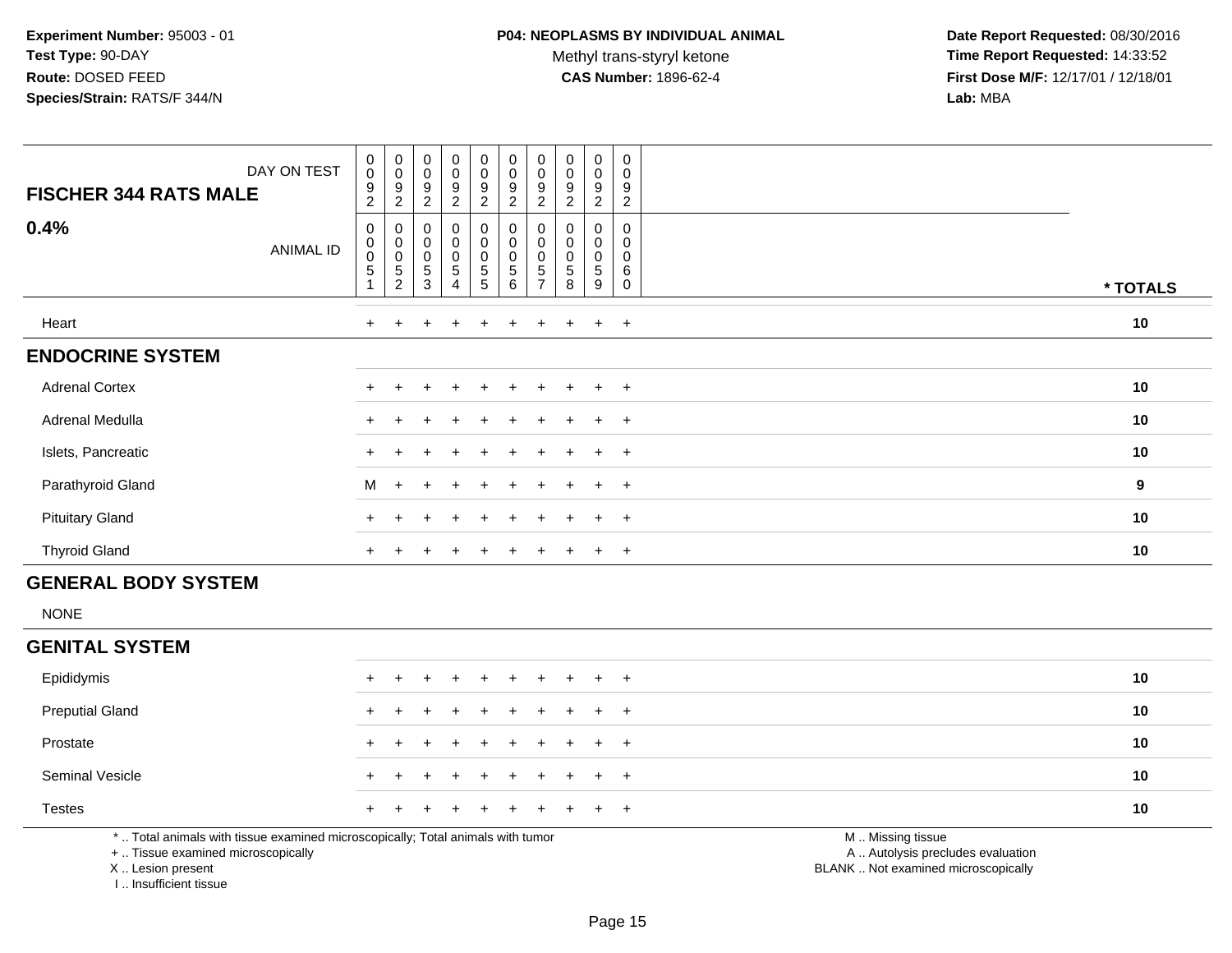Methyl trans-styryl ketone<br>CAS Number: 1896-62-4

 **Date Report Requested:** 08/30/2016 **Time Report Requested:** 14:33:52 **First Dose M/F:** 12/17/01 / 12/18/01<br>Lab: MBA **Lab:** MBA

| DAY ON TEST<br><b>FISCHER 344 RATS MALE</b>                                                                                                                        | $\pmb{0}$<br>$\bar{0}$<br>9 | $_{\rm 0}^{\rm 0}$<br>$\boldsymbol{9}$    | $\mathbf 0$<br>$\boldsymbol{0}$<br>$\frac{9}{2}$ | $\mathbf 0$<br>0<br>9     | $\pmb{0}$<br>$\ddot{\mathbf{0}}$<br>$\frac{9}{2}$ | $\mathbf 0$<br>$\ddot{\mathbf{0}}$<br>$\frac{9}{2}$ | $\mathbf 0$<br>$\ddot{\mathbf{0}}$<br>$\boldsymbol{9}$ | $\pmb{0}$<br>0<br>$\boldsymbol{9}$ | $\pmb{0}$<br>$\overline{0}$<br>$\frac{9}{2}$ | 0<br>$\mathbf 0$<br>9 |                                                                                               |             |
|--------------------------------------------------------------------------------------------------------------------------------------------------------------------|-----------------------------|-------------------------------------------|--------------------------------------------------|---------------------------|---------------------------------------------------|-----------------------------------------------------|--------------------------------------------------------|------------------------------------|----------------------------------------------|-----------------------|-----------------------------------------------------------------------------------------------|-------------|
|                                                                                                                                                                    | $\overline{c}$              | $\overline{c}$                            |                                                  | $\overline{2}$            |                                                   |                                                     | $\mathbf{2}$                                           | $\overline{2}$                     |                                              | $\sqrt{2}$            |                                                                                               |             |
| 0.4%<br><b>ANIMAL ID</b>                                                                                                                                           | $\pmb{0}$<br>$\overline{0}$ | $\mathbf 0$                               | $\mathbf 0$<br>$\mathbf 0$                       | $\mathbf 0$<br>0          | 0<br>0                                            | $\boldsymbol{0}$<br>$\pmb{0}$                       | $\Omega$<br>0                                          | $\mathbf 0$<br>$\mathbf 0$         | $\mathbf 0$<br>$\mathbf 0$                   | $\Omega$<br>0         |                                                                                               |             |
|                                                                                                                                                                    | $\overline{5}$              | $\begin{matrix} 0 \\ 0 \\ 5 \end{matrix}$ | $\boldsymbol{0}$<br>$\frac{5}{3}$                | $\mathbf 0$<br>$\sqrt{5}$ | $\pmb{0}$<br>$\overline{5}$                       | $\mathbf 0$<br>$\overline{5}$ 6                     | $\mathbf 0$<br>$\overline{5}$                          | 0<br>$\sqrt{5}$                    | $\pmb{0}$<br>$\overline{5}$                  | $\Omega$<br>$\,6\,$   |                                                                                               |             |
|                                                                                                                                                                    |                             | $\overline{c}$                            |                                                  | $\overline{4}$            |                                                   |                                                     | $\overline{7}$                                         | 8                                  | 9                                            | $\mathsf{O}$          |                                                                                               | * TOTALS    |
| <b>HEMATOPOIETIC SYSTEM</b>                                                                                                                                        |                             |                                           |                                                  |                           |                                                   |                                                     |                                                        |                                    |                                              |                       |                                                                                               |             |
| <b>Bone Marrow</b>                                                                                                                                                 |                             |                                           |                                                  |                           |                                                   |                                                     |                                                        |                                    |                                              | $+$                   |                                                                                               | 10          |
| Lymph Node, Mandibular                                                                                                                                             | м                           | M                                         | м                                                | M                         | M                                                 | M                                                   | M                                                      | M                                  | M                                            | M                     |                                                                                               | $\mathbf 0$ |
| Lymph Node, Mesenteric                                                                                                                                             | $\pm$                       | $\ddot{}$                                 |                                                  |                           |                                                   |                                                     | $\div$                                                 |                                    | $\ddot{}$                                    | $+$                   |                                                                                               | 10          |
| Spleen                                                                                                                                                             | $+$                         | $\ddot{}$                                 |                                                  |                           | $\ddot{}$                                         |                                                     | $\ddot{}$                                              | $\pm$                              | $+$                                          | $+$                   |                                                                                               | 10          |
| Thymus                                                                                                                                                             |                             |                                           |                                                  |                           |                                                   |                                                     |                                                        |                                    |                                              | $+$                   |                                                                                               | 10          |
| <b>INTEGUMENTARY SYSTEM</b>                                                                                                                                        |                             |                                           |                                                  |                           |                                                   |                                                     |                                                        |                                    |                                              |                       |                                                                                               |             |
| Mammary Gland                                                                                                                                                      | м                           | M                                         | M                                                |                           | M M M                                             |                                                     | M                                                      |                                    | M M M                                        |                       |                                                                                               | $\bf{0}$    |
| Skin                                                                                                                                                               | $+$                         | $\div$                                    |                                                  |                           | $\ddot{}$                                         |                                                     | $\pm$                                                  | $\pm$                              | $+$                                          | $+$                   |                                                                                               | 10          |
| <b>MUSCULOSKELETAL SYSTEM</b>                                                                                                                                      |                             |                                           |                                                  |                           |                                                   |                                                     |                                                        |                                    |                                              |                       |                                                                                               |             |
| Bone                                                                                                                                                               | $+$                         |                                           |                                                  |                           |                                                   |                                                     |                                                        |                                    |                                              | $\overline{+}$        |                                                                                               | 10          |
| <b>NERVOUS SYSTEM</b>                                                                                                                                              |                             |                                           |                                                  |                           |                                                   |                                                     |                                                        |                                    |                                              |                       |                                                                                               |             |
| <b>Brain</b>                                                                                                                                                       | $+$                         | $+$                                       | $+$                                              | $+$                       | $+$                                               | $+$                                                 | $+$                                                    | $+$                                | $+$                                          | $+$                   |                                                                                               | 10          |
| <b>RESPIRATORY SYSTEM</b>                                                                                                                                          |                             |                                           |                                                  |                           |                                                   |                                                     |                                                        |                                    |                                              |                       |                                                                                               |             |
| Lung                                                                                                                                                               |                             |                                           |                                                  |                           |                                                   |                                                     |                                                        |                                    |                                              | $\overline{ }$        |                                                                                               | 10          |
| Nose                                                                                                                                                               |                             |                                           |                                                  |                           |                                                   |                                                     |                                                        |                                    |                                              | $\ddot{}$             |                                                                                               | 10          |
| *  Total animals with tissue examined microscopically; Total animals with tumor<br>+  Tissue examined microscopically<br>X Lesion present<br>I Insufficient tissue |                             |                                           |                                                  |                           |                                                   |                                                     |                                                        |                                    |                                              |                       | M  Missing tissue<br>A  Autolysis precludes evaluation<br>BLANK  Not examined microscopically |             |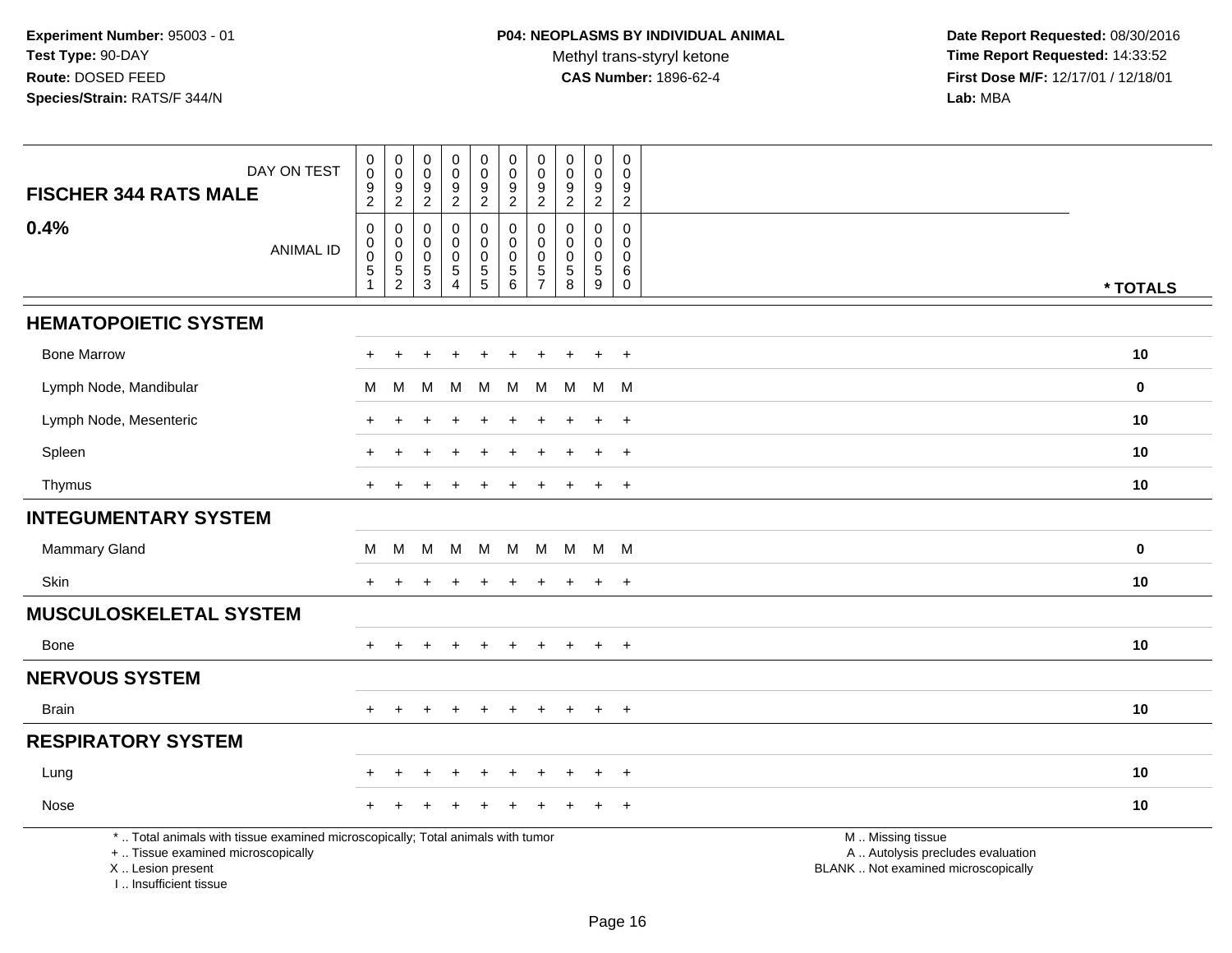Methyl trans-styryl ketone<br>CAS Number: 1896-62-4

 **Date Report Requested:** 08/30/2016 **Time Report Requested:** 14:33:52 **First Dose M/F:** 12/17/01 / 12/18/01<br>**Lab:** MBA **Lab:** MBA

| DAY ON TEST<br><b>FISCHER 344 RATS MALE</b> | $\begin{smallmatrix} 0\\0 \end{smallmatrix}$<br>$\boldsymbol{9}$<br>$\overline{c}$ | $_{\rm 0}^{\rm 0}$<br>9<br>$\overline{c}$ | $\begin{smallmatrix}0\\0\\9\end{smallmatrix}$<br>$\sqrt{2}$       | $_{\rm 0}^{\rm 0}$<br>$\boldsymbol{9}$<br>$\boldsymbol{2}$ | $\begin{smallmatrix}0\\0\end{smallmatrix}$<br>$\boldsymbol{9}$<br>$\overline{2}$ | $\begin{smallmatrix}0\0\0\end{smallmatrix}$<br>$\boldsymbol{9}$<br>$\overline{c}$ | $_{\rm 0}^{\rm 0}$<br>9<br>$\overline{c}$ | $_{\rm 0}^{\rm 0}$<br>$\boldsymbol{9}$<br>$\overline{2}$ | $\begin{smallmatrix} 0\\0 \end{smallmatrix}$<br>$9\,$<br>$\overline{2}$ | 0<br>$\boldsymbol{0}$<br>$9\,$<br>$\sqrt{2}$                  |          |
|---------------------------------------------|------------------------------------------------------------------------------------|-------------------------------------------|-------------------------------------------------------------------|------------------------------------------------------------|----------------------------------------------------------------------------------|-----------------------------------------------------------------------------------|-------------------------------------------|----------------------------------------------------------|-------------------------------------------------------------------------|---------------------------------------------------------------|----------|
| 0.4%<br><b>ANIMAL ID</b>                    | 0<br>$\pmb{0}$<br>$\pmb{0}$<br>$\sqrt{5}$<br>$\overline{A}$                        | 0<br>0<br>$\,$ 5 $\,$<br>$\overline{c}$   | $\begin{smallmatrix}0\\0\\0\end{smallmatrix}$<br>$\,$ 5 $\,$<br>3 | $_0^0$<br>0<br>5<br>4                                      | $_{\rm 0}^{\rm 0}$<br>$\pmb{0}$<br>$\mathbf 5$<br>5                              | $\pmb{0}$<br>$\pmb{0}$<br>5<br>6                                                  | $\pmb{0}$<br>0<br>5                       | $\pmb{0}$<br>$\mathbf 0$<br>5<br>8                       | 0<br>$\mathsf 0$<br>$\mathbf 0$<br>$\sqrt{5}$<br>9                      | $\mathbf 0$<br>$\mathbf 0$<br>$\mathbf 0$<br>6<br>$\mathbf 0$ | * TOTALS |
| Trachea                                     | $+$                                                                                | $\pm$                                     |                                                                   | $\overline{+}$                                             | $+$                                                                              | $\ddot{}$                                                                         | $+$                                       | $+$                                                      | $+$                                                                     | $+$                                                           | 10       |
| <b>SPECIAL SENSES SYSTEM</b>                |                                                                                    |                                           |                                                                   |                                                            |                                                                                  |                                                                                   |                                           |                                                          |                                                                         |                                                               |          |
| Eye                                         |                                                                                    |                                           |                                                                   | $+$                                                        | $+$                                                                              | $+$                                                                               | $+$                                       | $+$                                                      | $+$                                                                     | $+$                                                           | 10       |
| Harderian Gland                             | $+$                                                                                |                                           |                                                                   |                                                            |                                                                                  |                                                                                   |                                           | $\ddot{}$                                                | $+$                                                                     | $+$                                                           | 10       |
| <b>URINARY SYSTEM</b>                       |                                                                                    |                                           |                                                                   |                                                            |                                                                                  |                                                                                   |                                           |                                                          |                                                                         |                                                               |          |
| Kidney                                      | $+$                                                                                | ÷.                                        | $\pm$                                                             | $+$                                                        | $+$                                                                              | $+$                                                                               | $+$                                       | $+$                                                      | $+$                                                                     | $+$                                                           | 10       |
| <b>Urinary Bladder</b>                      | $\ddot{}$                                                                          | $\pm$                                     |                                                                   | $\pm$                                                      | $\pm$                                                                            |                                                                                   | $+$                                       | $+$                                                      | $+$                                                                     | $+$                                                           | 10       |
| <b>SYSTEMIC LESIONS</b>                     |                                                                                    |                                           |                                                                   |                                                            |                                                                                  |                                                                                   |                                           |                                                          |                                                                         |                                                               |          |
| Multiple Organ                              |                                                                                    |                                           |                                                                   |                                                            |                                                                                  |                                                                                   |                                           |                                                          | $\pm$                                                                   | $+$                                                           | 10       |

\* .. Total animals with tissue examined microscopically; Total animals with tumor

+ .. Tissue examined microscopically

X .. Lesion present

I .. Insufficient tissue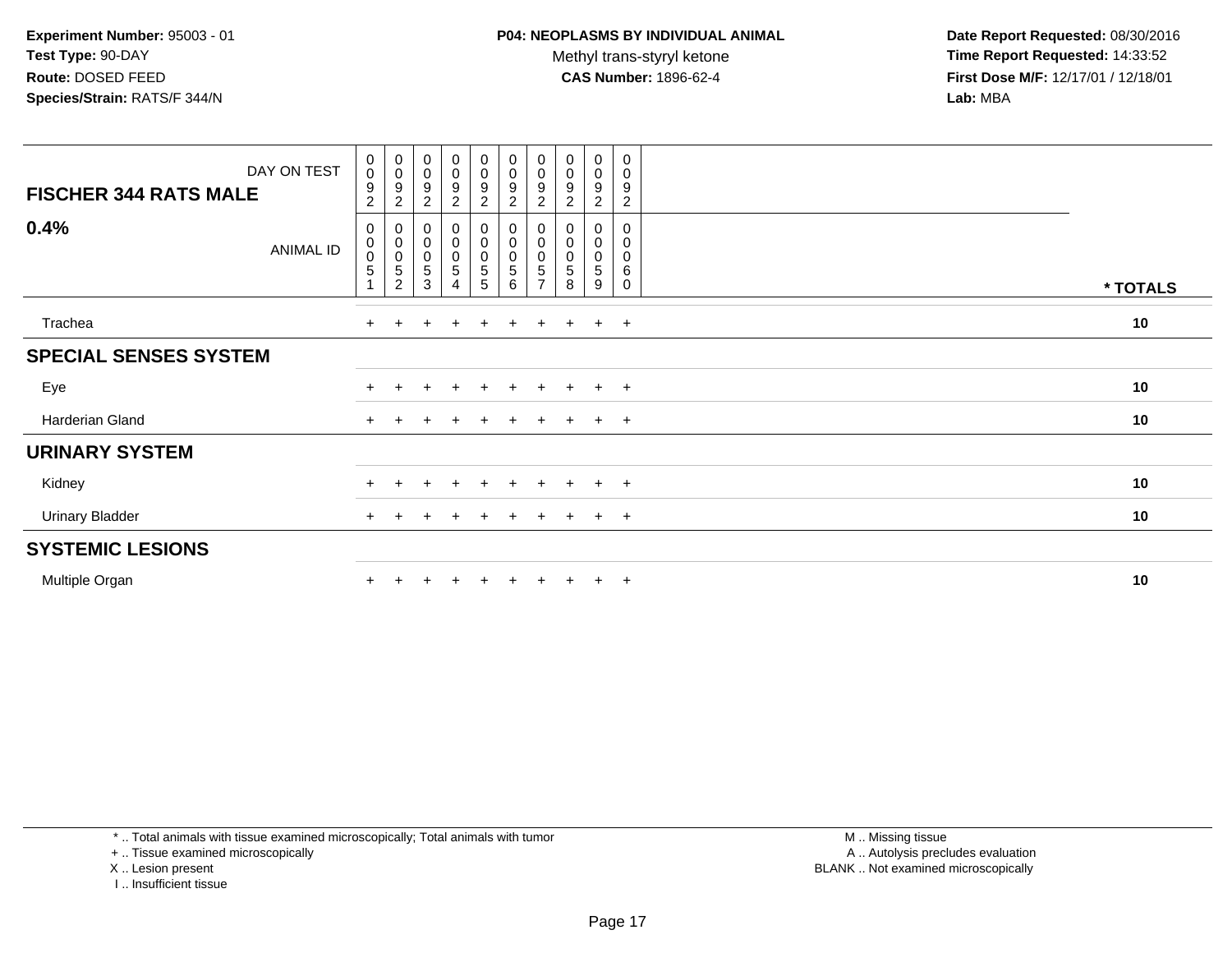| DAY ON TEST<br><b>FISCHER 344 RATS MALE</b><br><b>CONTROL SPECIAL</b><br><b>ANIMAL ID</b> |          |
|-------------------------------------------------------------------------------------------|----------|
|                                                                                           | * TOTALS |
| <b>ALIMENTARY SYSTEM</b>                                                                  |          |
| <b>NONE</b>                                                                               |          |
| <b>CARDIOVASCULAR SYSTEM</b>                                                              |          |
| <b>NONE</b>                                                                               |          |
| <b>ENDOCRINE SYSTEM</b>                                                                   |          |
| <b>NONE</b>                                                                               |          |
| <b>GENERAL BODY SYSTEM</b>                                                                |          |
| <b>NONE</b>                                                                               |          |
| <b>GENITAL SYSTEM</b>                                                                     |          |
| <b>NONE</b>                                                                               |          |
| <b>HEMATOPOIETIC SYSTEM</b>                                                               |          |
| <b>NONE</b>                                                                               |          |
| <b>INTEGUMENTARY SYSTEM</b>                                                               |          |
| <b>NONE</b>                                                                               |          |
| <b>MUSCULOSKELETAL SYSTEM</b>                                                             |          |
| <b>NONE</b>                                                                               |          |

\* .. Total animals with tissue examined microscopically; Total animals with tumor

+ .. Tissue examined microscopically

X .. Lesion present

I .. Insufficient tissue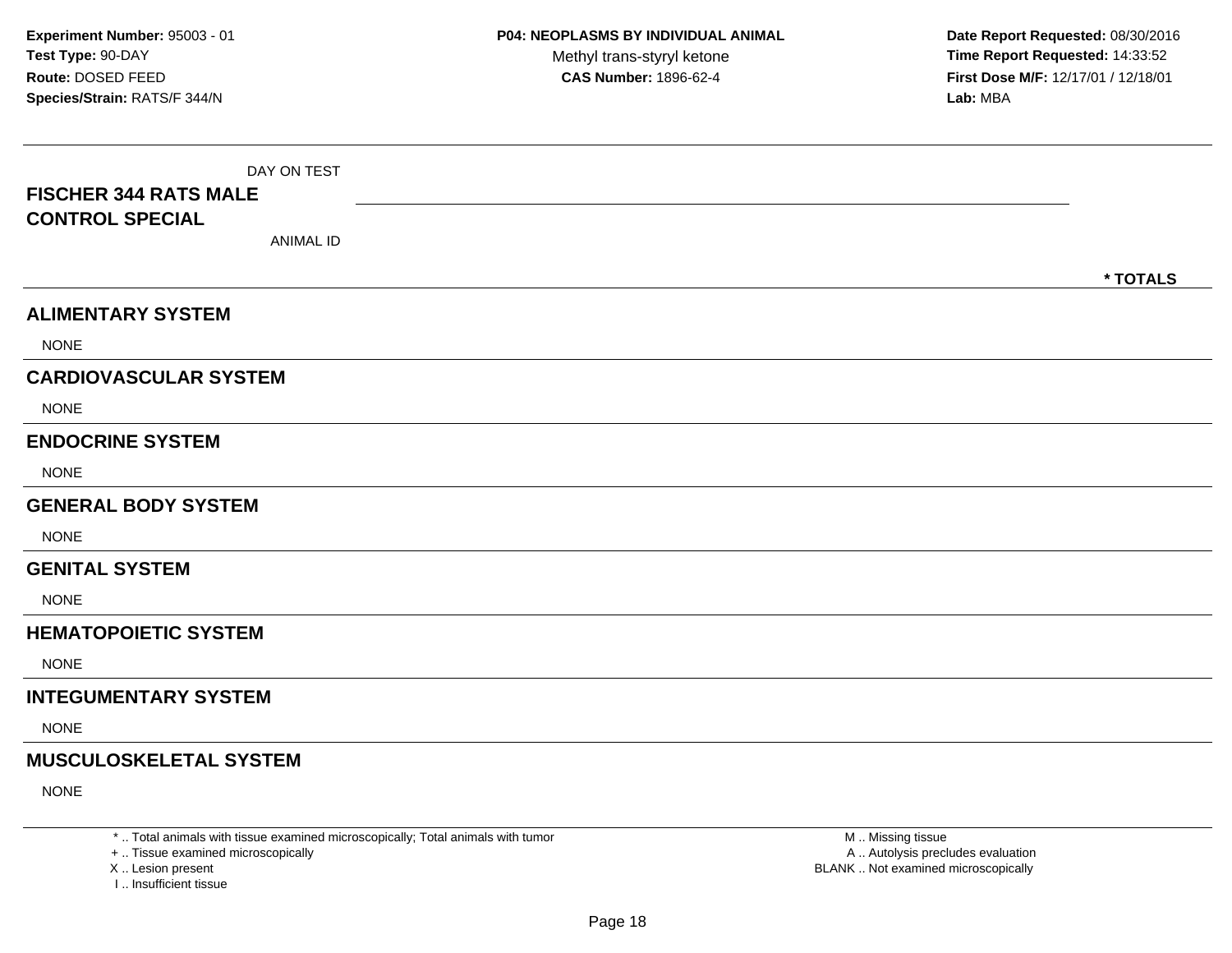|                              | DAY ON TEST |          |
|------------------------------|-------------|----------|
| <b>FISCHER 344 RATS MALE</b> |             |          |
| <b>CONTROL SPECIAL</b>       |             |          |
|                              | ANIMAL ID   |          |
|                              |             | * TOTALS |
| <b>NERVOUS SYSTEM</b>        |             |          |
| <b>NONE</b>                  |             |          |
| <b>RESPIRATORY SYSTEM</b>    |             |          |
| <b>NONE</b>                  |             |          |
| <b>SPECIAL SENSES SYSTEM</b> |             |          |
| <b>NONE</b>                  |             |          |
| <b>URINARY SYSTEM</b>        |             |          |
| <b>NONE</b>                  |             |          |
| <b>SYSTEMIC LESIONS</b>      |             |          |

Multiple Organ**<sup>0</sup>**

\* .. Total animals with tissue examined microscopically; Total animals with tumor

+ .. Tissue examined microscopically

X .. Lesion present

I .. Insufficient tissue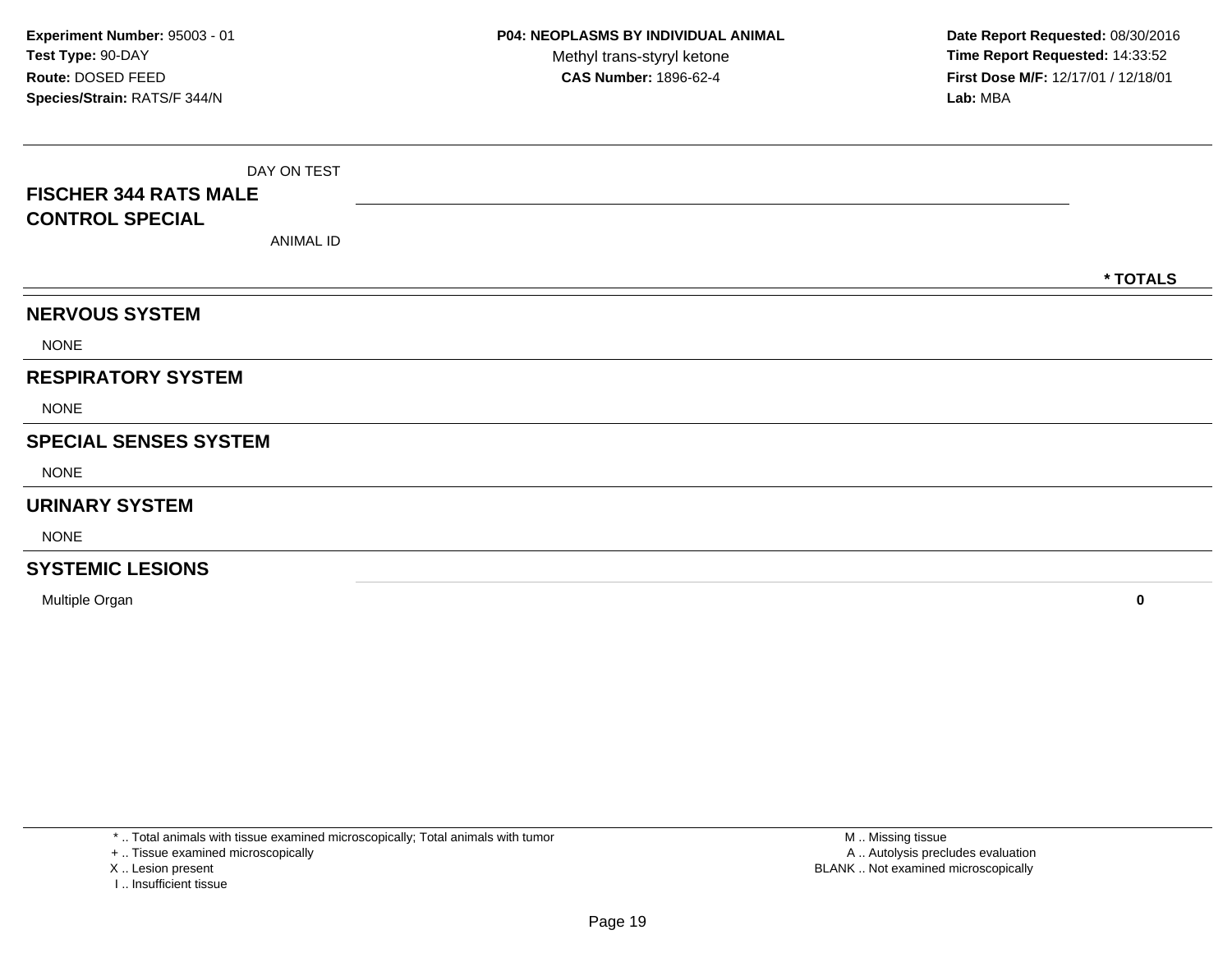| DAY ON TEST                        |          |
|------------------------------------|----------|
| <b>FISCHER 344 RATS MALE</b>       |          |
| 0.025% SPECIAL<br><b>ANIMAL ID</b> |          |
|                                    |          |
|                                    | * TOTALS |
| <b>ALIMENTARY SYSTEM</b>           |          |
| <b>NONE</b>                        |          |
| <b>CARDIOVASCULAR SYSTEM</b>       |          |
| <b>NONE</b>                        |          |
| <b>ENDOCRINE SYSTEM</b>            |          |
| <b>NONE</b>                        |          |
| <b>GENERAL BODY SYSTEM</b>         |          |
| <b>NONE</b>                        |          |
| <b>GENITAL SYSTEM</b>              |          |
| <b>NONE</b>                        |          |
| <b>HEMATOPOIETIC SYSTEM</b>        |          |
| <b>NONE</b>                        |          |
| <b>INTEGUMENTARY SYSTEM</b>        |          |
| <b>NONE</b>                        |          |
| <b>MUSCULOSKELETAL SYSTEM</b>      |          |
| <b>NONE</b>                        |          |

\* .. Total animals with tissue examined microscopically; Total animals with tumor

+ .. Tissue examined microscopically

X .. Lesion present

I .. Insufficient tissue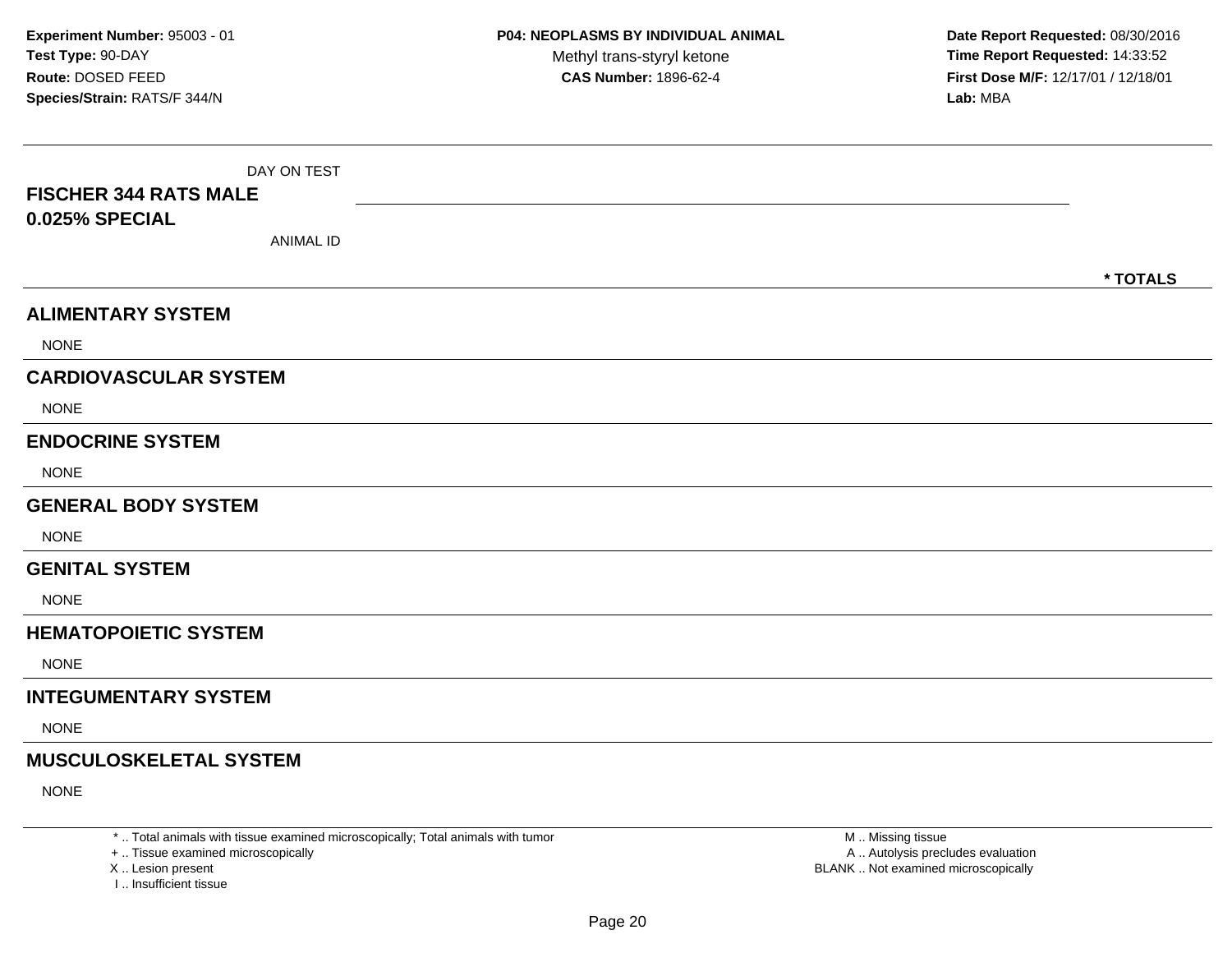|                              | DAY ON TEST |          |
|------------------------------|-------------|----------|
| <b>FISCHER 344 RATS MALE</b> |             |          |
| 0.025% SPECIAL               |             |          |
|                              | ANIMAL ID   |          |
|                              |             | * TOTALS |
| <b>NERVOUS SYSTEM</b>        |             |          |
| <b>NONE</b>                  |             |          |
| <b>RESPIRATORY SYSTEM</b>    |             |          |
| <b>NONE</b>                  |             |          |
| <b>SPECIAL SENSES SYSTEM</b> |             |          |
| <b>NONE</b>                  |             |          |
| <b>URINARY SYSTEM</b>        |             |          |
| <b>NONE</b>                  |             |          |
| <b>SYSTEMIC LESIONS</b>      |             |          |

Multiple Organ**<sup>0</sup>**

\* .. Total animals with tissue examined microscopically; Total animals with tumor

+ .. Tissue examined microscopically

X .. Lesion present

I .. Insufficient tissue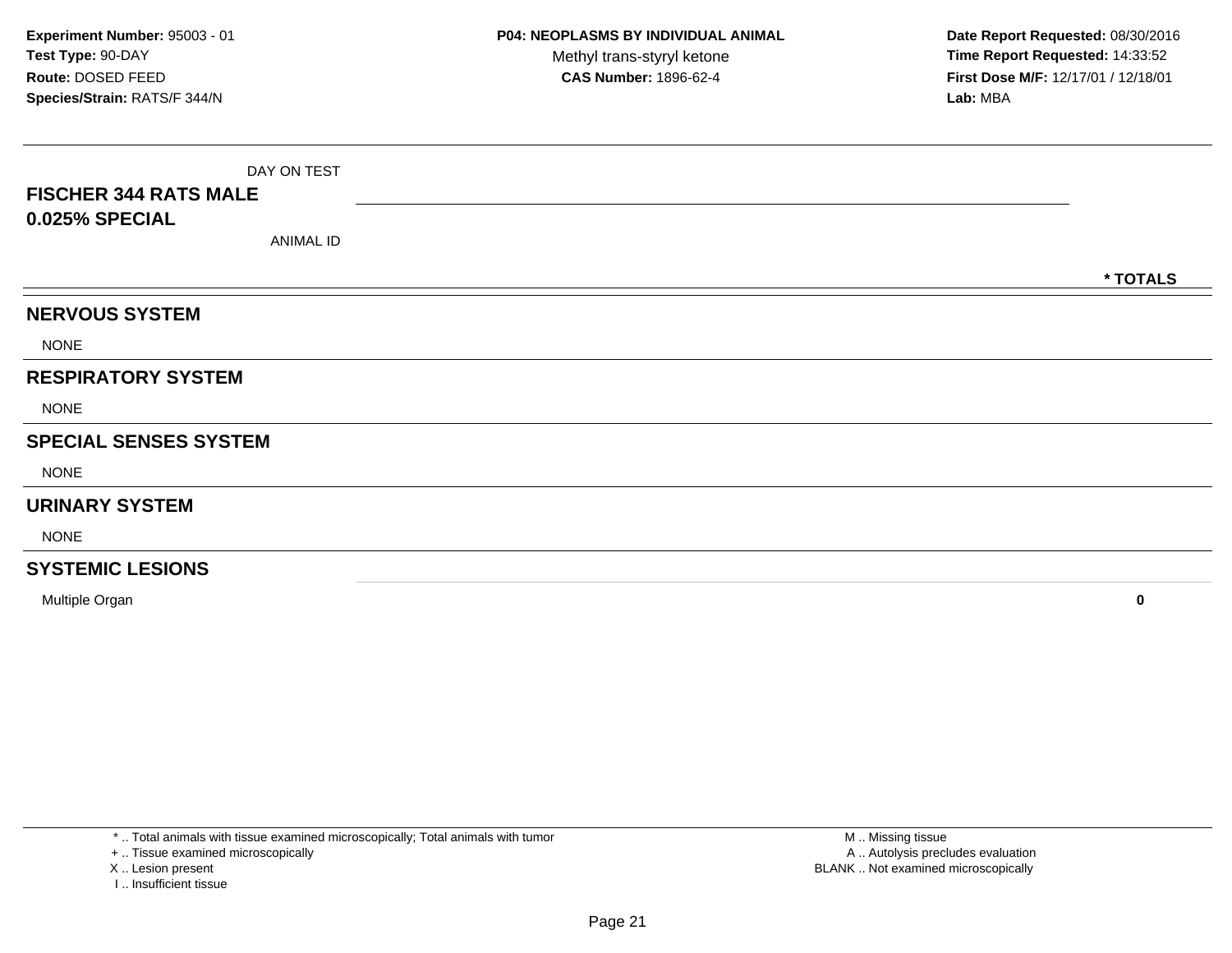| DAY ON TEST                       |          |
|-----------------------------------|----------|
| <b>FISCHER 344 RATS MALE</b>      |          |
| 0.05% SPECIAL<br><b>ANIMAL ID</b> |          |
|                                   |          |
|                                   | * TOTALS |
| <b>ALIMENTARY SYSTEM</b>          |          |
| <b>NONE</b>                       |          |
| <b>CARDIOVASCULAR SYSTEM</b>      |          |
| <b>NONE</b>                       |          |
| <b>ENDOCRINE SYSTEM</b>           |          |
| <b>NONE</b>                       |          |
| <b>GENERAL BODY SYSTEM</b>        |          |
| <b>NONE</b>                       |          |
| <b>GENITAL SYSTEM</b>             |          |
| <b>NONE</b>                       |          |
| <b>HEMATOPOIETIC SYSTEM</b>       |          |
| <b>NONE</b>                       |          |
| <b>INTEGUMENTARY SYSTEM</b>       |          |
| <b>NONE</b>                       |          |
| <b>MUSCULOSKELETAL SYSTEM</b>     |          |
| <b>NONE</b>                       |          |

\* .. Total animals with tissue examined microscopically; Total animals with tumor

+ .. Tissue examined microscopically

X .. Lesion present

I .. Insufficient tissue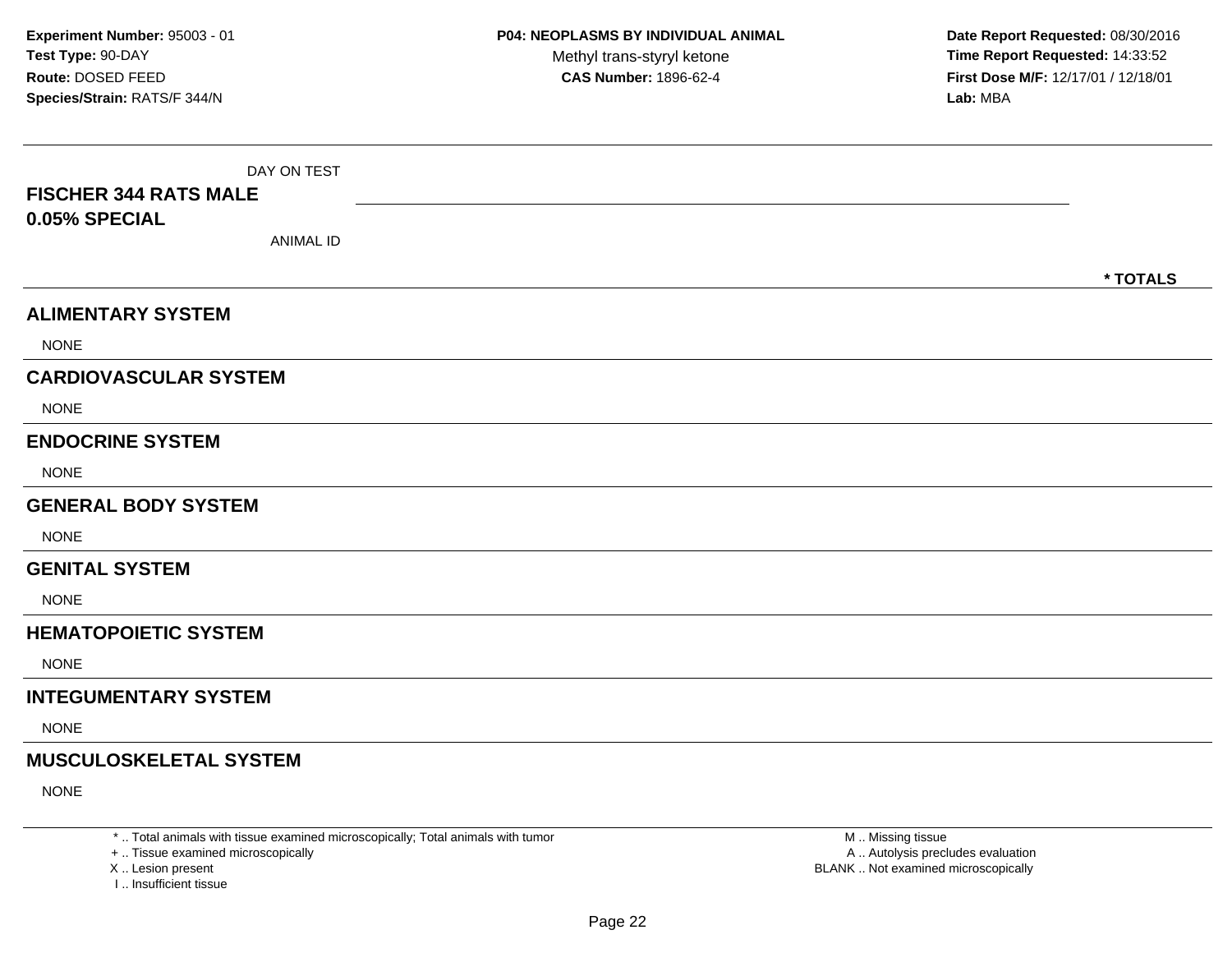|                              | DAY ON TEST      |          |
|------------------------------|------------------|----------|
| <b>FISCHER 344 RATS MALE</b> |                  |          |
| 0.05% SPECIAL                |                  |          |
|                              | <b>ANIMAL ID</b> |          |
|                              |                  | * TOTALS |
| <b>NERVOUS SYSTEM</b>        |                  |          |
| <b>NONE</b>                  |                  |          |
| <b>RESPIRATORY SYSTEM</b>    |                  |          |
| <b>NONE</b>                  |                  |          |
| <b>SPECIAL SENSES SYSTEM</b> |                  |          |
| <b>NONE</b>                  |                  |          |
| <b>URINARY SYSTEM</b>        |                  |          |
| <b>NONE</b>                  |                  |          |
| <b>SYSTEMIC LESIONS</b>      |                  |          |

Multiple Organ**<sup>0</sup>**

\* .. Total animals with tissue examined microscopically; Total animals with tumor

+ .. Tissue examined microscopically

X .. Lesion present

I .. Insufficient tissue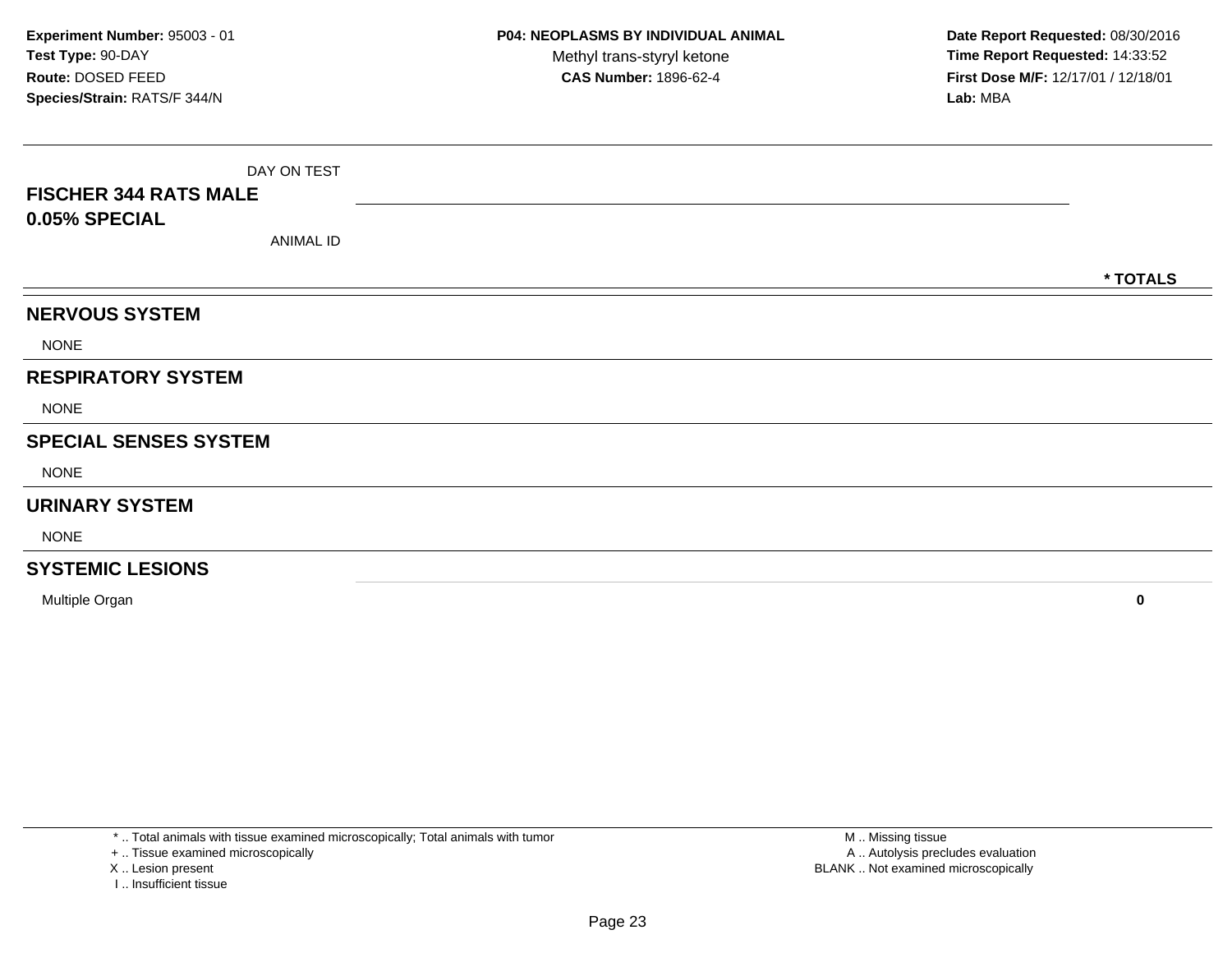| DAY ON TEST                   |          |
|-------------------------------|----------|
| <b>FISCHER 344 RATS MALE</b>  |          |
| 0.1% SPECIAL                  |          |
| <b>ANIMAL ID</b>              |          |
|                               | * TOTALS |
| <b>ALIMENTARY SYSTEM</b>      |          |
| <b>NONE</b>                   |          |
| <b>CARDIOVASCULAR SYSTEM</b>  |          |
| <b>NONE</b>                   |          |
| <b>ENDOCRINE SYSTEM</b>       |          |
| <b>NONE</b>                   |          |
| <b>GENERAL BODY SYSTEM</b>    |          |
| <b>NONE</b>                   |          |
| <b>GENITAL SYSTEM</b>         |          |
| <b>NONE</b>                   |          |
| <b>HEMATOPOIETIC SYSTEM</b>   |          |
| <b>NONE</b>                   |          |
| <b>INTEGUMENTARY SYSTEM</b>   |          |
| <b>NONE</b>                   |          |
| <b>MUSCULOSKELETAL SYSTEM</b> |          |
| <b>NONE</b>                   |          |

\* .. Total animals with tissue examined microscopically; Total animals with tumor

+ .. Tissue examined microscopically

X .. Lesion present

I .. Insufficient tissue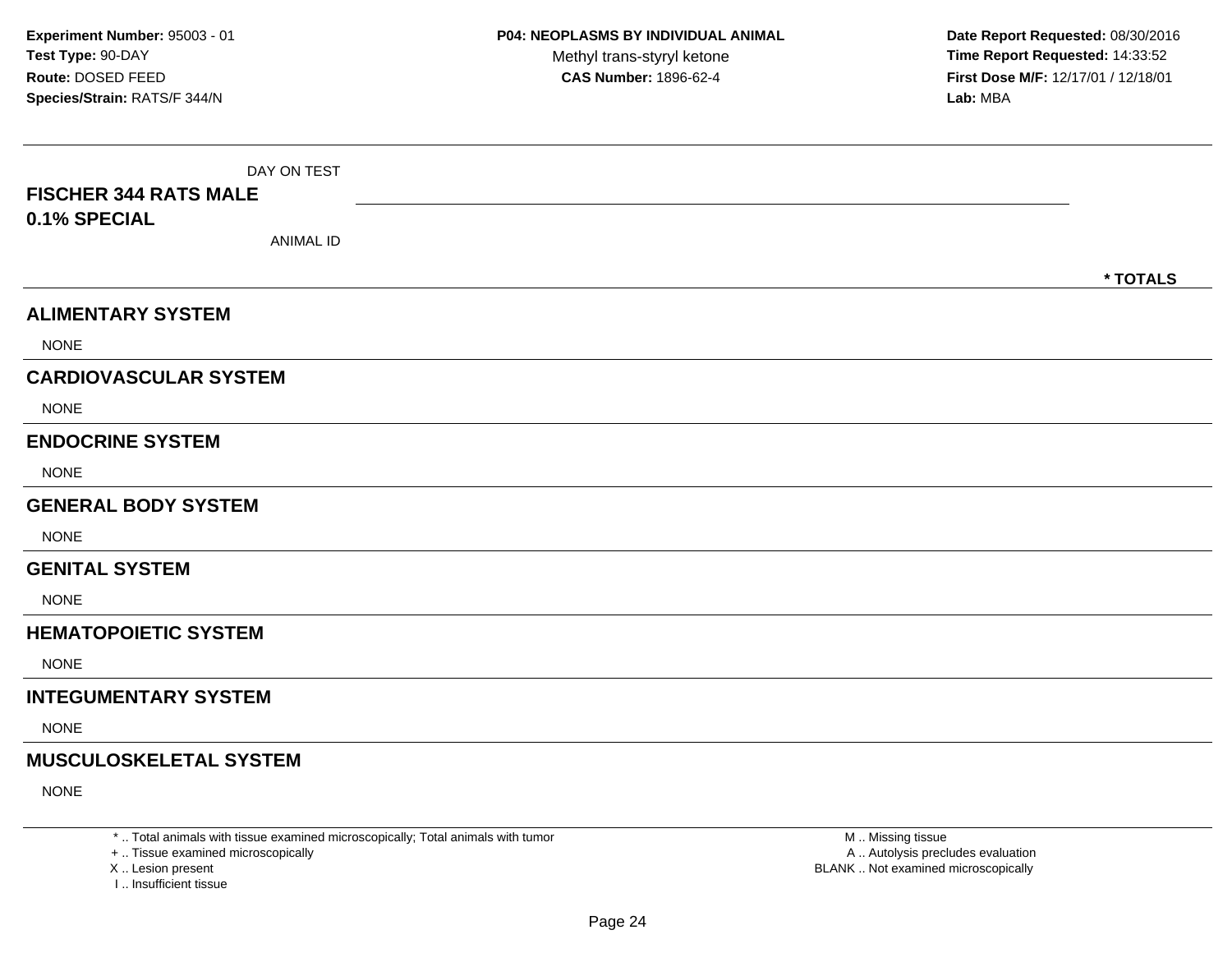| <b>FISCHER 344 RATS MALE</b> | DAY ON TEST      |  |  |          |
|------------------------------|------------------|--|--|----------|
| 0.1% SPECIAL                 | <b>ANIMAL ID</b> |  |  |          |
|                              |                  |  |  | * TOTALS |
| <b>NERVOUS SYSTEM</b>        |                  |  |  |          |
| <b>NONE</b>                  |                  |  |  |          |
| <b>RESPIRATORY SYSTEM</b>    |                  |  |  |          |
| <b>NONE</b>                  |                  |  |  |          |
| <b>SPECIAL SENSES SYSTEM</b> |                  |  |  |          |
| <b>NONE</b>                  |                  |  |  |          |
| <b>URINARY SYSTEM</b>        |                  |  |  |          |
| <b>NONE</b>                  |                  |  |  |          |
| <b>SYSTEMIC LESIONS</b>      |                  |  |  |          |

Multiple Organ**<sup>0</sup>**

\* .. Total animals with tissue examined microscopically; Total animals with tumor

+ .. Tissue examined microscopically

X .. Lesion present

I .. Insufficient tissue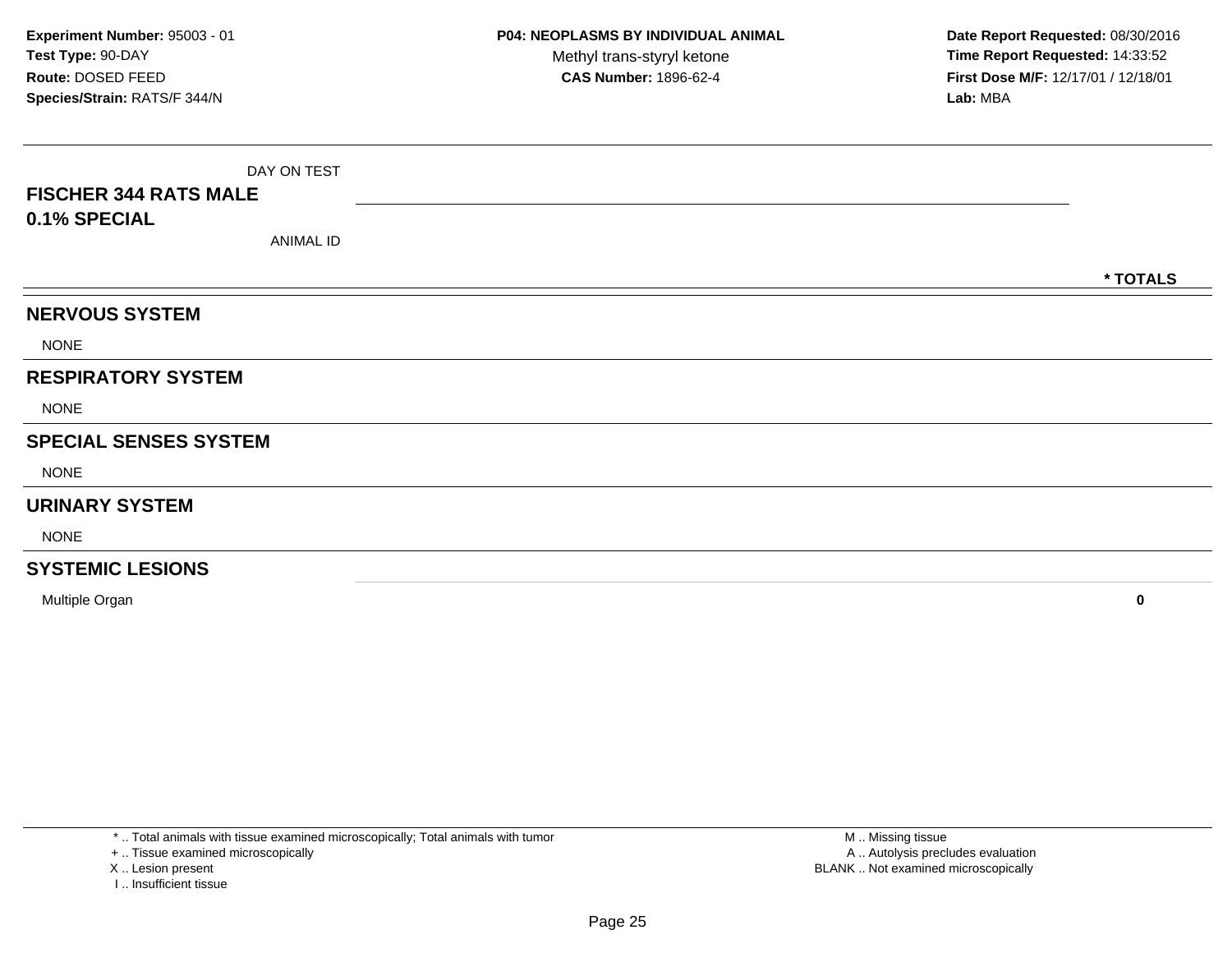| DAY ON TEST                   |          |
|-------------------------------|----------|
| <b>FISCHER 344 RATS MALE</b>  |          |
| 0.2% SPECIAL                  |          |
| <b>ANIMAL ID</b>              |          |
|                               | * TOTALS |
| <b>ALIMENTARY SYSTEM</b>      |          |
| <b>NONE</b>                   |          |
| <b>CARDIOVASCULAR SYSTEM</b>  |          |
| <b>NONE</b>                   |          |
| <b>ENDOCRINE SYSTEM</b>       |          |
| <b>NONE</b>                   |          |
| <b>GENERAL BODY SYSTEM</b>    |          |
| <b>NONE</b>                   |          |
| <b>GENITAL SYSTEM</b>         |          |
| <b>NONE</b>                   |          |
| <b>HEMATOPOIETIC SYSTEM</b>   |          |
| <b>NONE</b>                   |          |
| <b>INTEGUMENTARY SYSTEM</b>   |          |
| <b>NONE</b>                   |          |
| <b>MUSCULOSKELETAL SYSTEM</b> |          |
| <b>NONE</b>                   |          |

\* .. Total animals with tissue examined microscopically; Total animals with tumor

+ .. Tissue examined microscopically

X .. Lesion present

I .. Insufficient tissue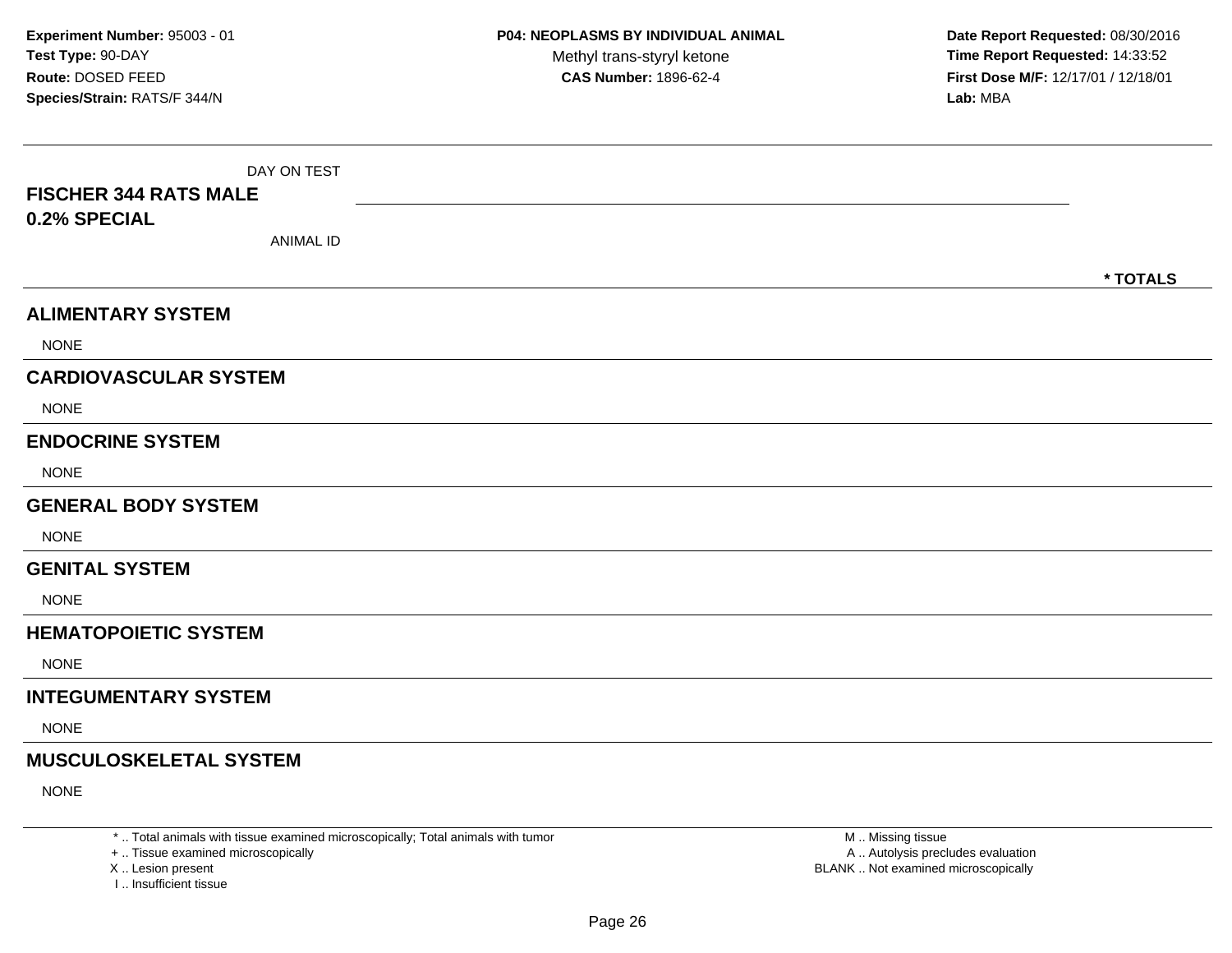| <b>FISCHER 344 RATS MALE</b> | DAY ON TEST      |  |  |          |
|------------------------------|------------------|--|--|----------|
| 0.2% SPECIAL                 | <b>ANIMAL ID</b> |  |  |          |
|                              |                  |  |  | * TOTALS |
| <b>NERVOUS SYSTEM</b>        |                  |  |  |          |
| <b>NONE</b>                  |                  |  |  |          |
| <b>RESPIRATORY SYSTEM</b>    |                  |  |  |          |
| <b>NONE</b>                  |                  |  |  |          |
| <b>SPECIAL SENSES SYSTEM</b> |                  |  |  |          |
| <b>NONE</b>                  |                  |  |  |          |
| <b>URINARY SYSTEM</b>        |                  |  |  |          |
| <b>NONE</b>                  |                  |  |  |          |
| <b>SYSTEMIC LESIONS</b>      |                  |  |  |          |

Multiple Organ**<sup>0</sup>**

\* .. Total animals with tissue examined microscopically; Total animals with tumor

+ .. Tissue examined microscopically

X .. Lesion present

I .. Insufficient tissue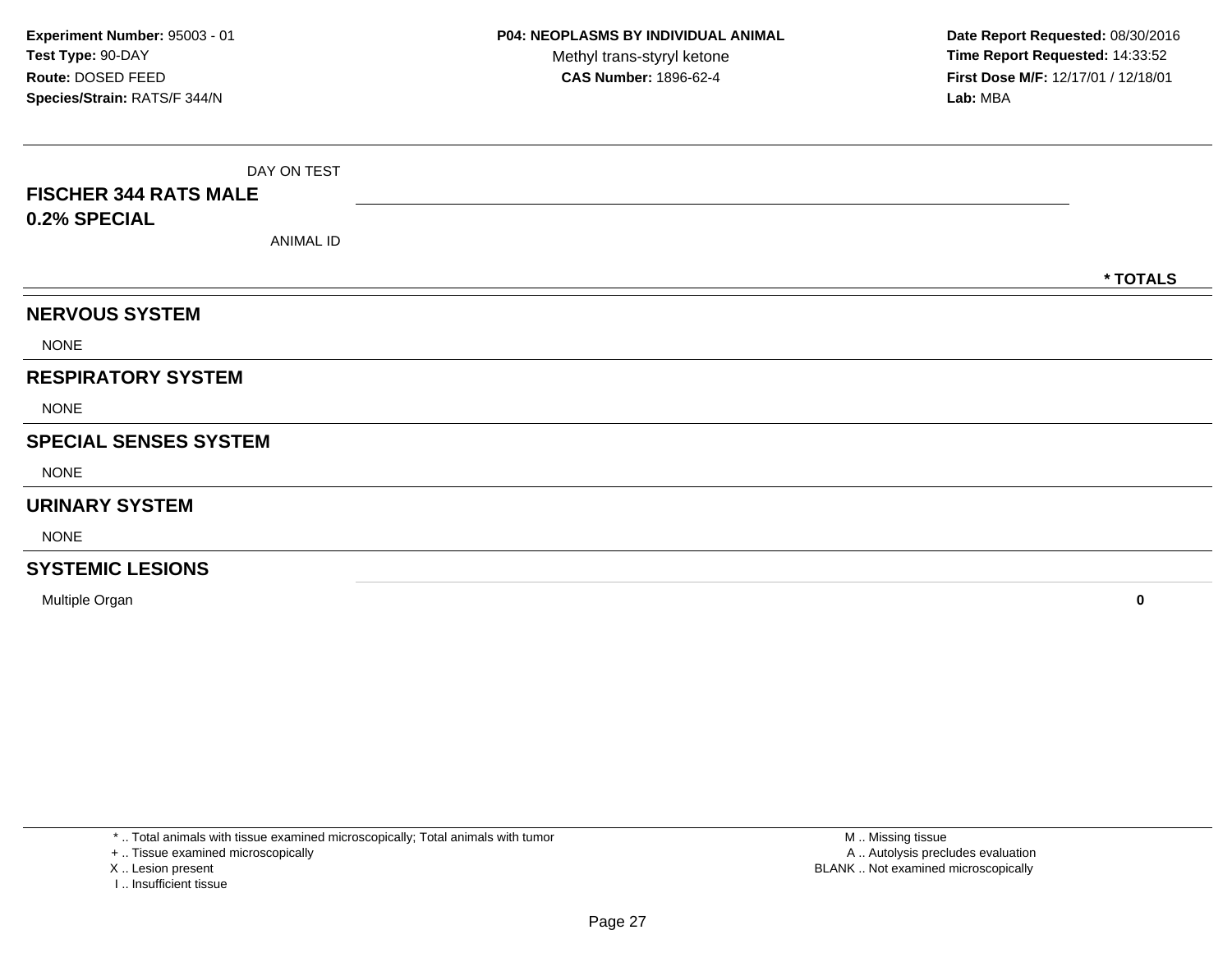| DAY ON TEST                   |          |
|-------------------------------|----------|
| <b>FISCHER 344 RATS MALE</b>  |          |
| 0.4% SPECIAL                  |          |
| <b>ANIMAL ID</b>              |          |
|                               | * TOTALS |
| <b>ALIMENTARY SYSTEM</b>      |          |
| <b>NONE</b>                   |          |
| <b>CARDIOVASCULAR SYSTEM</b>  |          |
| <b>NONE</b>                   |          |
| <b>ENDOCRINE SYSTEM</b>       |          |
| <b>NONE</b>                   |          |
| <b>GENERAL BODY SYSTEM</b>    |          |
| <b>NONE</b>                   |          |
| <b>GENITAL SYSTEM</b>         |          |
| <b>NONE</b>                   |          |
| <b>HEMATOPOIETIC SYSTEM</b>   |          |
| <b>NONE</b>                   |          |
| <b>INTEGUMENTARY SYSTEM</b>   |          |
| <b>NONE</b>                   |          |
| <b>MUSCULOSKELETAL SYSTEM</b> |          |
| <b>NONE</b>                   |          |

\* .. Total animals with tissue examined microscopically; Total animals with tumor

+ .. Tissue examined microscopically

X .. Lesion present

I .. Insufficient tissue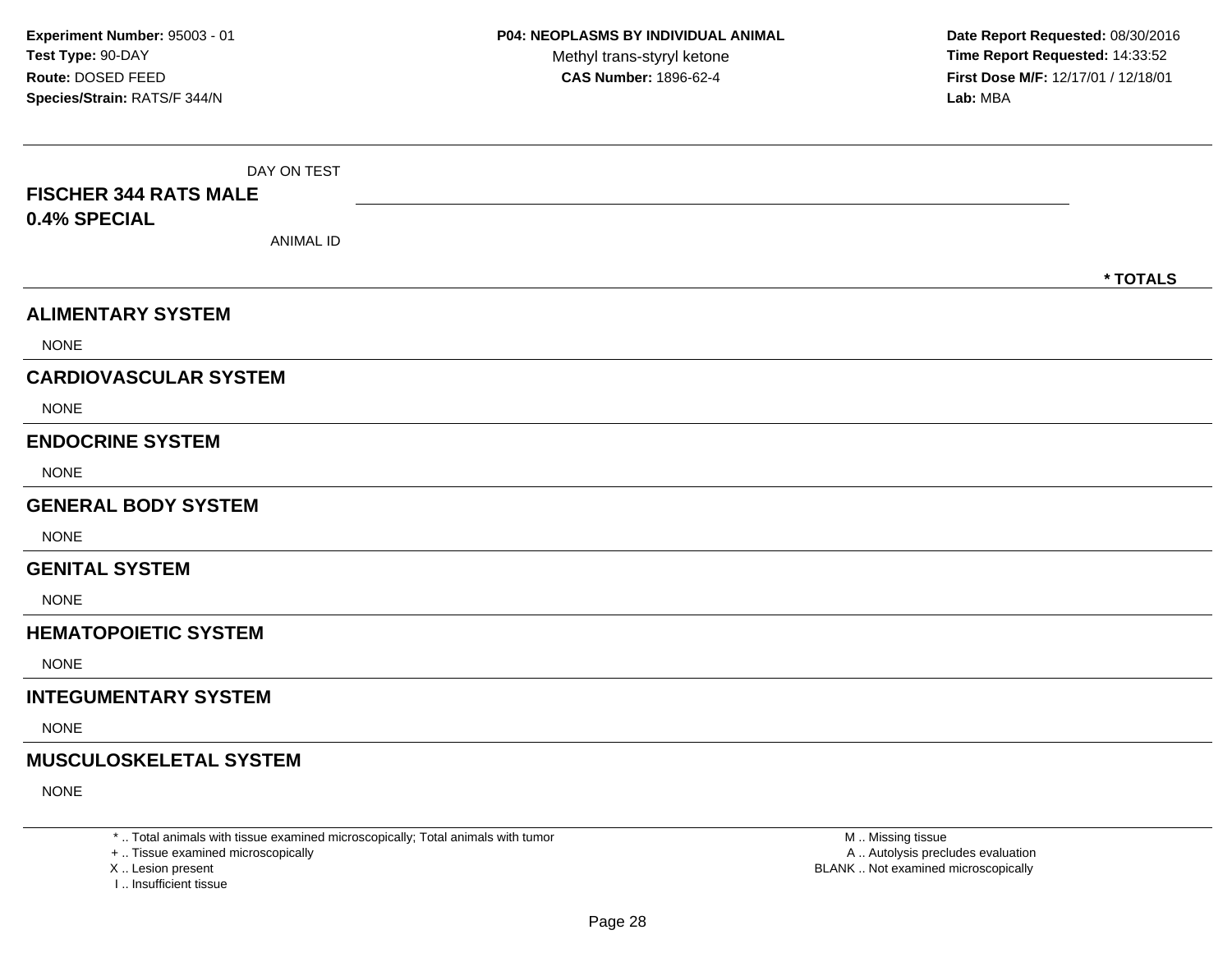| <b>FISCHER 344 RATS MALE</b><br>0.4% SPECIAL | DAY ON TEST<br><b>ANIMAL ID</b> |  |  |          |
|----------------------------------------------|---------------------------------|--|--|----------|
|                                              |                                 |  |  |          |
|                                              |                                 |  |  | * TOTALS |
| <b>NERVOUS SYSTEM</b>                        |                                 |  |  |          |
| <b>NONE</b>                                  |                                 |  |  |          |
| <b>RESPIRATORY SYSTEM</b>                    |                                 |  |  |          |
| <b>NONE</b>                                  |                                 |  |  |          |
| <b>SPECIAL SENSES SYSTEM</b>                 |                                 |  |  |          |
| <b>NONE</b>                                  |                                 |  |  |          |
| <b>URINARY SYSTEM</b>                        |                                 |  |  |          |
| <b>NONE</b>                                  |                                 |  |  |          |
| <b>SYSTEMIC LESIONS</b>                      |                                 |  |  |          |
| Multiple Organ                               |                                 |  |  | $\bf{0}$ |

\*\*\* END OF MALE DATA \*\*\*

\* .. Total animals with tissue examined microscopically; Total animals with tumor

+ .. Tissue examined microscopically

X .. Lesion present

I .. Insufficient tissue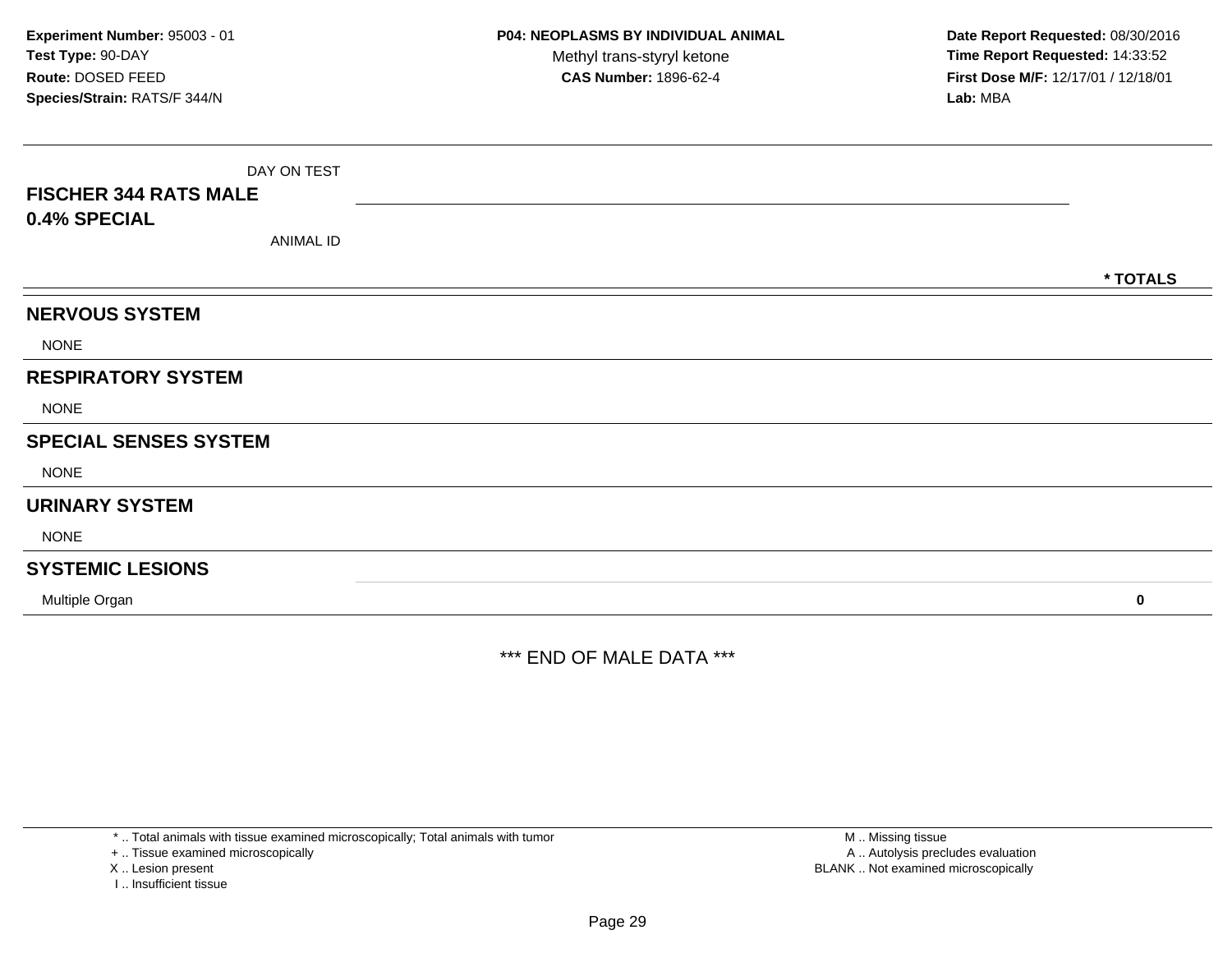Methyl trans-styryl ketone<br>CAS Number: 1896-62-4

 **Date Report Requested:** 08/30/2016 **Time Report Requested:** 14:33:52 **First Dose M/F:** 12/17/01 / 12/18/01<br>Lab: MBA **Lab:** MBA

| DAY ON TEST<br><b>FISCHER 344 RATS FEMALE</b>                                                                                                                       | 0<br>$\mathbf 0$<br>$\frac{9}{2}$            | $\pmb{0}$<br>$\mathsf 0$<br>$\frac{9}{2}$                    | $\boldsymbol{0}$<br>$\mathbf 0$<br>$\frac{9}{2}$               | 0<br>$\mathbf 0$<br>$\frac{9}{2}$               | $_{\rm 0}^{\rm 0}$<br>$\frac{9}{2}$                                              | $\pmb{0}$<br>$\mathbf 0$<br>$\boldsymbol{9}$<br>$\overline{2}$ | $\pmb{0}$<br>$\mathbf 0$<br>$\boldsymbol{9}$<br>$\overline{2}$ | $\pmb{0}$<br>$\mathbf 0$<br>9<br>$\overline{2}$ | $\pmb{0}$<br>$\mathbf 0$<br>$\frac{9}{2}$ | 0<br>$\mathbf 0$<br>9<br>$\sqrt{2}$                                                |                                                                                               |
|---------------------------------------------------------------------------------------------------------------------------------------------------------------------|----------------------------------------------|--------------------------------------------------------------|----------------------------------------------------------------|-------------------------------------------------|----------------------------------------------------------------------------------|----------------------------------------------------------------|----------------------------------------------------------------|-------------------------------------------------|-------------------------------------------|------------------------------------------------------------------------------------|-----------------------------------------------------------------------------------------------|
| <b>VEHICLE CONTROL</b><br><b>ANIMAL ID</b>                                                                                                                          | 0<br>0<br>$\mathbf 0$<br>6<br>$\overline{1}$ | $\pmb{0}$<br>$\overline{0}$<br>$\tilde{6}$<br>$\overline{2}$ | $\pmb{0}$<br>$\mathbf 0$<br>$\mathbf 0$<br>6<br>$\overline{3}$ | $\mathbf 0$<br>0<br>$\mathbf 0$<br>$\,6\,$<br>4 | $\mathbf 0$<br>$\mathsf{O}\xspace$<br>$\mathsf{O}\xspace$<br>6<br>$\overline{5}$ | $\mathbf 0$<br>$\mathbf 0$<br>$\mathbf 0$<br>6<br>6            | $\pmb{0}$<br>$\pmb{0}$<br>$\mathbf 0$<br>6<br>$\overline{7}$   | 0<br>$\mathbf 0$<br>$\mathbf 0$<br>6<br>8       | $\pmb{0}$<br>0<br>$\mathbf 0$<br>6<br>9   | $\mathsf{O}\xspace$<br>$\mathbf 0$<br>$\mathbf 0$<br>$\overline{7}$<br>$\mathbf 0$ | * TOTALS                                                                                      |
| <b>ALIMENTARY SYSTEM</b>                                                                                                                                            |                                              |                                                              |                                                                |                                                 |                                                                                  |                                                                |                                                                |                                                 |                                           |                                                                                    |                                                                                               |
| Esophagus                                                                                                                                                           | ÷.                                           |                                                              | ÷                                                              |                                                 |                                                                                  | ÷                                                              |                                                                |                                                 |                                           | $^{+}$                                                                             | 10                                                                                            |
| Intestine Large, Cecum                                                                                                                                              |                                              |                                                              |                                                                |                                                 |                                                                                  |                                                                |                                                                |                                                 |                                           | $\ddot{}$                                                                          | 10                                                                                            |
| Intestine Large, Colon                                                                                                                                              |                                              |                                                              |                                                                |                                                 |                                                                                  |                                                                |                                                                |                                                 |                                           | $\ddot{}$                                                                          | 10                                                                                            |
| Intestine Large, Rectum                                                                                                                                             | +                                            |                                                              |                                                                |                                                 |                                                                                  |                                                                |                                                                |                                                 |                                           | $\ddot{}$                                                                          | 10                                                                                            |
| Intestine Small, Duodenum                                                                                                                                           | $\ddot{}$                                    |                                                              |                                                                |                                                 |                                                                                  |                                                                |                                                                |                                                 |                                           | $\ddot{}$                                                                          | 10                                                                                            |
| Intestine Small, Ileum                                                                                                                                              |                                              |                                                              |                                                                |                                                 |                                                                                  |                                                                |                                                                |                                                 |                                           | $+$                                                                                | 10                                                                                            |
| Intestine Small, Jejunum                                                                                                                                            |                                              |                                                              |                                                                |                                                 |                                                                                  |                                                                |                                                                |                                                 |                                           | $\ddot{}$                                                                          | 10                                                                                            |
| Liver                                                                                                                                                               |                                              |                                                              |                                                                |                                                 |                                                                                  |                                                                |                                                                |                                                 |                                           | $\overline{+}$                                                                     | 10                                                                                            |
| Pancreas                                                                                                                                                            |                                              |                                                              |                                                                |                                                 |                                                                                  |                                                                |                                                                |                                                 |                                           | $\overline{1}$                                                                     | 10                                                                                            |
| Salivary Glands                                                                                                                                                     |                                              |                                                              |                                                                |                                                 |                                                                                  |                                                                |                                                                |                                                 |                                           | $\ddot{}$                                                                          | 10                                                                                            |
| Stomach, Forestomach                                                                                                                                                | ÷.                                           |                                                              |                                                                |                                                 |                                                                                  |                                                                |                                                                |                                                 |                                           | $+$                                                                                | 10                                                                                            |
| Stomach, Glandular                                                                                                                                                  |                                              |                                                              |                                                                |                                                 |                                                                                  |                                                                |                                                                |                                                 |                                           | $\ddot{}$                                                                          | 10                                                                                            |
| Tongue                                                                                                                                                              |                                              |                                                              |                                                                |                                                 |                                                                                  |                                                                |                                                                |                                                 |                                           | $\ddot{}$                                                                          | 10                                                                                            |
| <b>CARDIOVASCULAR SYSTEM</b>                                                                                                                                        |                                              |                                                              |                                                                |                                                 |                                                                                  |                                                                |                                                                |                                                 |                                           |                                                                                    |                                                                                               |
| <b>Blood Vessel</b>                                                                                                                                                 | $\ddot{}$                                    |                                                              |                                                                |                                                 |                                                                                  | ÷                                                              |                                                                |                                                 |                                           | $+$                                                                                | 10                                                                                            |
| *  Total animals with tissue examined microscopically; Total animals with tumor<br>+  Tissue examined microscopically<br>X  Lesion present<br>I Insufficient tissue |                                              |                                                              |                                                                |                                                 |                                                                                  |                                                                |                                                                |                                                 |                                           |                                                                                    | M  Missing tissue<br>A  Autolysis precludes evaluation<br>BLANK  Not examined microscopically |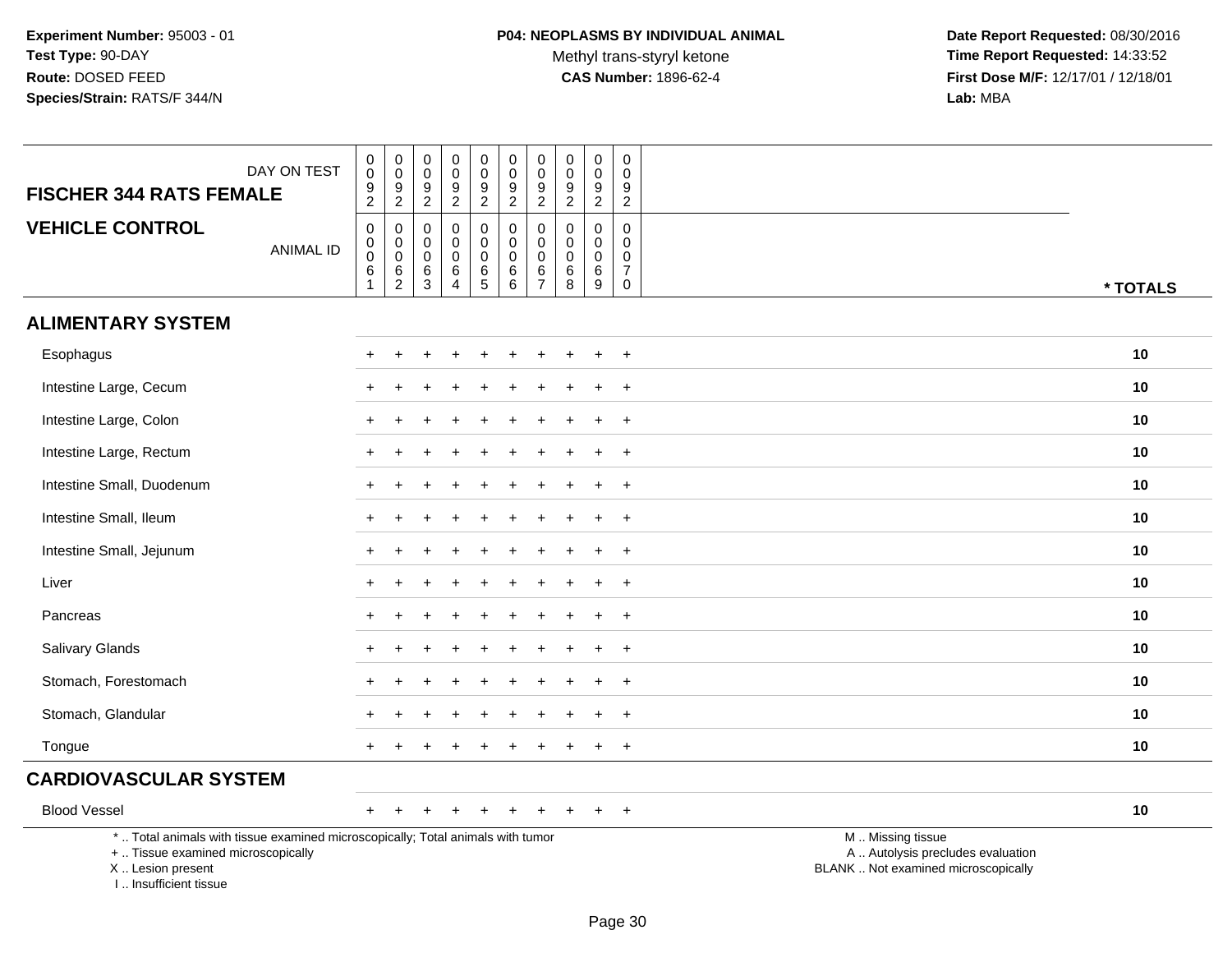Methyl trans-styryl ketone<br>CAS Number: 1896-62-4

 **Date Report Requested:** 08/30/2016 **Time Report Requested:** 14:33:52 **First Dose M/F:** 12/17/01 / 12/18/01<br>Lab: MBA **Lab:** MBA

| DAY ON TEST<br><b>FISCHER 344 RATS FEMALE</b>                                                                                                                         | $\pmb{0}$<br>$\pmb{0}$<br>$\frac{9}{2}$                            | $\mathsf{O}\xspace$<br>$\bar{0}$<br>$\frac{9}{2}$         | $\pmb{0}$<br>$\mathsf{O}\xspace$<br>$\frac{9}{2}$ | $_{\rm 0}^{\rm 0}$<br>$\boldsymbol{9}$<br>$\overline{2}$                     | $\pmb{0}$<br>$\mathsf 0$<br>$\boldsymbol{9}$<br>$\overline{2}$                           | $\pmb{0}$<br>$\pmb{0}$<br>$\boldsymbol{9}$<br>$\overline{2}$ | 0<br>$\mathbf 0$<br>9<br>$\overline{2}$      | $\mathbf 0$<br>$\mathbf 0$<br>$\boldsymbol{9}$<br>$\sqrt{2}$ | $\pmb{0}$<br>$\pmb{0}$<br>$\frac{9}{2}$                     | $\pmb{0}$<br>$\mathbf 0$<br>$\boldsymbol{9}$<br>$\overline{2}$     |                                                                                               |          |
|-----------------------------------------------------------------------------------------------------------------------------------------------------------------------|--------------------------------------------------------------------|-----------------------------------------------------------|---------------------------------------------------|------------------------------------------------------------------------------|------------------------------------------------------------------------------------------|--------------------------------------------------------------|----------------------------------------------|--------------------------------------------------------------|-------------------------------------------------------------|--------------------------------------------------------------------|-----------------------------------------------------------------------------------------------|----------|
| <b>VEHICLE CONTROL</b><br><b>ANIMAL ID</b>                                                                                                                            | $\mathsf 0$<br>$\mathbf 0$<br>$\mathbf 0$<br>$\,6$<br>$\mathbf{1}$ | 0<br>$\mathsf{O}\xspace$<br>$\ddot{\mathbf{0}}$<br>$^6_2$ | $\mathbf 0$<br>$\pmb{0}$<br>$\mathbf 0$<br>$^6_3$ | $\mathbf 0$<br>$\mathbf 0$<br>$\mathsf{O}\xspace$<br>$\,6$<br>$\overline{4}$ | 0<br>$\mathsf{O}\xspace$<br>$\mathsf{O}\xspace$<br>$\begin{array}{c} 6 \\ 5 \end{array}$ | $\mathbf 0$<br>$\pmb{0}$<br>$\mathbf 0$<br>$\,6\,$<br>6      | 0<br>0<br>$\mathbf 0$<br>6<br>$\overline{7}$ | $\Omega$<br>0<br>$\mathbf 0$<br>$\,6$<br>8                   | $\mathbf 0$<br>$\mathbf 0$<br>$\mathsf{O}\xspace$<br>$^6_9$ | $\mathbf 0$<br>0<br>$\mathbf 0$<br>$\boldsymbol{7}$<br>$\mathbf 0$ |                                                                                               | * TOTALS |
| Heart                                                                                                                                                                 | $+$                                                                |                                                           |                                                   |                                                                              | ÷                                                                                        | $\div$                                                       | $\ddot{}$                                    | $\pm$                                                        | $\pm$                                                       | $+$                                                                |                                                                                               | 10       |
| <b>ENDOCRINE SYSTEM</b>                                                                                                                                               |                                                                    |                                                           |                                                   |                                                                              |                                                                                          |                                                              |                                              |                                                              |                                                             |                                                                    |                                                                                               |          |
| <b>Adrenal Cortex</b>                                                                                                                                                 |                                                                    |                                                           |                                                   |                                                                              |                                                                                          |                                                              |                                              |                                                              |                                                             | $\ddot{}$                                                          |                                                                                               | 10       |
| Adrenal Medulla                                                                                                                                                       |                                                                    |                                                           |                                                   |                                                                              |                                                                                          |                                                              |                                              |                                                              |                                                             | $\overline{+}$                                                     |                                                                                               | 10       |
| Islets, Pancreatic                                                                                                                                                    |                                                                    |                                                           |                                                   |                                                                              |                                                                                          |                                                              |                                              |                                                              | ÷                                                           | $+$                                                                |                                                                                               | 10       |
| Parathyroid Gland                                                                                                                                                     |                                                                    |                                                           |                                                   |                                                                              |                                                                                          | м                                                            |                                              |                                                              | $\ddot{}$                                                   | M                                                                  |                                                                                               | 8        |
| <b>Pituitary Gland</b>                                                                                                                                                |                                                                    |                                                           |                                                   |                                                                              |                                                                                          |                                                              |                                              |                                                              |                                                             | $\overline{+}$                                                     |                                                                                               | 10       |
| <b>Thyroid Gland</b>                                                                                                                                                  |                                                                    | $\ddot{}$                                                 |                                                   |                                                                              | $\pm$                                                                                    |                                                              | ÷                                            |                                                              | $\ddot{}$                                                   | $+$                                                                |                                                                                               | 10       |
| <b>GENERAL BODY SYSTEM</b>                                                                                                                                            |                                                                    |                                                           |                                                   |                                                                              |                                                                                          |                                                              |                                              |                                                              |                                                             |                                                                    |                                                                                               |          |
| <b>NONE</b>                                                                                                                                                           |                                                                    |                                                           |                                                   |                                                                              |                                                                                          |                                                              |                                              |                                                              |                                                             |                                                                    |                                                                                               |          |
| <b>GENITAL SYSTEM</b>                                                                                                                                                 |                                                                    |                                                           |                                                   |                                                                              |                                                                                          |                                                              |                                              |                                                              |                                                             |                                                                    |                                                                                               |          |
| <b>Clitoral Gland</b>                                                                                                                                                 |                                                                    |                                                           |                                                   |                                                                              |                                                                                          |                                                              |                                              |                                                              | $\ddot{}$                                                   | $^{+}$                                                             |                                                                                               | 10       |
| Ovary                                                                                                                                                                 |                                                                    |                                                           |                                                   |                                                                              |                                                                                          |                                                              |                                              |                                                              | $\div$                                                      | $+$                                                                |                                                                                               | 10       |
| Uterus                                                                                                                                                                |                                                                    |                                                           |                                                   |                                                                              |                                                                                          |                                                              |                                              |                                                              |                                                             | $\ddot{}$                                                          |                                                                                               | 10       |
| <b>HEMATOPOIETIC SYSTEM</b>                                                                                                                                           |                                                                    |                                                           |                                                   |                                                                              |                                                                                          |                                                              |                                              |                                                              |                                                             |                                                                    |                                                                                               |          |
| <b>Bone Marrow</b>                                                                                                                                                    |                                                                    |                                                           |                                                   |                                                                              |                                                                                          |                                                              |                                              |                                                              |                                                             | $+$                                                                |                                                                                               | 10       |
| *  Total animals with tissue examined microscopically; Total animals with tumor<br>+  Tissue examined microscopically<br>X  Lesion present<br>I., Insufficient tissue |                                                                    |                                                           |                                                   |                                                                              |                                                                                          |                                                              |                                              |                                                              |                                                             |                                                                    | M  Missing tissue<br>A  Autolysis precludes evaluation<br>BLANK  Not examined microscopically |          |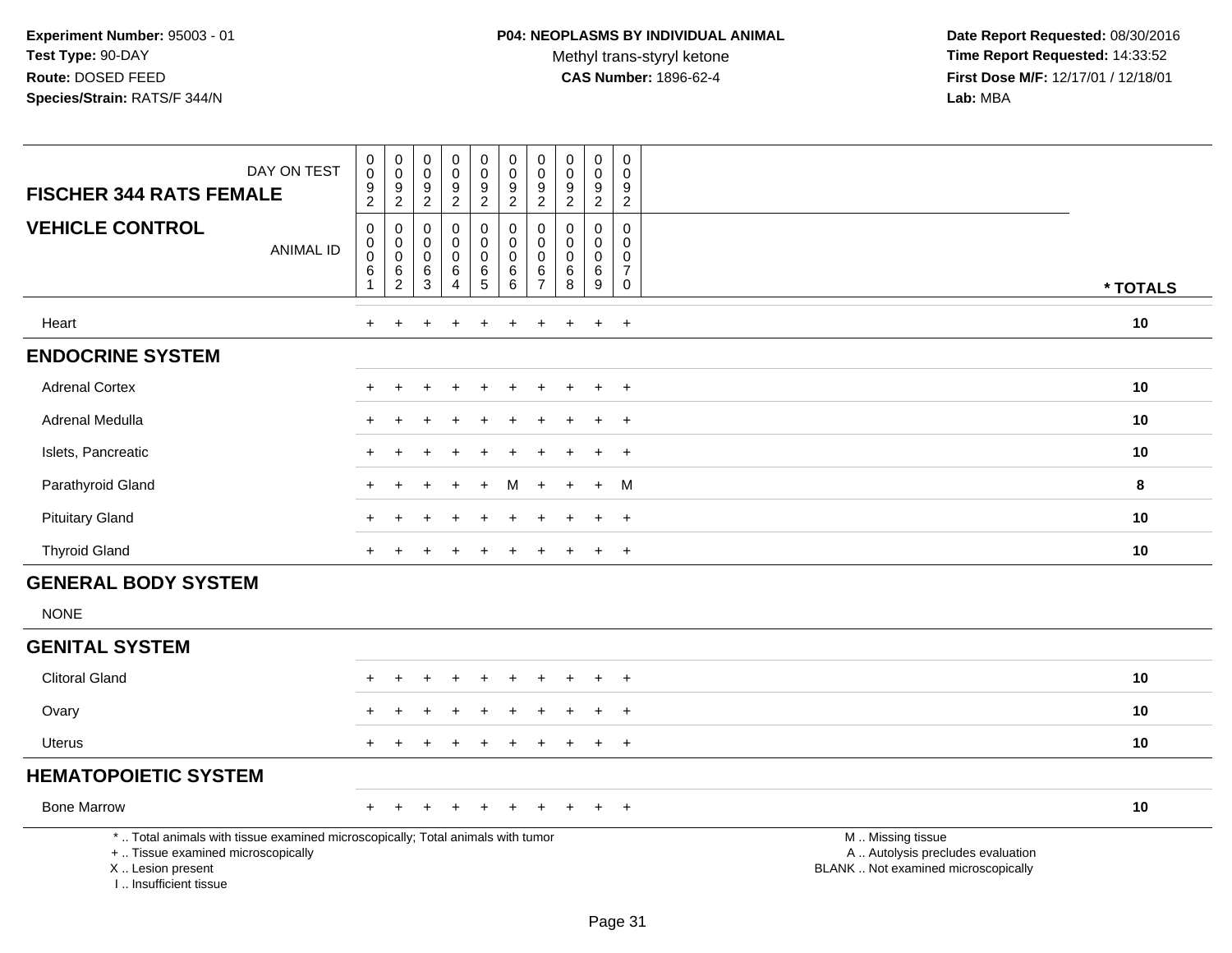Methyl trans-styryl ketone<br>CAS Number: 1896-62-4

 **Date Report Requested:** 08/30/2016 **Time Report Requested:** 14:33:52 **First Dose M/F:** 12/17/01 / 12/18/01<br>Lab: MBA **Lab:** MBA

| DAY ON TEST<br><b>FISCHER 344 RATS FEMALE</b>                                                                                              | $\boldsymbol{0}$<br>$\ddot{\mathbf{0}}$<br>$\frac{9}{2}$                          | $\pmb{0}$<br>$\mathbf 0$<br>$\frac{9}{2}$    | $\pmb{0}$<br>$\mathbf 0$<br>9<br>$\overline{2}$ | $\pmb{0}$<br>$\boldsymbol{0}$<br>$\frac{9}{2}$ | $\begin{smallmatrix}0\0\0\end{smallmatrix}$<br>$\frac{9}{2}$ | $\pmb{0}$<br>$\pmb{0}$<br>$\frac{9}{2}$                            | $\pmb{0}$<br>$\pmb{0}$<br>$\frac{9}{2}$                      | $\pmb{0}$<br>$\mathbf 0$<br>$\frac{9}{2}$                 | $\pmb{0}$<br>$\mathbf 0$<br>$\frac{9}{2}$        | $\pmb{0}$<br>$\mathbf 0$<br>$\frac{9}{2}$                          |                                                                                               |              |
|--------------------------------------------------------------------------------------------------------------------------------------------|-----------------------------------------------------------------------------------|----------------------------------------------|-------------------------------------------------|------------------------------------------------|--------------------------------------------------------------|--------------------------------------------------------------------|--------------------------------------------------------------|-----------------------------------------------------------|--------------------------------------------------|--------------------------------------------------------------------|-----------------------------------------------------------------------------------------------|--------------|
| <b>VEHICLE CONTROL</b><br><b>ANIMAL ID</b>                                                                                                 | $\pmb{0}$<br>$\boldsymbol{0}$<br>$\mathbf 0$<br>$6\phantom{1}6$<br>$\overline{1}$ | 0<br>$\mathbf 0$<br>0<br>6<br>$\overline{c}$ | 0<br>$\mathbf 0$<br>$\Omega$<br>6<br>3          | 0<br>0<br>0<br>6<br>$\overline{4}$             | $\pmb{0}$<br>$\mathbf 0$<br>$\mathbf 0$<br>$\frac{6}{5}$     | $\mathbf 0$<br>$\pmb{0}$<br>$\mathbf 0$<br>$\,6$<br>$6\phantom{1}$ | 0<br>$\mathbf 0$<br>$\mathbf 0$<br>$\,6\,$<br>$\overline{7}$ | $\mathbf 0$<br>$\mathbf 0$<br>$\mathbf 0$<br>$\,6\,$<br>8 | 0<br>$\mathbf{0}$<br>$\mathbf 0$<br>$\,6\,$<br>9 | 0<br>$\mathbf 0$<br>$\mathbf 0$<br>$\boldsymbol{7}$<br>$\mathbf 0$ |                                                                                               | * TOTALS     |
| Lymph Node                                                                                                                                 |                                                                                   |                                              |                                                 |                                                |                                                              |                                                                    |                                                              | $\ddot{}$                                                 |                                                  |                                                                    |                                                                                               | $\mathbf{1}$ |
| Lymph Node, Mandibular                                                                                                                     | М                                                                                 | М                                            | $\ddot{}$                                       | M                                              | M                                                            | $+$                                                                | м                                                            | M                                                         | $M$ M                                            |                                                                    |                                                                                               | $\mathbf{2}$ |
| Lymph Node, Mesenteric                                                                                                                     |                                                                                   |                                              |                                                 |                                                |                                                              |                                                                    |                                                              |                                                           |                                                  | $\ddot{}$                                                          |                                                                                               | 10           |
| Spleen                                                                                                                                     |                                                                                   |                                              |                                                 |                                                |                                                              |                                                                    |                                                              |                                                           | ÷                                                | $\overline{+}$                                                     |                                                                                               | 10           |
| Thymus                                                                                                                                     | $+$                                                                               | $\ddot{}$                                    |                                                 |                                                | $\div$                                                       |                                                                    | ÷                                                            |                                                           | $\ddot{}$                                        | $+$                                                                |                                                                                               | 10           |
| <b>INTEGUMENTARY SYSTEM</b>                                                                                                                |                                                                                   |                                              |                                                 |                                                |                                                              |                                                                    |                                                              |                                                           |                                                  |                                                                    |                                                                                               |              |
| Mammary Gland                                                                                                                              |                                                                                   |                                              |                                                 |                                                |                                                              |                                                                    |                                                              |                                                           |                                                  | $\ddot{}$                                                          |                                                                                               | 10           |
| Skin                                                                                                                                       |                                                                                   |                                              |                                                 |                                                |                                                              |                                                                    |                                                              |                                                           | $\div$                                           | $^{+}$                                                             |                                                                                               | 10           |
| <b>MUSCULOSKELETAL SYSTEM</b>                                                                                                              |                                                                                   |                                              |                                                 |                                                |                                                              |                                                                    |                                                              |                                                           |                                                  |                                                                    |                                                                                               |              |
| <b>Bone</b>                                                                                                                                |                                                                                   |                                              |                                                 |                                                |                                                              |                                                                    |                                                              |                                                           | $\ddot{}$                                        | $\overline{+}$                                                     |                                                                                               | 10           |
| <b>NERVOUS SYSTEM</b>                                                                                                                      |                                                                                   |                                              |                                                 |                                                |                                                              |                                                                    |                                                              |                                                           |                                                  |                                                                    |                                                                                               |              |
| <b>Brain</b>                                                                                                                               | $+$                                                                               | $\ddot{}$                                    | $\ddot{}$                                       | $+$                                            | $\ddot{}$                                                    | $\ddot{}$                                                          | $\ddot{}$                                                    | $\ddot{}$                                                 | $\ddot{}$                                        | $+$                                                                |                                                                                               | 10           |
| <b>RESPIRATORY SYSTEM</b>                                                                                                                  |                                                                                   |                                              |                                                 |                                                |                                                              |                                                                    |                                                              |                                                           |                                                  |                                                                    |                                                                                               |              |
| Lung                                                                                                                                       |                                                                                   |                                              |                                                 |                                                |                                                              |                                                                    |                                                              |                                                           |                                                  | $\ddot{}$                                                          |                                                                                               | 10           |
| Nose                                                                                                                                       |                                                                                   |                                              |                                                 |                                                |                                                              |                                                                    |                                                              |                                                           | ÷.                                               | $\overline{+}$                                                     |                                                                                               | 10           |
| Trachea                                                                                                                                    |                                                                                   |                                              |                                                 |                                                |                                                              |                                                                    |                                                              |                                                           |                                                  | $\overline{+}$                                                     |                                                                                               | 10           |
| *  Total animals with tissue examined microscopically; Total animals with tumor<br>+  Tissue examined microscopically<br>X  Lesion present |                                                                                   |                                              |                                                 |                                                |                                                              |                                                                    |                                                              |                                                           |                                                  |                                                                    | M  Missing tissue<br>A  Autolysis precludes evaluation<br>BLANK  Not examined microscopically |              |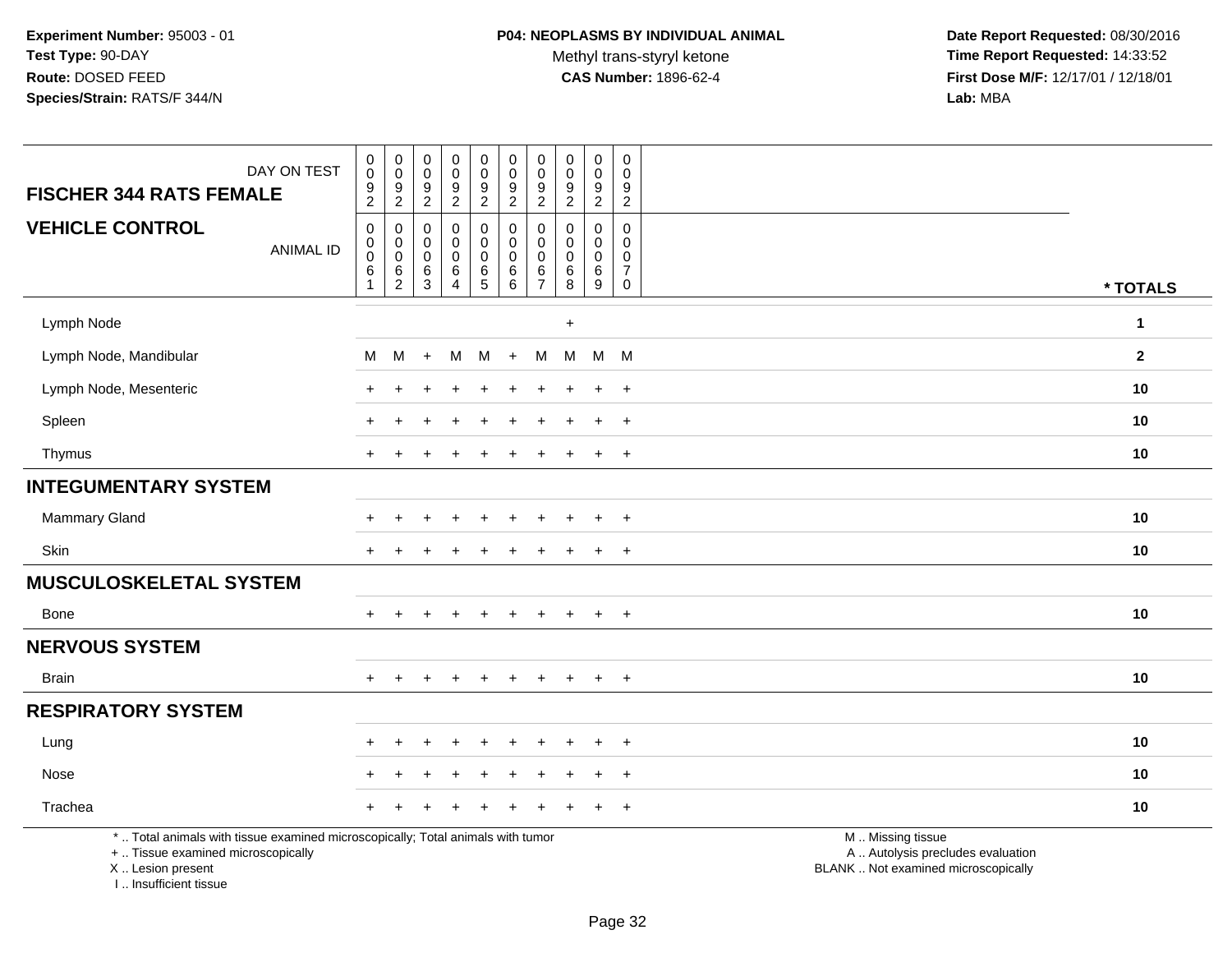**Date Report Requested:** 08/30/2016 **Time Report Requested:** 14:33:52 **First Dose M/F:** 12/17/01 / 12/18/01<br>**Lab:** MBA **Lab:** MBA

| DAY ON TEST                                | $\pmb{0}$<br>$\boldsymbol{0}$                                                 | $_{\rm 0}^{\rm 0}$                                                        | $\begin{smallmatrix}0\0\0\end{smallmatrix}$ | $\begin{smallmatrix}0\\0\\9\end{smallmatrix}$ | $_{\rm 0}^{\rm 0}$               | $\pmb{0}$<br>$\mbox{O}$                     | $\begin{smallmatrix}0\0\0\end{smallmatrix}$ | $\begin{smallmatrix}0\0\0\end{smallmatrix}$ | $\begin{smallmatrix} 0\\0 \end{smallmatrix}$ | 0<br>0                             |          |
|--------------------------------------------|-------------------------------------------------------------------------------|---------------------------------------------------------------------------|---------------------------------------------|-----------------------------------------------|----------------------------------|---------------------------------------------|---------------------------------------------|---------------------------------------------|----------------------------------------------|------------------------------------|----------|
| <b>FISCHER 344 RATS FEMALE</b>             | 9<br>$\overline{2}$                                                           | 9<br>$\overline{2}$                                                       | 9<br>$\boldsymbol{2}$                       | $\overline{2}$                                | $\overline{9}$<br>$\overline{a}$ | 9<br>$\overline{2}$                         | $\boldsymbol{9}$<br>$\overline{c}$          | 9<br>$\overline{c}$                         | $\overline{9}$<br>$\overline{c}$             | 9<br>$\overline{a}$                |          |
| <b>VEHICLE CONTROL</b><br><b>ANIMAL ID</b> | $\mathbf 0$<br>$\pmb{0}$<br>$\boldsymbol{0}$<br>$\,6$<br>$\blacktriangleleft$ | 0<br>$\begin{smallmatrix}0\0\0\end{smallmatrix}$<br>6<br>$\boldsymbol{2}$ | 0<br>0<br>6<br>$\mathbf{3}$                 | $\pmb{0}$<br>$\overline{0}$<br>$\,6$<br>4     | 0<br>0<br>0<br>$\,6$<br>5        | $\pmb{0}$<br>0<br>$\mathbf 0$<br>$\,6$<br>6 | 0<br>0<br>$\mathbf 0$<br>6                  | 0<br>$\pmb{0}$<br>6<br>8                    | 0<br>$\pmb{0}$<br>$\mathbf 0$<br>6<br>9      | 0<br>0<br>0<br>$\overline{ }$<br>0 | * TOTALS |
| <b>SPECIAL SENSES SYSTEM</b>               |                                                                               |                                                                           |                                             |                                               |                                  |                                             |                                             |                                             |                                              |                                    |          |
| Eye                                        |                                                                               |                                                                           |                                             |                                               | $\div$                           | $\pm$                                       |                                             | $+$                                         | $+$                                          | $+$                                | 10       |
| Harderian Gland                            |                                                                               |                                                                           |                                             |                                               | $\mathbf +$                      |                                             |                                             |                                             | $+$                                          | $+$                                | 10       |
| <b>URINARY SYSTEM</b>                      |                                                                               |                                                                           |                                             |                                               |                                  |                                             |                                             |                                             |                                              |                                    |          |
| Kidney                                     |                                                                               |                                                                           |                                             |                                               | $\ddot{}$                        | $\pm$                                       |                                             | $+$                                         | $+$                                          | $+$                                | 10       |
| <b>Urinary Bladder</b>                     |                                                                               |                                                                           |                                             |                                               |                                  | $\pm$                                       |                                             | $+$                                         | $+$                                          | $+$                                | 10       |
| <b>SYSTEMIC LESIONS</b>                    |                                                                               |                                                                           |                                             |                                               |                                  |                                             |                                             |                                             |                                              |                                    |          |
| Multiple Organ                             |                                                                               |                                                                           |                                             |                                               | $\div$                           | $\ddot{}$                                   |                                             |                                             | $+$                                          | $+$                                | 10       |

\* .. Total animals with tissue examined microscopically; Total animals with tumor

+ .. Tissue examined microscopically

- X .. Lesion present
- I .. Insufficient tissue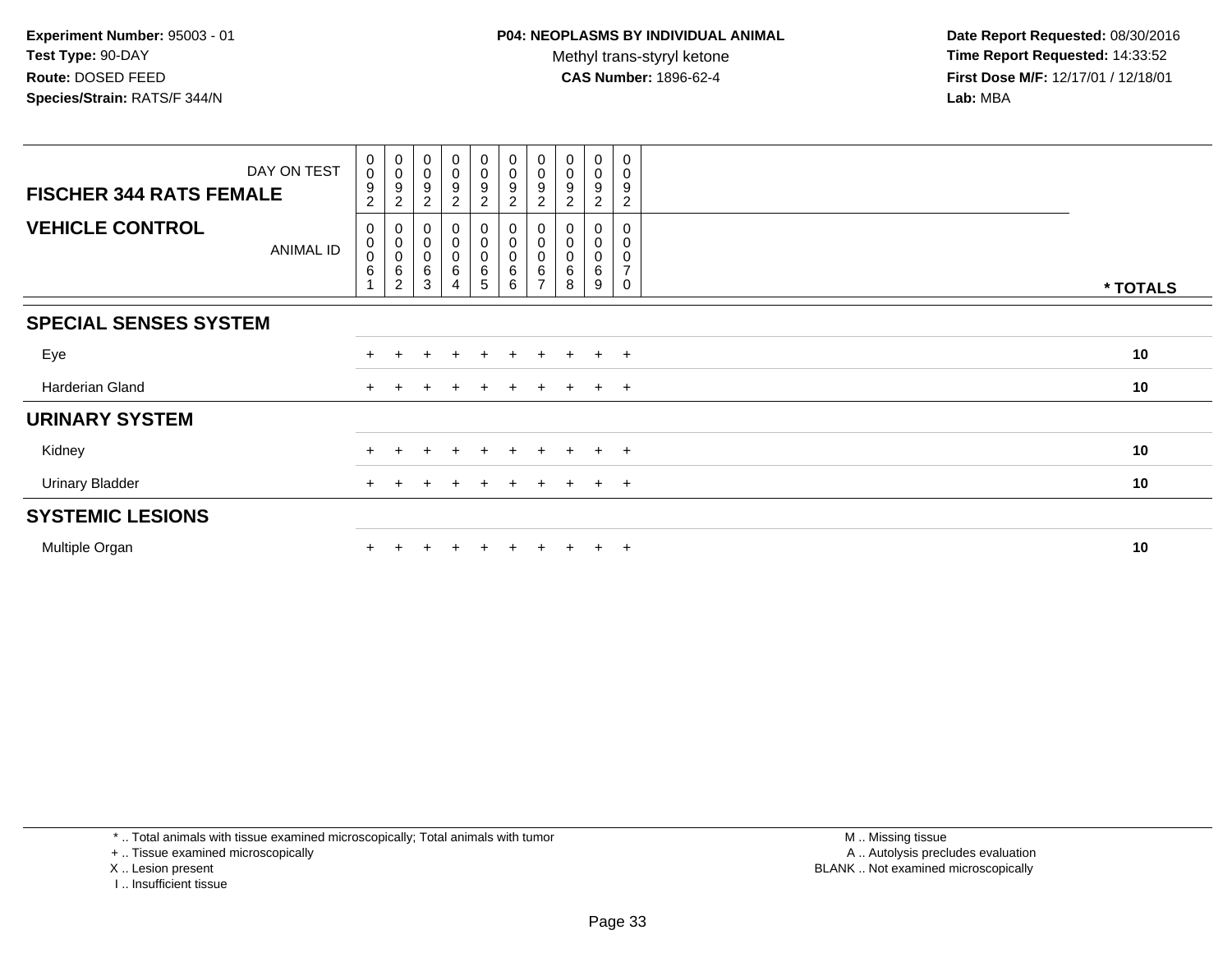**Date Report Requested:** 08/30/2016 **Time Report Requested:** 14:33:52 **First Dose M/F:** 12/17/01 / 12/18/01<br>**Lab:** MBA **Lab:** MBA

| DAY ON TEST<br><b>FISCHER 344 RATS FEMALE</b> | 0<br>0<br>9<br>$\overline{2}$ | 0<br>$\mathsf{O}\xspace$<br>9<br>$\overline{2}$ | 0<br>$\mathbf 0$<br>$\frac{9}{2}$                       | 0<br>0<br>9<br>$\overline{c}$      | 0<br>0<br>9<br>$\overline{c}$ | 0<br>0<br>$\frac{9}{2}$                      | 0<br>$\mathbf 0$<br>$\boldsymbol{9}$<br>$\boldsymbol{2}$ | 0<br>$\pmb{0}$<br>$\boldsymbol{9}$<br>$\overline{c}$ | 0<br>0<br>$\frac{9}{2}$                       | $\mathbf 0$<br>$\mathbf 0$<br>9<br>$\overline{2}$             |              |
|-----------------------------------------------|-------------------------------|-------------------------------------------------|---------------------------------------------------------|------------------------------------|-------------------------------|----------------------------------------------|----------------------------------------------------------|------------------------------------------------------|-----------------------------------------------|---------------------------------------------------------------|--------------|
| 0.025%<br><b>ANIMAL ID</b>                    | 0<br>0<br>0<br>7              | 0<br>0<br>$\mathbf 0$<br>$\frac{7}{2}$          | 0<br>0<br>$\mathbf 0$<br>$\overline{7}$<br>$\mathbf{3}$ | 0<br>0<br>0<br>7<br>$\overline{4}$ | 0<br>0<br>0<br>7<br>5         | 0<br>0<br>$\pmb{0}$<br>$\boldsymbol{7}$<br>6 | 0<br>0<br>0<br>$\frac{7}{7}$                             | 0<br>0<br>0<br>7<br>8                                | 0<br>$\mathbf{0}$<br>0<br>$\overline{7}$<br>9 | $\mathbf 0$<br>$\mathbf 0$<br>$\mathbf 0$<br>8<br>$\mathbf 0$ | * TOTALS     |
| <b>ALIMENTARY SYSTEM</b>                      |                               |                                                 |                                                         |                                    |                               |                                              |                                                          |                                                      |                                               |                                                               |              |
| Stomach, Glandular                            | $+$                           |                                                 |                                                         |                                    |                               | $+$                                          | $+$                                                      | $+$                                                  |                                               | $+$ $+$                                                       | 10           |
| <b>CARDIOVASCULAR SYSTEM</b>                  |                               |                                                 |                                                         |                                    |                               |                                              |                                                          |                                                      |                                               |                                                               |              |
| <b>NONE</b>                                   |                               |                                                 |                                                         |                                    |                               |                                              |                                                          |                                                      |                                               |                                                               |              |
| <b>ENDOCRINE SYSTEM</b>                       |                               |                                                 |                                                         |                                    |                               |                                              |                                                          |                                                      |                                               |                                                               |              |
| <b>NONE</b>                                   |                               |                                                 |                                                         |                                    |                               |                                              |                                                          |                                                      |                                               |                                                               |              |
| <b>GENERAL BODY SYSTEM</b>                    |                               |                                                 |                                                         |                                    |                               |                                              |                                                          |                                                      |                                               |                                                               |              |
| <b>NONE</b>                                   |                               |                                                 |                                                         |                                    |                               |                                              |                                                          |                                                      |                                               |                                                               |              |
| <b>GENITAL SYSTEM</b>                         |                               |                                                 |                                                         |                                    |                               |                                              |                                                          |                                                      |                                               |                                                               |              |
| Ovary                                         |                               |                                                 |                                                         |                                    |                               | $+$                                          |                                                          |                                                      |                                               |                                                               | $\mathbf{1}$ |
| <b>HEMATOPOIETIC SYSTEM</b>                   |                               |                                                 |                                                         |                                    |                               |                                              |                                                          |                                                      |                                               |                                                               |              |
| Lymph Node                                    |                               |                                                 | $\ddot{}$                                               |                                    |                               |                                              |                                                          | $\ddot{}$                                            |                                               |                                                               | $\mathbf{2}$ |
| <b>INTEGUMENTARY SYSTEM</b>                   |                               |                                                 |                                                         |                                    |                               |                                              |                                                          |                                                      |                                               |                                                               |              |
| <b>NONE</b>                                   |                               |                                                 |                                                         |                                    |                               |                                              |                                                          |                                                      |                                               |                                                               |              |
| <b>MUSCULOSKELETAL SYSTEM</b>                 |                               |                                                 |                                                         |                                    |                               |                                              |                                                          |                                                      |                                               |                                                               |              |

NONE

\* .. Total animals with tissue examined microscopically; Total animals with tumor

+ .. Tissue examined microscopically

X .. Lesion present

I .. Insufficient tissue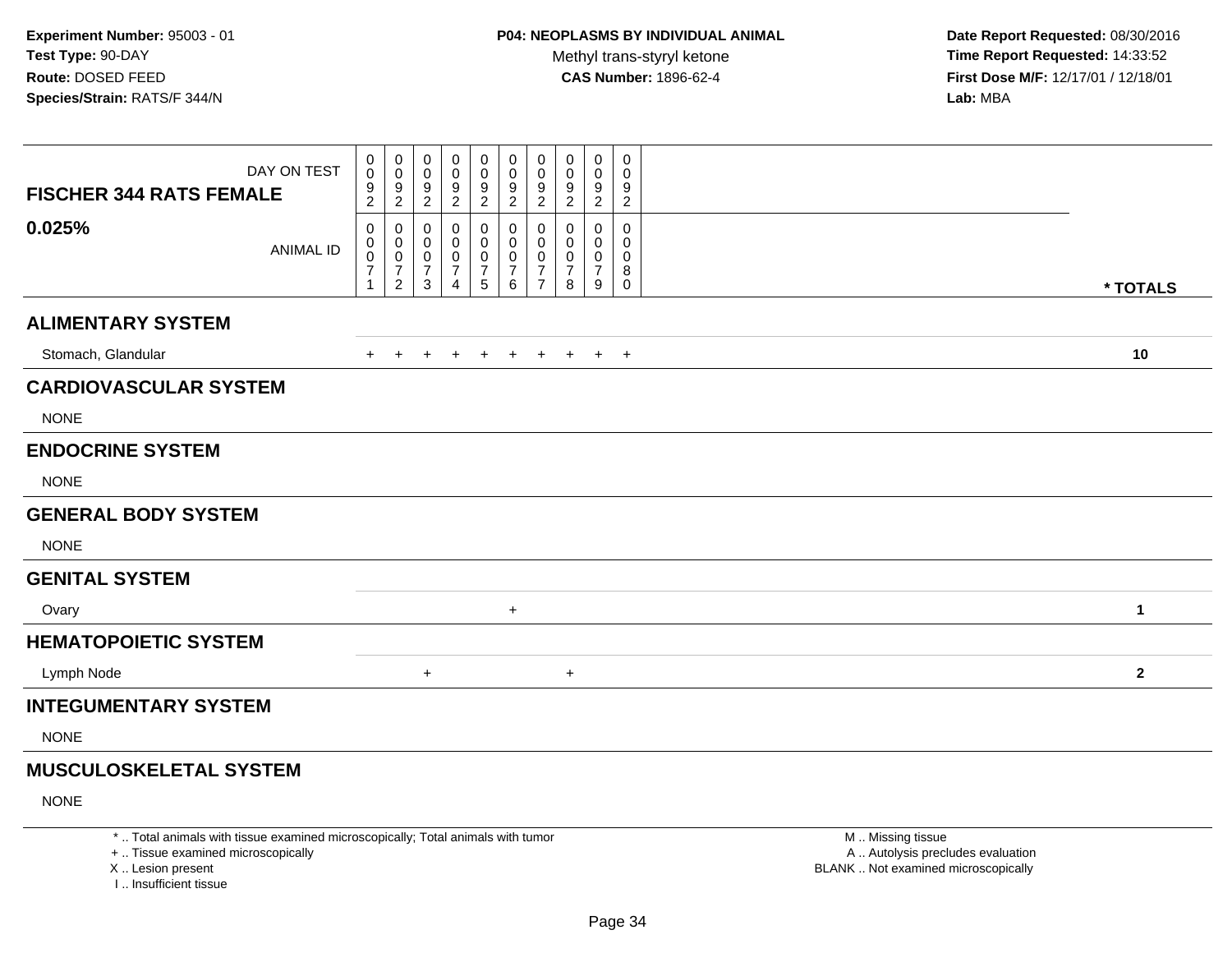**Date Report Requested:** 08/30/2016 **Time Report Requested:** 14:33:52 **First Dose M/F:** 12/17/01 / 12/18/01<br>**Lab:** MBA **Lab:** MBA

| DAY ON TEST<br><b>FISCHER 344 RATS FEMALE</b> | $\overline{0}$<br>$\mathbf 0$<br>9<br>$\overline{c}$ | $\begin{smallmatrix}0\0\0\end{smallmatrix}$<br>$\overline{9}$<br>$\overline{c}$  | 0<br>$\boldsymbol{0}$<br>$\boldsymbol{9}$<br>$\sqrt{2}$ | 0<br>0<br>9<br>$\boldsymbol{2}$    | $\mathbf 0$<br>$\pmb{0}$<br>$\overline{9}$<br>$\overline{2}$ | $\mathbf 0$<br>$\mathsf{O}$<br>$\overline{9}$<br>$\overline{2}$ | $\pmb{0}$<br>$\pmb{0}$<br>$\boldsymbol{9}$<br>$\sqrt{2}$                          | 0<br>$\mathbf 0$<br>9<br>2                         | 0<br>0<br>9<br>$\overline{c}$                | 0<br>0<br>9<br>$\boldsymbol{2}$ |          |
|-----------------------------------------------|------------------------------------------------------|----------------------------------------------------------------------------------|---------------------------------------------------------|------------------------------------|--------------------------------------------------------------|-----------------------------------------------------------------|-----------------------------------------------------------------------------------|----------------------------------------------------|----------------------------------------------|---------------------------------|----------|
| 0.025%<br>ANIMAL ID                           | 0<br>0<br>$\pmb{0}$<br>$\overline{7}$                | $\begin{smallmatrix}0\0\0\end{smallmatrix}$<br>$\frac{0}{7}$<br>$\boldsymbol{2}$ | $\mathbf{3}$                                            | 0<br>0<br>0<br>$\overline{7}$<br>4 | $\sqrt{5}$                                                   | 0<br>$\pmb{0}$<br>0<br>$\overline{7}$<br>6                      | $\begin{smallmatrix}0\\0\\0\end{smallmatrix}$<br>$\overline{7}$<br>$\overline{7}$ | 0<br>$\pmb{0}$<br>$\pmb{0}$<br>$\overline{7}$<br>8 | 0<br>0<br>$\mathsf 0$<br>$\overline{7}$<br>9 | $\mathbf 0$<br>0<br>0<br>8<br>0 | * TOTALS |
| <b>NERVOUS SYSTEM</b>                         |                                                      |                                                                                  |                                                         |                                    |                                                              |                                                                 |                                                                                   |                                                    |                                              |                                 |          |
| <b>NONE</b>                                   |                                                      |                                                                                  |                                                         |                                    |                                                              |                                                                 |                                                                                   |                                                    |                                              |                                 |          |
| <b>RESPIRATORY SYSTEM</b>                     |                                                      |                                                                                  |                                                         |                                    |                                                              |                                                                 |                                                                                   |                                                    |                                              |                                 |          |
| Nose                                          |                                                      | $\pm$                                                                            | $+$                                                     | $+$                                | $+$                                                          | $+$                                                             |                                                                                   | + + + +                                            |                                              |                                 | 10       |
| <b>SPECIAL SENSES SYSTEM</b>                  |                                                      |                                                                                  |                                                         |                                    |                                                              |                                                                 |                                                                                   |                                                    |                                              |                                 |          |
| <b>NONE</b>                                   |                                                      |                                                                                  |                                                         |                                    |                                                              |                                                                 |                                                                                   |                                                    |                                              |                                 |          |
| <b>URINARY SYSTEM</b>                         |                                                      |                                                                                  |                                                         |                                    |                                                              |                                                                 |                                                                                   |                                                    |                                              |                                 |          |
| Kidney                                        | $+$                                                  | $+$                                                                              | $+$                                                     | $+$                                | $+$                                                          | $+$                                                             |                                                                                   | + + + +                                            |                                              |                                 | 10       |
| <b>SYSTEMIC LESIONS</b>                       |                                                      |                                                                                  |                                                         |                                    |                                                              |                                                                 |                                                                                   |                                                    |                                              |                                 |          |
| Multiple Organ                                |                                                      |                                                                                  |                                                         |                                    |                                                              |                                                                 |                                                                                   |                                                    |                                              | $\overline{+}$                  | 10       |
|                                               |                                                      |                                                                                  |                                                         |                                    |                                                              |                                                                 |                                                                                   |                                                    |                                              |                                 |          |

\* .. Total animals with tissue examined microscopically; Total animals with tumor

+ .. Tissue examined microscopically

X .. Lesion present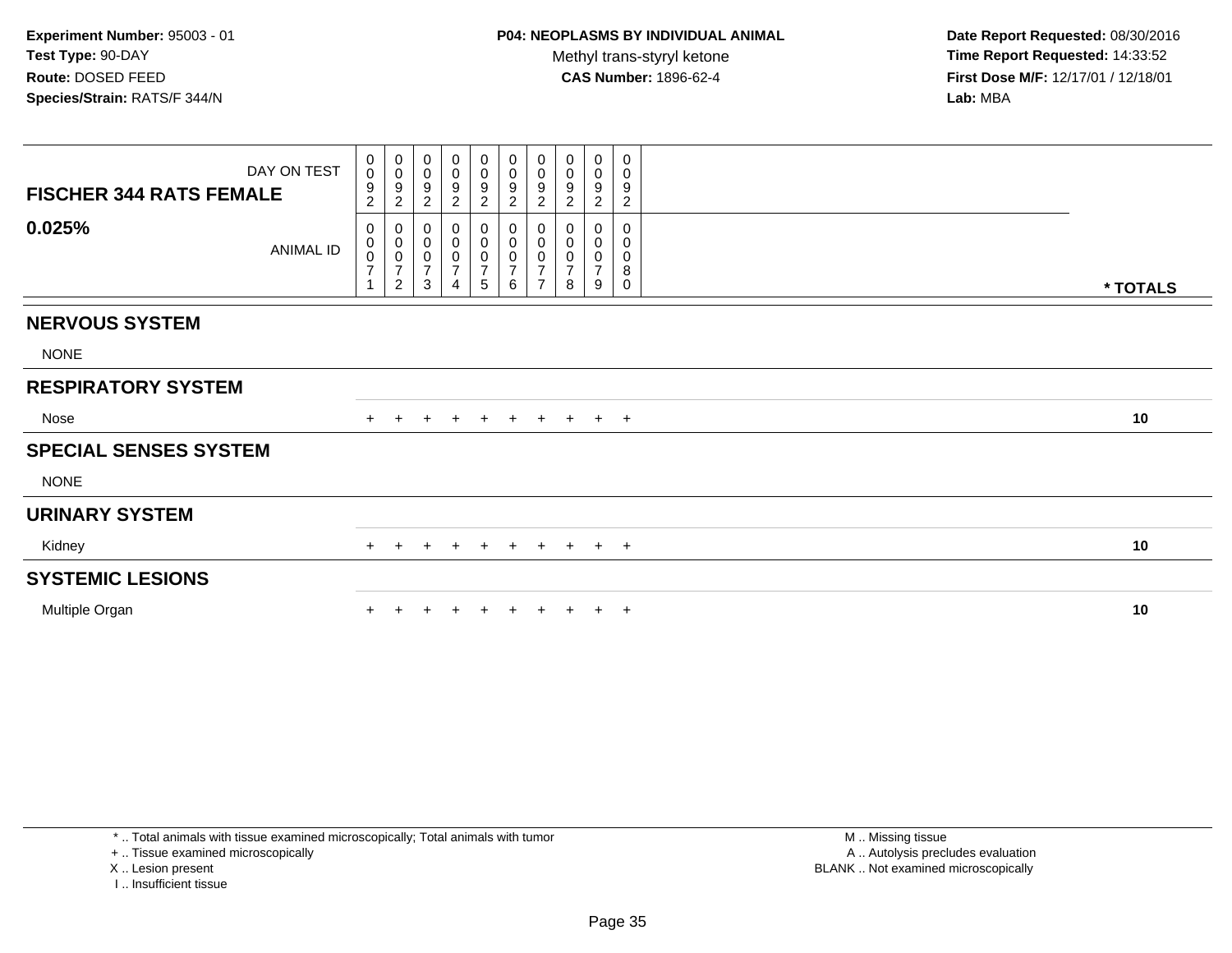**Date Report Requested:** 08/30/2016 **Time Report Requested:** 14:33:52 **First Dose M/F:** 12/17/01 / 12/18/01<br>**Lab:** MBA **Lab:** MBA

| <b>FISCHER 344 RATS FEMALE</b> | DAY ON TEST      | 0<br>$\mathbf 0$<br>$\frac{9}{2}$    | 0<br>$\mathsf{O}$<br>$\frac{9}{2}$                                      | $\mathbf 0$<br>0<br>$\frac{9}{2}$ | 0<br>0<br>$\frac{9}{2}$            | 0<br>$\mathbf 0$<br>$\frac{9}{2}$          | 0<br>$\pmb{0}$<br>$\begin{array}{c} 9 \\ 2 \end{array}$ | 0<br>$\mathbf 0$<br>$\frac{9}{2}$      | 0<br>0<br>$\frac{9}{2}$ | 0<br>0<br>$\frac{9}{2}$ | $\boldsymbol{0}$<br>$\mathbf 0$<br>$\frac{9}{2}$ |                  |
|--------------------------------|------------------|--------------------------------------|-------------------------------------------------------------------------|-----------------------------------|------------------------------------|--------------------------------------------|---------------------------------------------------------|----------------------------------------|-------------------------|-------------------------|--------------------------------------------------|------------------|
| 0.05%                          | <b>ANIMAL ID</b> | 0<br>0<br>$\boldsymbol{0}$<br>8<br>1 | 0<br>0<br>$\mathbf 0$<br>$\begin{smallmatrix} 8 \\ 2 \end{smallmatrix}$ | 0<br>0<br>$\mathbf 0$<br>$^8_3$   | 0<br>0<br>0<br>8<br>$\overline{4}$ | 0<br>0<br>$\pmb{0}$<br>8<br>$\overline{5}$ | 0<br>0<br>$\pmb{0}$<br>$^8_6$                           | 0<br>0<br>$\mathbf 0$<br>$\frac{8}{7}$ | 0<br>0<br>0<br>8<br>8   | 0<br>0<br>0<br>8<br>9   | 0<br>0<br>0<br>9<br>$\mathbf 0$                  | * TOTALS         |
| <b>ALIMENTARY SYSTEM</b>       |                  |                                      |                                                                         |                                   |                                    |                                            |                                                         |                                        |                         |                         |                                                  |                  |
| Stomach, Glandular             |                  | $+$                                  | $+$                                                                     | $\overline{+}$                    | $\ddot{}$                          | $+$                                        | $+$                                                     | $+$                                    | $+$                     |                         | $+$ $+$                                          | 10               |
| <b>CARDIOVASCULAR SYSTEM</b>   |                  |                                      |                                                                         |                                   |                                    |                                            |                                                         |                                        |                         |                         |                                                  |                  |
| <b>NONE</b>                    |                  |                                      |                                                                         |                                   |                                    |                                            |                                                         |                                        |                         |                         |                                                  |                  |
| <b>ENDOCRINE SYSTEM</b>        |                  |                                      |                                                                         |                                   |                                    |                                            |                                                         |                                        |                         |                         |                                                  |                  |
| <b>NONE</b>                    |                  |                                      |                                                                         |                                   |                                    |                                            |                                                         |                                        |                         |                         |                                                  |                  |
| <b>GENERAL BODY SYSTEM</b>     |                  |                                      |                                                                         |                                   |                                    |                                            |                                                         |                                        |                         |                         |                                                  |                  |
| <b>NONE</b>                    |                  |                                      |                                                                         |                                   |                                    |                                            |                                                         |                                        |                         |                         |                                                  |                  |
| <b>GENITAL SYSTEM</b>          |                  |                                      |                                                                         |                                   |                                    |                                            |                                                         |                                        |                         |                         |                                                  |                  |
| Ovary                          |                  |                                      |                                                                         |                                   |                                    |                                            |                                                         |                                        | $+$ $+$                 |                         |                                                  | $\mathbf 2$      |
| <b>HEMATOPOIETIC SYSTEM</b>    |                  |                                      |                                                                         |                                   |                                    |                                            |                                                         |                                        |                         |                         |                                                  |                  |
| Lymph Node                     |                  |                                      |                                                                         |                                   | $+$                                |                                            |                                                         |                                        | $\ddot{}$               |                         |                                                  | $\boldsymbol{2}$ |
| <b>INTEGUMENTARY SYSTEM</b>    |                  |                                      |                                                                         |                                   |                                    |                                            |                                                         |                                        |                         |                         |                                                  |                  |
| <b>NONE</b>                    |                  |                                      |                                                                         |                                   |                                    |                                            |                                                         |                                        |                         |                         |                                                  |                  |
| <b>MUSCULOSKELETAL SYSTEM</b>  |                  |                                      |                                                                         |                                   |                                    |                                            |                                                         |                                        |                         |                         |                                                  |                  |
| <b>NONE</b>                    |                  |                                      |                                                                         |                                   |                                    |                                            |                                                         |                                        |                         |                         |                                                  |                  |

\* .. Total animals with tissue examined microscopically; Total animals with tumor

+ .. Tissue examined microscopically

X .. Lesion present

I .. Insufficient tissue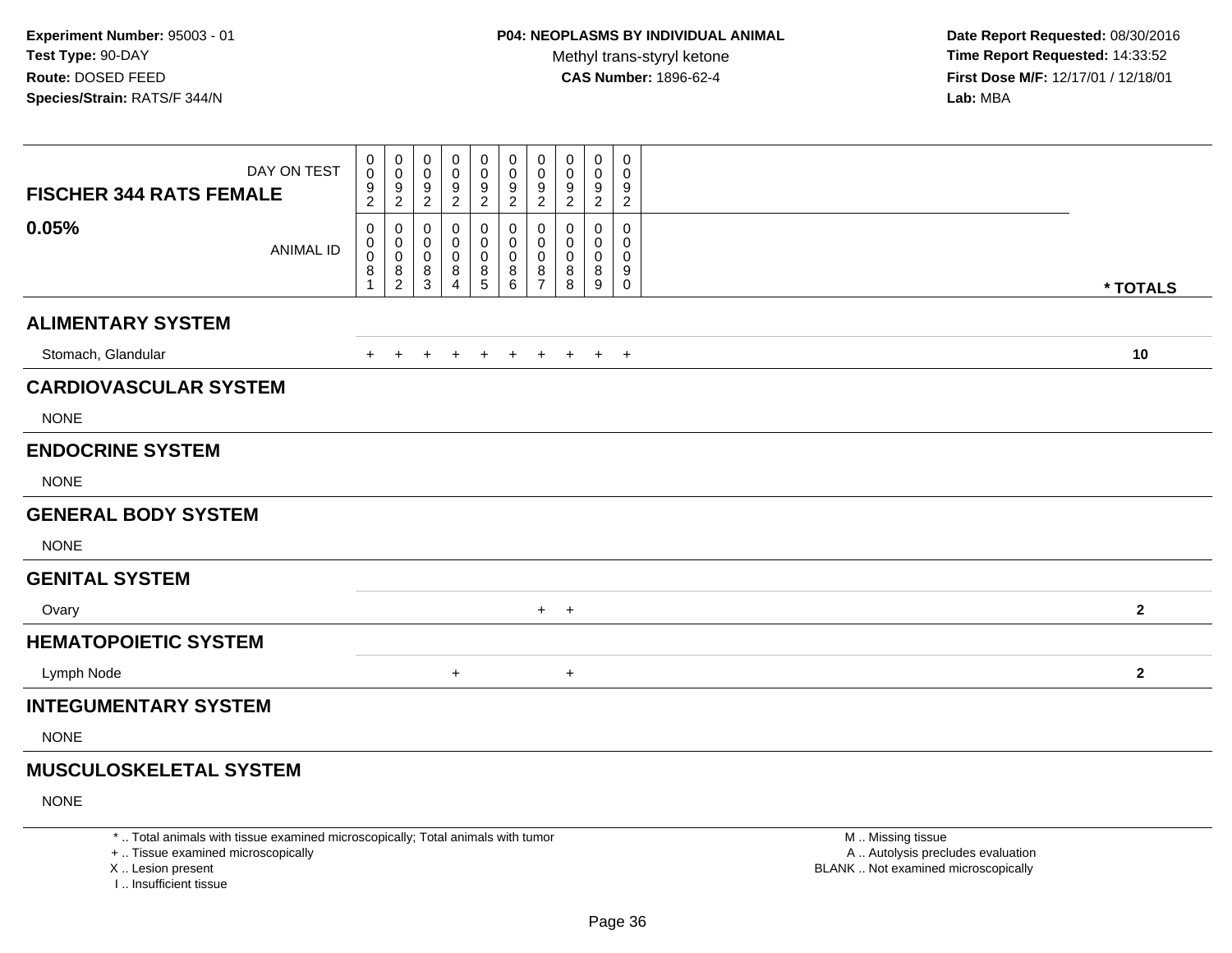**Date Report Requested:** 08/30/2016 **Time Report Requested:** 14:33:52 **First Dose M/F:** 12/17/01 / 12/18/01<br>**Lab:** MBA **Lab:** MBA

| DAY ON TEST<br><b>FISCHER 344 RATS FEMALE</b> | $\mathbf 0$<br>$\boldsymbol{0}$<br>9<br>$\overline{2}$ | $_{\rm 0}^{\rm 0}$<br>$\boldsymbol{9}$<br>$\sqrt{2}$ | $\begin{smallmatrix} 0\\0 \end{smallmatrix}$<br>$\boldsymbol{9}$<br>$\overline{c}$ | 0<br>0<br>9<br>$\boldsymbol{2}$    | $\begin{array}{c} 0 \\ 0 \\ 9 \\ 2 \end{array}$        | $\begin{array}{c} 0 \\ 0 \\ 9 \\ 2 \end{array}$ | $\begin{smallmatrix} 0\\0 \end{smallmatrix}$<br>$\boldsymbol{9}$<br>$\sqrt{2}$ | 0<br>$\boldsymbol{0}$<br>9<br>$\overline{c}$ | $\pmb{0}$<br>$\mathbf 0$<br>$\boldsymbol{9}$<br>$\boldsymbol{2}$ | 0<br>0<br>9<br>$\overline{c}$                  |          |
|-----------------------------------------------|--------------------------------------------------------|------------------------------------------------------|------------------------------------------------------------------------------------|------------------------------------|--------------------------------------------------------|-------------------------------------------------|--------------------------------------------------------------------------------|----------------------------------------------|------------------------------------------------------------------|------------------------------------------------|----------|
| 0.05%<br>ANIMAL ID                            | 0<br>0<br>$\bar{0}$<br>8                               | $\pmb{0}$<br>$_{\rm 0}^{\rm 0}$<br>$\frac{8}{2}$     | 0<br>$_{\rm 0}^{\rm 0}$<br>$\,8\,$<br>$\sqrt{3}$                                   | 0<br>0<br>0<br>8<br>$\overline{4}$ | $\boldsymbol{0}$<br>$_{\rm 0}^{\rm 0}$<br>$\,8\,$<br>5 | 0<br>0<br>$\bar{0}$<br>$\bf 8$<br>6             | $\pmb{0}$<br>$\pmb{0}$<br>$\overline{0}$<br>$\bf 8$<br>$\overline{7}$          | 0<br>$\mathbf 0$<br>$\mathbf 0$<br>8<br>8    | 0<br>0<br>8<br>9                                                 | 0<br>0<br>0<br>$\boldsymbol{9}$<br>$\mathbf 0$ | * TOTALS |
| <b>NERVOUS SYSTEM</b>                         |                                                        |                                                      |                                                                                    |                                    |                                                        |                                                 |                                                                                |                                              |                                                                  |                                                |          |
| <b>NONE</b>                                   |                                                        |                                                      |                                                                                    |                                    |                                                        |                                                 |                                                                                |                                              |                                                                  |                                                |          |
| <b>RESPIRATORY SYSTEM</b>                     |                                                        |                                                      |                                                                                    |                                    |                                                        |                                                 |                                                                                |                                              |                                                                  |                                                |          |
| Nose                                          | $+$                                                    | $\pm$                                                | $+$                                                                                | $+$                                | $+$                                                    | $+$                                             |                                                                                | + + + +                                      |                                                                  |                                                | 10       |
| <b>SPECIAL SENSES SYSTEM</b>                  |                                                        |                                                      |                                                                                    |                                    |                                                        |                                                 |                                                                                |                                              |                                                                  |                                                |          |
| <b>NONE</b>                                   |                                                        |                                                      |                                                                                    |                                    |                                                        |                                                 |                                                                                |                                              |                                                                  |                                                |          |
| <b>URINARY SYSTEM</b>                         |                                                        |                                                      |                                                                                    |                                    |                                                        |                                                 |                                                                                |                                              |                                                                  |                                                |          |
| Kidney                                        |                                                        |                                                      | $\pm$                                                                              | $\pm$                              | $+$                                                    | $+$                                             | $+$                                                                            | $+$                                          |                                                                  | $+$ $+$                                        | 10       |
| <b>SYSTEMIC LESIONS</b>                       |                                                        |                                                      |                                                                                    |                                    |                                                        |                                                 |                                                                                |                                              |                                                                  |                                                |          |
| Multiple Organ                                |                                                        |                                                      |                                                                                    |                                    |                                                        |                                                 |                                                                                |                                              |                                                                  | $\pm$                                          | 10       |

+ .. Tissue examined microscopically

X .. Lesion present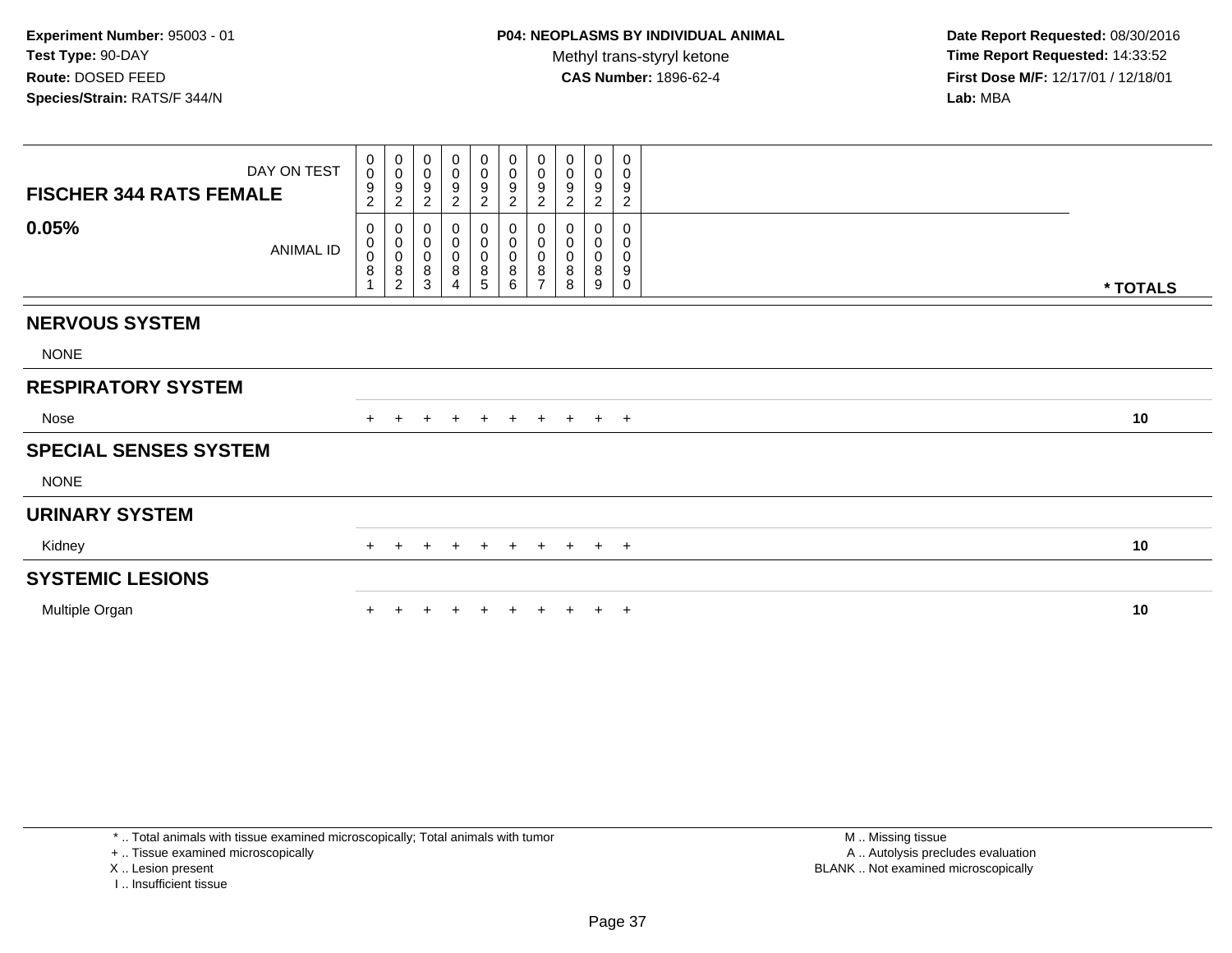**Date Report Requested:** 08/30/2016 **Time Report Requested:** 14:33:52 **First Dose M/F:** 12/17/01 / 12/18/01<br>**Lab:** MBA **Lab:** MBA

| <b>FISCHER 344 RATS FEMALE</b> | DAY ON TEST      | 0<br>$\mathbf 0$<br>$\frac{9}{2}$ | 0<br>$\mathbf 0$<br>$\frac{9}{2}$            | 0<br>$\pmb{0}$<br>$\boldsymbol{9}$<br>$\overline{c}$               | 0<br>0<br>$\frac{9}{2}$            | 0<br>$\pmb{0}$<br>9<br>$\sqrt{2}$        | 0<br>$\boldsymbol{0}$<br>$\boldsymbol{9}$<br>$\boldsymbol{2}$ | 0<br>$\boldsymbol{0}$<br>9<br>$\overline{c}$ | 0<br>0<br>9<br>$\overline{c}$ | 0<br>0<br>$\frac{9}{2}$ | 0<br>0<br>9<br>$\overline{c}$ |              |
|--------------------------------|------------------|-----------------------------------|----------------------------------------------|--------------------------------------------------------------------|------------------------------------|------------------------------------------|---------------------------------------------------------------|----------------------------------------------|-------------------------------|-------------------------|-------------------------------|--------------|
| 0.1%                           | <b>ANIMAL ID</b> | 0<br>0<br>0<br>9                  | 0<br>$\pmb{0}$<br>$\pmb{0}$<br>$\frac{9}{2}$ | $\mathbf{0}$<br>0<br>$\pmb{0}$<br>$\boldsymbol{9}$<br>$\mathbf{3}$ | 0<br>0<br>0<br>9<br>$\overline{4}$ | 0<br>0<br>$\mathbf 0$<br>9<br>$\sqrt{5}$ | 0<br>0<br>0<br>$\boldsymbol{9}$<br>6                          | 0<br>0<br>$\mathbf 0$<br>9<br>$\overline{7}$ | 0<br>0<br>0<br>9<br>8         | 0<br>0<br>0<br>9<br>9   | 0<br>0<br>1<br>0<br>0         | * TOTALS     |
| <b>ALIMENTARY SYSTEM</b>       |                  |                                   |                                              |                                                                    |                                    |                                          |                                                               |                                              |                               |                         |                               |              |
| Stomach, Glandular             |                  | $\ddot{}$                         | $\pm$                                        |                                                                    |                                    | $\ddot{}$                                | $\ddot{}$                                                     | $\ddot{}$                                    | $\ddot{}$                     | $+$                     | $+$                           | 10           |
| <b>CARDIOVASCULAR SYSTEM</b>   |                  |                                   |                                              |                                                                    |                                    |                                          |                                                               |                                              |                               |                         |                               |              |
| <b>NONE</b>                    |                  |                                   |                                              |                                                                    |                                    |                                          |                                                               |                                              |                               |                         |                               |              |
| <b>ENDOCRINE SYSTEM</b>        |                  |                                   |                                              |                                                                    |                                    |                                          |                                                               |                                              |                               |                         |                               |              |
| <b>NONE</b>                    |                  |                                   |                                              |                                                                    |                                    |                                          |                                                               |                                              |                               |                         |                               |              |
| <b>GENERAL BODY SYSTEM</b>     |                  |                                   |                                              |                                                                    |                                    |                                          |                                                               |                                              |                               |                         |                               |              |
| <b>NONE</b>                    |                  |                                   |                                              |                                                                    |                                    |                                          |                                                               |                                              |                               |                         |                               |              |
| <b>GENITAL SYSTEM</b>          |                  |                                   |                                              |                                                                    |                                    |                                          |                                                               |                                              |                               |                         |                               |              |
| Ovary                          |                  |                                   | $+$                                          |                                                                    |                                    |                                          |                                                               |                                              |                               |                         |                               | 1            |
| <b>HEMATOPOIETIC SYSTEM</b>    |                  |                                   |                                              |                                                                    |                                    |                                          |                                                               |                                              |                               |                         |                               |              |
| Lymph Node                     |                  |                                   | $\ddot{}$                                    |                                                                    |                                    |                                          |                                                               |                                              |                               |                         | $\ddot{}$                     | $\mathbf{2}$ |
| <b>INTEGUMENTARY SYSTEM</b>    |                  |                                   |                                              |                                                                    |                                    |                                          |                                                               |                                              |                               |                         |                               |              |
| <b>NONE</b>                    |                  |                                   |                                              |                                                                    |                                    |                                          |                                                               |                                              |                               |                         |                               |              |
|                                |                  |                                   |                                              |                                                                    |                                    |                                          |                                                               |                                              |                               |                         |                               |              |

### **MUSCULOSKELETAL SYSTEM**

NONE

\* .. Total animals with tissue examined microscopically; Total animals with tumor

+ .. Tissue examined microscopically

X .. Lesion present

I .. Insufficient tissue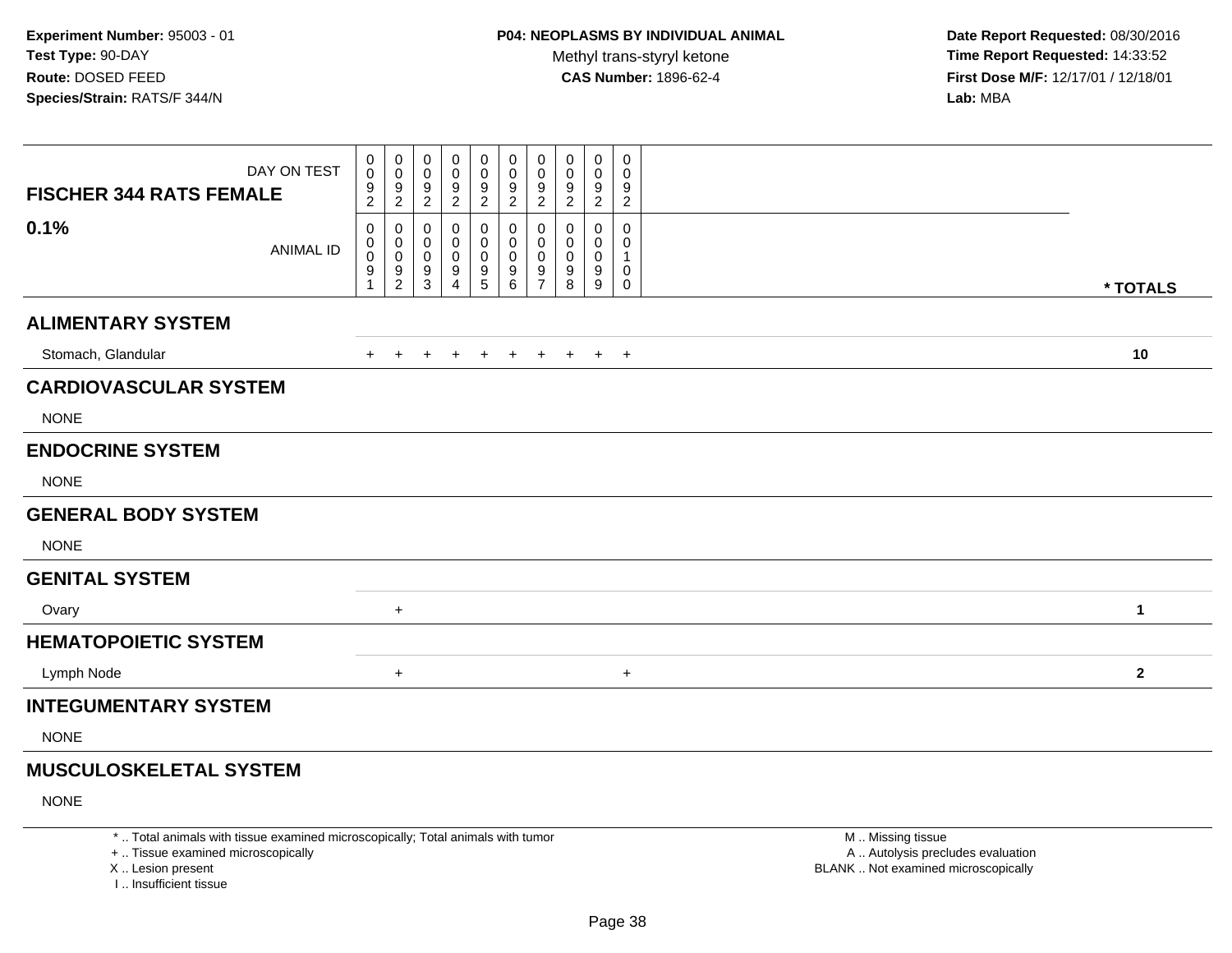**Date Report Requested:** 08/30/2016 **Time Report Requested:** 14:33:52 **First Dose M/F:** 12/17/01 / 12/18/01<br>**Lab:** MBA **Lab:** MBA

| DAY ON TEST<br><b>FISCHER 344 RATS FEMALE</b> | 0<br>$\mathsf{O}\xspace$<br>9<br>$\overline{c}$           | $_{\rm 0}^{\rm 0}$<br>$\boldsymbol{9}$<br>$\sqrt{2}$ | $\begin{smallmatrix}0\\0\\9\end{smallmatrix}$<br>$\overline{2}$                   | 0<br>$\pmb{0}$<br>$\boldsymbol{9}$<br>$\boldsymbol{2}$            | $\begin{array}{c} 0 \\ 0 \\ 9 \\ 2 \end{array}$             | $\begin{smallmatrix}0\0\0\9\end{smallmatrix}$<br>$\overline{2}$ | $\pmb{0}$<br>$\pmb{0}$<br>$\boldsymbol{9}$<br>$\boldsymbol{2}$      | $\pmb{0}$<br>$\pmb{0}$<br>9<br>$\sqrt{2}$            | $\pmb{0}$<br>$\pmb{0}$<br>9<br>$\sqrt{2}$    | $\,0\,$<br>$\pmb{0}$<br>9<br>$\overline{c}$       |          |
|-----------------------------------------------|-----------------------------------------------------------|------------------------------------------------------|-----------------------------------------------------------------------------------|-------------------------------------------------------------------|-------------------------------------------------------------|-----------------------------------------------------------------|---------------------------------------------------------------------|------------------------------------------------------|----------------------------------------------|---------------------------------------------------|----------|
| 0.1%<br><b>ANIMAL ID</b>                      | 0<br>$\pmb{0}$<br>$\ddot{\mathbf{0}}$<br>$\boldsymbol{9}$ | 0<br>$\pmb{0}$<br>$\overline{0}$<br>$\frac{9}{2}$    | $\boldsymbol{0}$<br>$\begin{smallmatrix} 0\\0 \end{smallmatrix}$<br>$\frac{9}{3}$ | 0<br>$\pmb{0}$<br>$\pmb{0}$<br>$\boldsymbol{9}$<br>$\overline{4}$ | $\boldsymbol{0}$<br>$\overline{0}$<br>$\boldsymbol{9}$<br>5 | 0<br>$\mathsf{O}\xspace$<br>$\bar{0}$<br>$\boldsymbol{9}$<br>6  | 0<br>$\pmb{0}$<br>$\mathbf 0$<br>$\boldsymbol{9}$<br>$\overline{7}$ | 0<br>$\pmb{0}$<br>$\pmb{0}$<br>$\boldsymbol{9}$<br>8 | 0<br>0<br>$\pmb{0}$<br>$\boldsymbol{9}$<br>9 | $\mathbf 0$<br>0<br>1<br>$\pmb{0}$<br>$\mathbf 0$ | * TOTALS |
| <b>NERVOUS SYSTEM</b>                         |                                                           |                                                      |                                                                                   |                                                                   |                                                             |                                                                 |                                                                     |                                                      |                                              |                                                   |          |
| <b>NONE</b>                                   |                                                           |                                                      |                                                                                   |                                                                   |                                                             |                                                                 |                                                                     |                                                      |                                              |                                                   |          |
| <b>RESPIRATORY SYSTEM</b>                     |                                                           |                                                      |                                                                                   |                                                                   |                                                             |                                                                 |                                                                     |                                                      |                                              |                                                   |          |
| Nose                                          | $+$                                                       | $+$                                                  | $+$                                                                               | $+$                                                               | $+$                                                         | $+$                                                             |                                                                     | $+$ $+$                                              |                                              | $+$ $+$                                           | 10       |
| <b>SPECIAL SENSES SYSTEM</b>                  |                                                           |                                                      |                                                                                   |                                                                   |                                                             |                                                                 |                                                                     |                                                      |                                              |                                                   |          |
| <b>NONE</b>                                   |                                                           |                                                      |                                                                                   |                                                                   |                                                             |                                                                 |                                                                     |                                                      |                                              |                                                   |          |
| <b>URINARY SYSTEM</b>                         |                                                           |                                                      |                                                                                   |                                                                   |                                                             |                                                                 |                                                                     |                                                      |                                              |                                                   |          |
| Kidney                                        |                                                           |                                                      |                                                                                   | $\pm$                                                             | $\pm$                                                       | $+$                                                             | $+$                                                                 | $+$                                                  |                                              | $+$ $+$                                           | 10       |
| <b>SYSTEMIC LESIONS</b>                       |                                                           |                                                      |                                                                                   |                                                                   |                                                             |                                                                 |                                                                     |                                                      |                                              |                                                   |          |
| Multiple Organ                                |                                                           |                                                      |                                                                                   |                                                                   |                                                             |                                                                 |                                                                     |                                                      |                                              | $\overline{ }$                                    | 10       |

+ .. Tissue examined microscopically

X .. Lesion present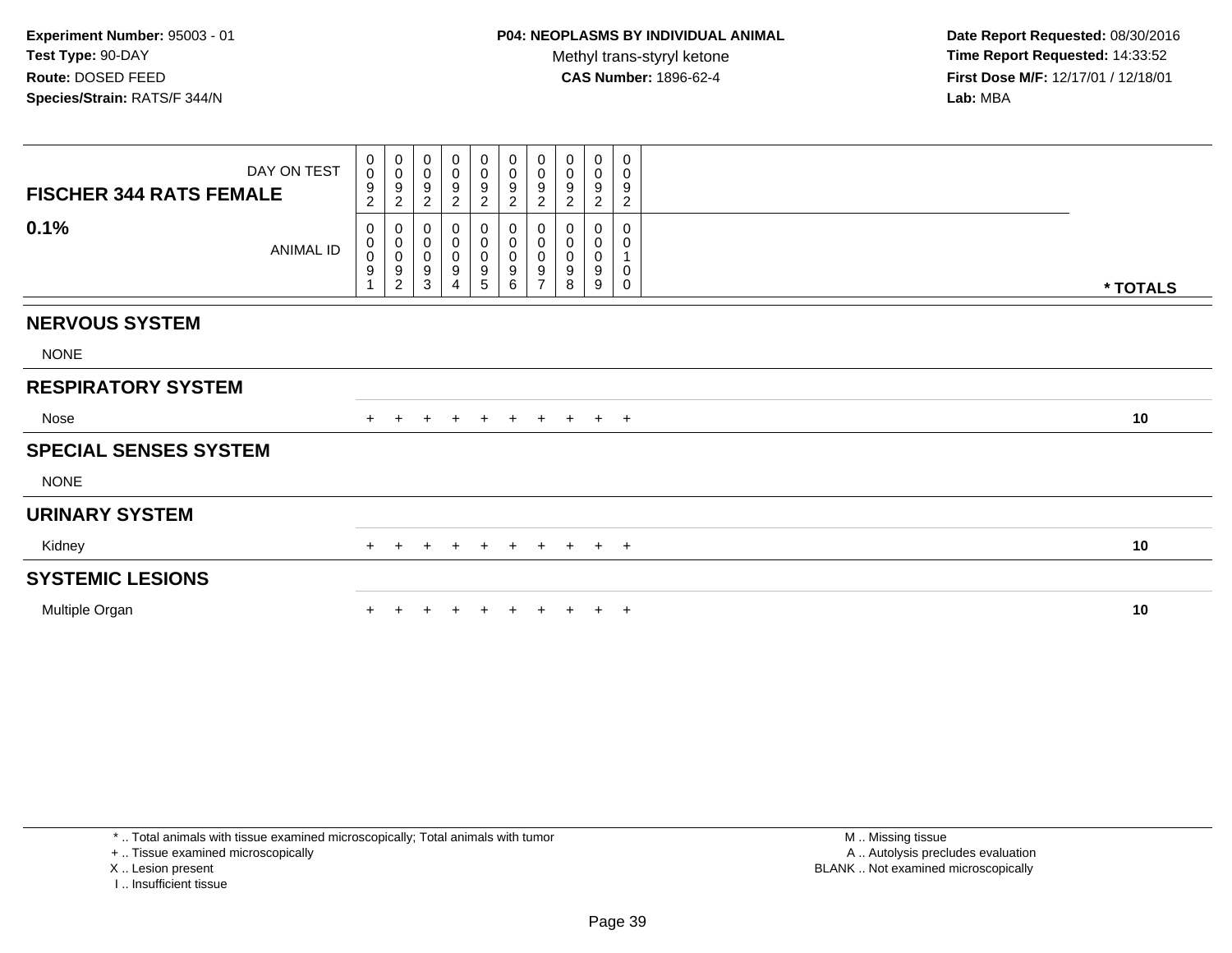**Date Report Requested:** 08/30/2016 **Time Report Requested:** 14:33:52 **First Dose M/F:** 12/17/01 / 12/18/01<br>**Lab:** MBA **Lab:** MBA

| DAY ON TEST<br><b>FISCHER 344 RATS FEMALE</b> | 0<br>$\mathbf 0$<br>$\frac{9}{2}$ | 0<br>$\mathsf{O}\xspace$<br>$\frac{9}{2}$             | 0<br>0<br>9<br>$\overline{c}$    | 0<br>0<br>9<br>$\overline{2}$               | $\mathbf 0$<br>$\pmb{0}$<br>9<br>$\overline{2}$ | 0<br>$\pmb{0}$<br>$\frac{9}{2}$                            | 0<br>$\mathbf 0$<br>$\frac{9}{2}$  | 0<br>$\mathbf 0$<br>9<br>$\sqrt{2}$ | 0<br>0<br>9<br>$\overline{2}$   | 0<br>0<br>9<br>$\overline{c}$ |              |
|-----------------------------------------------|-----------------------------------|-------------------------------------------------------|----------------------------------|---------------------------------------------|-------------------------------------------------|------------------------------------------------------------|------------------------------------|-------------------------------------|---------------------------------|-------------------------------|--------------|
| 0.2%<br><b>ANIMAL ID</b>                      | 0<br>0<br>1<br>0<br>1             | 0<br>0<br>$\mathbf{1}$<br>$\pmb{0}$<br>$\overline{2}$ | 0<br>0<br>$\mathbf{1}$<br>0<br>3 | 0<br>0<br>-1<br>$\pmb{0}$<br>$\overline{4}$ | 0<br>0<br>$\pmb{0}$<br>$\overline{5}$           | 0<br>$\mathbf 0$<br>$\overline{1}$<br>$\pmb{0}$<br>$\,6\,$ | 0<br>0<br>1<br>0<br>$\overline{7}$ | 0<br>0<br>1<br>0<br>8               | $\mathbf 0$<br>0<br>1<br>0<br>9 | 0<br>0<br>$\mathbf{1}$<br>0   | * TOTALS     |
| <b>ALIMENTARY SYSTEM</b>                      |                                   |                                                       |                                  |                                             |                                                 |                                                            |                                    |                                     |                                 |                               |              |
| Liver                                         |                                   |                                                       |                                  |                                             | $\ddot{}$                                       |                                                            |                                    |                                     |                                 |                               | $\mathbf{1}$ |
| Stomach, Glandular                            | $\pm$                             |                                                       | $\ddot{}$                        | $\ddot{}$                                   | $\ddot{}$                                       | $+$                                                        | $+$                                | $\ddot{}$                           |                                 | $+$ $+$                       | 10           |
| <b>CARDIOVASCULAR SYSTEM</b>                  |                                   |                                                       |                                  |                                             |                                                 |                                                            |                                    |                                     |                                 |                               |              |
| <b>NONE</b>                                   |                                   |                                                       |                                  |                                             |                                                 |                                                            |                                    |                                     |                                 |                               |              |
| <b>ENDOCRINE SYSTEM</b>                       |                                   |                                                       |                                  |                                             |                                                 |                                                            |                                    |                                     |                                 |                               |              |
| <b>NONE</b>                                   |                                   |                                                       |                                  |                                             |                                                 |                                                            |                                    |                                     |                                 |                               |              |
| <b>GENERAL BODY SYSTEM</b>                    |                                   |                                                       |                                  |                                             |                                                 |                                                            |                                    |                                     |                                 |                               |              |
| <b>NONE</b>                                   |                                   |                                                       |                                  |                                             |                                                 |                                                            |                                    |                                     |                                 |                               |              |
| <b>GENITAL SYSTEM</b>                         |                                   |                                                       |                                  |                                             |                                                 |                                                            |                                    |                                     |                                 |                               |              |
| Ovary                                         |                                   |                                                       |                                  |                                             |                                                 | $+$                                                        |                                    | $\bf +$                             |                                 |                               | $\mathbf{2}$ |
| <b>HEMATOPOIETIC SYSTEM</b>                   |                                   |                                                       |                                  |                                             |                                                 |                                                            |                                    |                                     |                                 |                               |              |
| Lymph Node                                    |                                   |                                                       |                                  |                                             | $+$ $+$                                         |                                                            |                                    | $\ddot{}$                           |                                 |                               | $\mathbf{3}$ |
| <b>INTEGUMENTARY SYSTEM</b>                   |                                   |                                                       |                                  |                                             |                                                 |                                                            |                                    |                                     |                                 |                               |              |
| <b>NONE</b>                                   |                                   |                                                       |                                  |                                             |                                                 |                                                            |                                    |                                     |                                 |                               |              |

## **MUSCULOSKELETAL SYSTEM**

\* .. Total animals with tissue examined microscopically; Total animals with tumor

+ .. Tissue examined microscopically

X .. Lesion present

I .. Insufficient tissue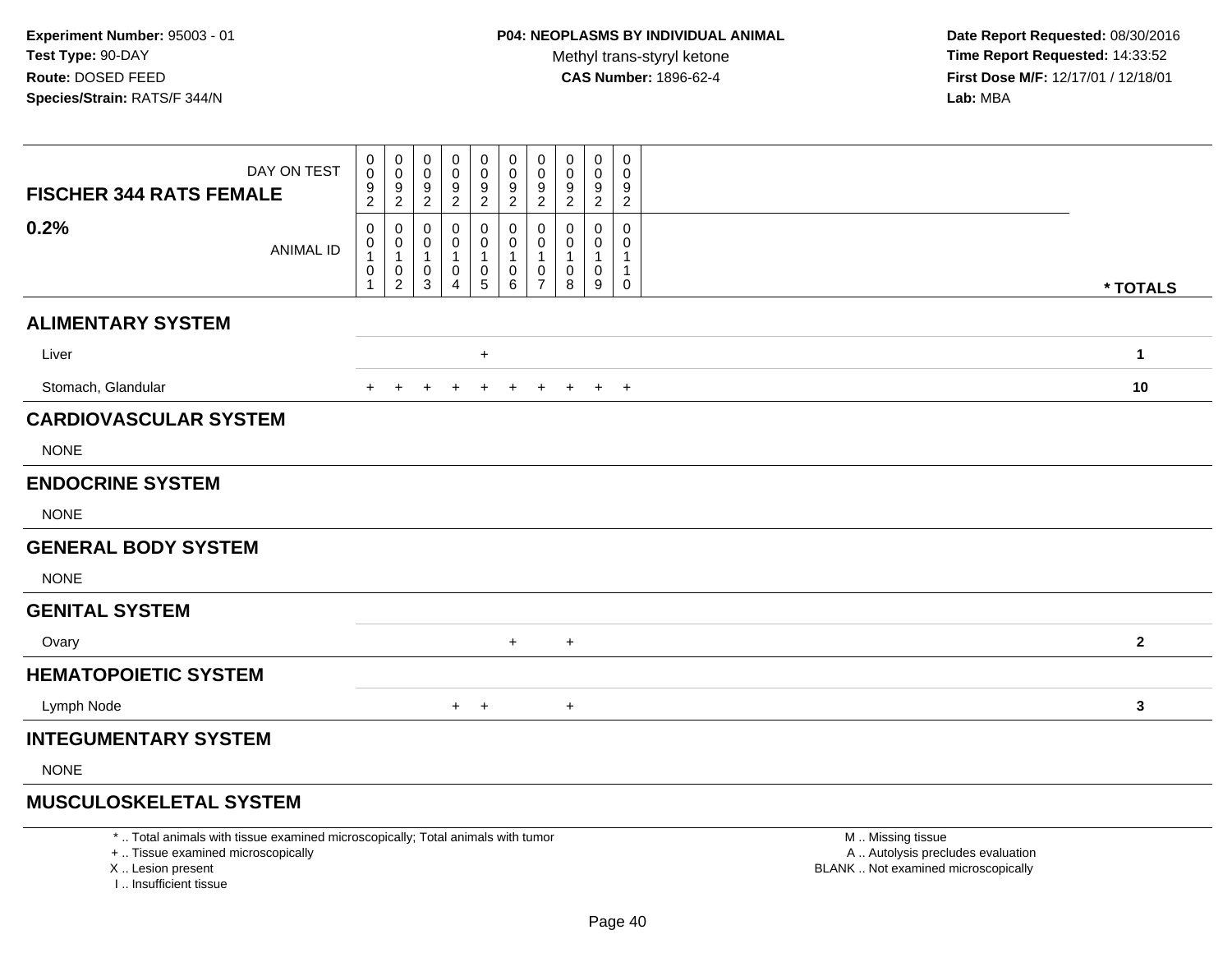| <b>FISCHER 344 RATS FEMALE</b> | DAY ON TEST      | $\mathbf 0$<br>$\pmb{0}$<br>$\frac{9}{2}$                                      | $\pmb{0}$<br>$\pmb{0}$<br>9<br>$\overline{c}$                                         | $\mathbf 0$<br>$\pmb{0}$<br>9<br>$\overline{2}$  | 0<br>$\pmb{0}$<br>9<br>$\overline{2}$      | 0<br>$\mathsf{O}\xspace$<br>9<br>$\overline{2}$ | $\pmb{0}$<br>$\mathbf 0$<br>$\boldsymbol{9}$<br>2         | $\boldsymbol{0}$<br>$\pmb{0}$<br>9<br>$\overline{2}$ | 0<br>0<br>9<br>$\overline{2}$ | $\mathbf 0$<br>$\boldsymbol{0}$<br>9<br>$\boldsymbol{2}$ | 0<br>0<br>9<br>$\overline{c}$ |          |
|--------------------------------|------------------|--------------------------------------------------------------------------------|---------------------------------------------------------------------------------------|--------------------------------------------------|--------------------------------------------|-------------------------------------------------|-----------------------------------------------------------|------------------------------------------------------|-------------------------------|----------------------------------------------------------|-------------------------------|----------|
| 0.2%                           | <b>ANIMAL ID</b> | 0<br>$\begin{smallmatrix}0\\1\end{smallmatrix}$<br>$\pmb{0}$<br>$\overline{1}$ | 0<br>$\begin{smallmatrix}0\\1\end{smallmatrix}$<br>$\boldsymbol{0}$<br>$\overline{2}$ | 0<br>$\pmb{0}$<br>$\mathbf{1}$<br>$\pmb{0}$<br>3 | 0<br>0<br>1<br>0<br>$\boldsymbol{\Lambda}$ | 0<br>$\pmb{0}$<br>0<br>5                        | 0<br>$\boldsymbol{0}$<br>$\overline{1}$<br>$\pmb{0}$<br>6 | 0<br>0<br>0<br>⇁                                     | 0<br>0<br>0<br>8              | $\Omega$<br>0<br>0<br>9                                  | 0<br>0<br>$\Omega$            | * TOTALS |
| <b>NONE</b>                    |                  |                                                                                |                                                                                       |                                                  |                                            |                                                 |                                                           |                                                      |                               |                                                          |                               |          |
| <b>NERVOUS SYSTEM</b>          |                  |                                                                                |                                                                                       |                                                  |                                            |                                                 |                                                           |                                                      |                               |                                                          |                               |          |
| <b>NONE</b>                    |                  |                                                                                |                                                                                       |                                                  |                                            |                                                 |                                                           |                                                      |                               |                                                          |                               |          |
| <b>RESPIRATORY SYSTEM</b>      |                  |                                                                                |                                                                                       |                                                  |                                            |                                                 |                                                           |                                                      |                               |                                                          |                               |          |
| Nose                           |                  |                                                                                |                                                                                       |                                                  | $\pm$                                      | $+$                                             | $+$                                                       | $+$                                                  | $+$                           | $+$ $+$                                                  |                               | 10       |
| <b>SPECIAL SENSES SYSTEM</b>   |                  |                                                                                |                                                                                       |                                                  |                                            |                                                 |                                                           |                                                      |                               |                                                          |                               |          |
| <b>NONE</b>                    |                  |                                                                                |                                                                                       |                                                  |                                            |                                                 |                                                           |                                                      |                               |                                                          |                               |          |
| <b>URINARY SYSTEM</b>          |                  |                                                                                |                                                                                       |                                                  |                                            |                                                 |                                                           |                                                      |                               |                                                          |                               |          |
| Kidney                         |                  |                                                                                |                                                                                       | $\div$                                           |                                            | $\pm$                                           | $+$                                                       | $+$                                                  | $+$                           | $+$ $+$                                                  |                               | 10       |
| <b>SYSTEMIC LESIONS</b>        |                  |                                                                                |                                                                                       |                                                  |                                            |                                                 |                                                           |                                                      |                               |                                                          |                               |          |
| Multiple Organ                 |                  |                                                                                |                                                                                       |                                                  |                                            |                                                 |                                                           |                                                      |                               | $+$ $+$                                                  |                               | 10       |

\* .. Total animals with tissue examined microscopically; Total animals with tumor

+ .. Tissue examined microscopically

X .. Lesion present

I .. Insufficient tissue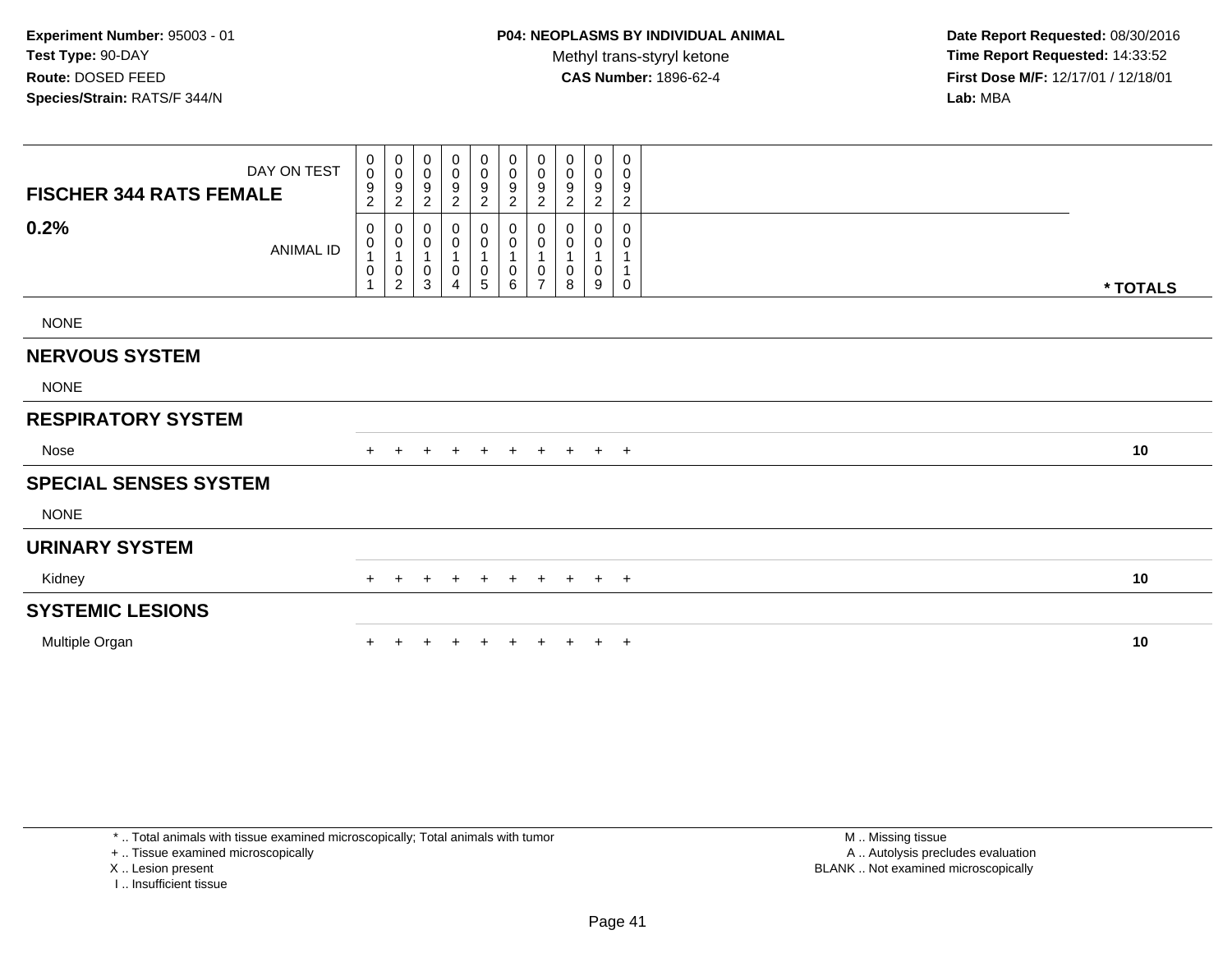Methyl trans-styryl ketone<br>CAS Number: 1896-62-4

 **Date Report Requested:** 08/30/2016 **Time Report Requested:** 14:33:52 **First Dose M/F:** 12/17/01 / 12/18/01<br>Lab: MBA **Lab:** MBA

| DAY ON TEST<br><b>FISCHER 344 RATS FEMALE</b>                                                                                                                       | 0<br>$\pmb{0}$<br>$\frac{9}{2}$                                        | $\boldsymbol{0}$<br>$\pmb{0}$<br>$\boldsymbol{9}$<br>$\overline{2}$ | 0<br>$\boldsymbol{0}$<br>$\boldsymbol{9}$<br>$\overline{2}$        | 0<br>$\mathbf 0$<br>$9\,$<br>$\overline{2}$                                  | 0<br>$\pmb{0}$<br>9<br>$\overline{c}$      | $\begin{matrix} 0 \\ 0 \end{matrix}$<br>$\boldsymbol{9}$<br>$\overline{2}$ | $\boldsymbol{0}$<br>$\pmb{0}$<br>9<br>$\overline{c}$                         | 0<br>$\pmb{0}$<br>9<br>$\overline{2}$              | 0<br>$\boldsymbol{0}$<br>9<br>$\overline{2}$                      | 0<br>0<br>9<br>$\sqrt{2}$                     |                                                                                               |
|---------------------------------------------------------------------------------------------------------------------------------------------------------------------|------------------------------------------------------------------------|---------------------------------------------------------------------|--------------------------------------------------------------------|------------------------------------------------------------------------------|--------------------------------------------|----------------------------------------------------------------------------|------------------------------------------------------------------------------|----------------------------------------------------|-------------------------------------------------------------------|-----------------------------------------------|-----------------------------------------------------------------------------------------------|
| 0.4%<br><b>ANIMAL ID</b>                                                                                                                                            | $\pmb{0}$<br>$\pmb{0}$<br>$\mathbf{1}$<br>$\mathbf{1}$<br>$\mathbf{1}$ | 0<br>$\pmb{0}$<br>$\mathbf{1}$<br>1<br>$\sqrt{2}$                   | $\mathbf 0$<br>0<br>$\overline{1}$<br>$\mathbf{1}$<br>$\mathbf{3}$ | $\mathbf 0$<br>$\mathbf 0$<br>$\mathbf{1}$<br>$\mathbf{1}$<br>$\overline{4}$ | 0<br>$\mathbf 0$<br>1<br>$\mathbf{1}$<br>5 | $\mathbf 0$<br>$\mathbf 0$<br>$\mathbf{1}$<br>$\mathbf{1}$<br>$\,6\,$      | $\mathbf 0$<br>$\mathbf 0$<br>$\mathbf{1}$<br>$\mathbf{1}$<br>$\overline{7}$ | $\mathbf 0$<br>$\Omega$<br>-1<br>$\mathbf{1}$<br>8 | $\mathbf 0$<br>$\mathbf 0$<br>$\overline{1}$<br>$\mathbf{1}$<br>9 | 0<br>$\Omega$<br>$\mathbf{1}$<br>$^2_{\rm 0}$ | * TOTALS                                                                                      |
| <b>ALIMENTARY SYSTEM</b>                                                                                                                                            |                                                                        |                                                                     |                                                                    |                                                                              |                                            |                                                                            |                                                                              |                                                    |                                                                   |                                               |                                                                                               |
| Esophagus                                                                                                                                                           |                                                                        |                                                                     |                                                                    |                                                                              |                                            |                                                                            |                                                                              |                                                    |                                                                   | $\overline{+}$                                | 10                                                                                            |
| Intestine Large, Cecum                                                                                                                                              |                                                                        |                                                                     |                                                                    |                                                                              |                                            |                                                                            |                                                                              |                                                    |                                                                   | $+$                                           | 10                                                                                            |
| Intestine Large, Colon                                                                                                                                              |                                                                        |                                                                     |                                                                    |                                                                              |                                            |                                                                            |                                                                              |                                                    |                                                                   | $\ddot{}$                                     | 10                                                                                            |
| Intestine Large, Rectum                                                                                                                                             |                                                                        |                                                                     |                                                                    |                                                                              |                                            |                                                                            |                                                                              |                                                    |                                                                   | $\overline{+}$                                | 10                                                                                            |
| Intestine Small, Duodenum                                                                                                                                           |                                                                        |                                                                     |                                                                    |                                                                              |                                            |                                                                            |                                                                              |                                                    |                                                                   | $\overline{+}$                                | 10                                                                                            |
| Intestine Small, Ileum                                                                                                                                              |                                                                        |                                                                     |                                                                    |                                                                              |                                            |                                                                            |                                                                              |                                                    |                                                                   | $+$                                           | 10                                                                                            |
| Intestine Small, Jejunum                                                                                                                                            |                                                                        |                                                                     |                                                                    |                                                                              |                                            |                                                                            |                                                                              |                                                    |                                                                   | $\overline{+}$                                | 10                                                                                            |
| Liver                                                                                                                                                               | $+$                                                                    |                                                                     |                                                                    |                                                                              |                                            |                                                                            |                                                                              |                                                    |                                                                   | $+$                                           | 10                                                                                            |
| Pancreas                                                                                                                                                            |                                                                        |                                                                     |                                                                    |                                                                              |                                            |                                                                            |                                                                              |                                                    |                                                                   | $+$                                           | 10                                                                                            |
| Salivary Glands                                                                                                                                                     |                                                                        |                                                                     |                                                                    |                                                                              |                                            |                                                                            |                                                                              |                                                    |                                                                   | $\overline{+}$                                | 10                                                                                            |
| Stomach, Forestomach                                                                                                                                                |                                                                        |                                                                     |                                                                    |                                                                              |                                            |                                                                            |                                                                              |                                                    |                                                                   | $\overline{+}$                                | 10                                                                                            |
| Stomach, Glandular                                                                                                                                                  |                                                                        |                                                                     |                                                                    |                                                                              |                                            |                                                                            |                                                                              |                                                    | ÷.                                                                | $^{+}$                                        | 10                                                                                            |
| Tongue                                                                                                                                                              |                                                                        |                                                                     |                                                                    |                                                                              |                                            |                                                                            |                                                                              |                                                    |                                                                   | $+$                                           | 10                                                                                            |
| <b>CARDIOVASCULAR SYSTEM</b>                                                                                                                                        |                                                                        |                                                                     |                                                                    |                                                                              |                                            |                                                                            |                                                                              |                                                    |                                                                   |                                               |                                                                                               |
| <b>Blood Vessel</b>                                                                                                                                                 | $+$                                                                    |                                                                     |                                                                    |                                                                              |                                            |                                                                            |                                                                              |                                                    |                                                                   | $+$                                           | 10                                                                                            |
| *  Total animals with tissue examined microscopically; Total animals with tumor<br>+  Tissue examined microscopically<br>X  Lesion present<br>I Insufficient tissue |                                                                        |                                                                     |                                                                    |                                                                              |                                            |                                                                            |                                                                              |                                                    |                                                                   |                                               | M  Missing tissue<br>A  Autolysis precludes evaluation<br>BLANK  Not examined microscopically |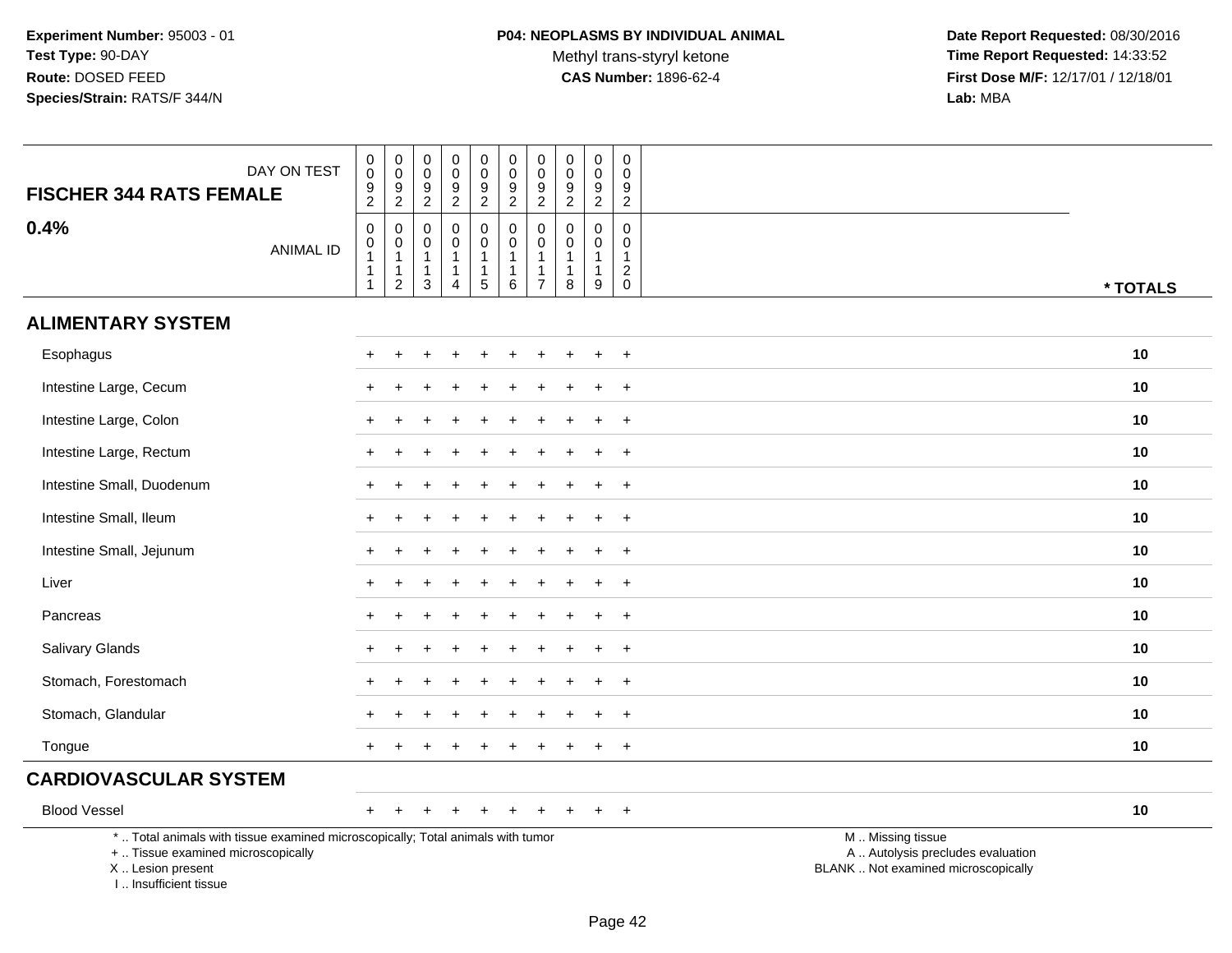Methyl trans-styryl ketone<br>CAS Number: 1896-62-4

 **Date Report Requested:** 08/30/2016 **Time Report Requested:** 14:33:52 **First Dose M/F:** 12/17/01 / 12/18/01<br>Lab: MBA **Lab:** MBA

| DAY ON TEST<br><b>FISCHER 344 RATS FEMALE</b>                                                                                                                       | $\,0\,$<br>$\ddot{\mathbf{0}}$<br>$\frac{9}{2}$                                   | $\begin{smallmatrix} 0\\0 \end{smallmatrix}$<br>$\frac{9}{2}$ | $\mathbf 0$<br>$\overline{0}$<br>$\frac{9}{2}$                   | $_{\rm 0}^{\rm 0}$<br>$\frac{9}{2}$                           | $\begin{smallmatrix} 0\\0 \end{smallmatrix}$<br>$\frac{9}{2}$                | $\pmb{0}$<br>$\ddot{\mathbf{0}}$<br>$\frac{9}{2}$           | $\pmb{0}$<br>$\boldsymbol{0}$<br>9<br>$\overline{2}$    | $\begin{smallmatrix} 0\\0 \end{smallmatrix}$<br>$\frac{9}{2}$      | $\begin{smallmatrix}0\0\0\end{smallmatrix}$<br>$\frac{9}{2}$    | $\mathsf{O}$<br>$\pmb{0}$<br>$\frac{9}{2}$              |                                                                                               |              |
|---------------------------------------------------------------------------------------------------------------------------------------------------------------------|-----------------------------------------------------------------------------------|---------------------------------------------------------------|------------------------------------------------------------------|---------------------------------------------------------------|------------------------------------------------------------------------------|-------------------------------------------------------------|---------------------------------------------------------|--------------------------------------------------------------------|-----------------------------------------------------------------|---------------------------------------------------------|-----------------------------------------------------------------------------------------------|--------------|
| 0.4%<br><b>ANIMAL ID</b>                                                                                                                                            | $\pmb{0}$<br>$\boldsymbol{0}$<br>$\overline{1}$<br>$\mathbf{1}$<br>$\overline{1}$ | 0<br>0<br>$\mathbf{1}$<br>1<br>$\overline{c}$                 | $\mathbf 0$<br>0<br>$\mathbf{1}$<br>$\mathbf{1}$<br>$\mathbf{3}$ | $\pmb{0}$<br>$\mathbf 0$<br>$\mathbf{1}$<br>$\mathbf{1}$<br>4 | $\pmb{0}$<br>$\mathbf 0$<br>$\overline{1}$<br>$\mathbf{1}$<br>$\overline{5}$ | $\pmb{0}$<br>0<br>$\overline{1}$<br>$\mathbf{1}$<br>$\,6\,$ | 0<br>$\mathbf 0$<br>$\mathbf{1}$<br>1<br>$\overline{7}$ | $\mathbf 0$<br>0<br>$\mathbf{1}$<br>$\mathbf{1}$<br>$\overline{8}$ | $\mathsf 0$<br>$\mathbf 0$<br>$\mathbf{1}$<br>$\mathbf{1}$<br>9 | $\mathbf 0$<br>$\Omega$<br>$\mathbf{1}$<br>$^2_{\rm 0}$ |                                                                                               | * TOTALS     |
| Heart                                                                                                                                                               | $\ddot{}$                                                                         |                                                               |                                                                  |                                                               |                                                                              |                                                             |                                                         |                                                                    | $\ddot{}$                                                       | $+$                                                     |                                                                                               | 10           |
| <b>ENDOCRINE SYSTEM</b>                                                                                                                                             |                                                                                   |                                                               |                                                                  |                                                               |                                                                              |                                                             |                                                         |                                                                    |                                                                 |                                                         |                                                                                               |              |
| <b>Adrenal Cortex</b>                                                                                                                                               | $\div$                                                                            | ÷                                                             | $\div$                                                           | $\div$                                                        | $\pm$                                                                        | $\pm$                                                       | ÷                                                       |                                                                    | $\pm$                                                           | $+$                                                     |                                                                                               | 10           |
| Adrenal Medulla                                                                                                                                                     |                                                                                   |                                                               |                                                                  |                                                               |                                                                              |                                                             |                                                         |                                                                    | м                                                               | $+$                                                     |                                                                                               | 9            |
| Islets, Pancreatic                                                                                                                                                  |                                                                                   |                                                               |                                                                  |                                                               |                                                                              |                                                             |                                                         |                                                                    | $\ddot{}$                                                       | $+$                                                     |                                                                                               | 10           |
| Parathyroid Gland                                                                                                                                                   | М                                                                                 | M                                                             | м                                                                | M                                                             | $+$                                                                          | M                                                           | М                                                       |                                                                    | $\ddot{}$                                                       | $\overline{+}$                                          |                                                                                               | 4            |
| <b>Pituitary Gland</b>                                                                                                                                              |                                                                                   |                                                               |                                                                  |                                                               |                                                                              |                                                             |                                                         |                                                                    |                                                                 | $+$                                                     |                                                                                               | 10           |
| <b>Thyroid Gland</b>                                                                                                                                                |                                                                                   |                                                               |                                                                  |                                                               |                                                                              |                                                             |                                                         |                                                                    | $\ddot{}$                                                       | $+$                                                     |                                                                                               | 10           |
| <b>GENERAL BODY SYSTEM</b>                                                                                                                                          |                                                                                   |                                                               |                                                                  |                                                               |                                                                              |                                                             |                                                         |                                                                    |                                                                 |                                                         |                                                                                               |              |
| <b>Tissue NOS</b>                                                                                                                                                   | $\ddot{}$                                                                         |                                                               |                                                                  |                                                               |                                                                              |                                                             |                                                         |                                                                    |                                                                 |                                                         |                                                                                               | $\mathbf{1}$ |
| <b>GENITAL SYSTEM</b>                                                                                                                                               |                                                                                   |                                                               |                                                                  |                                                               |                                                                              |                                                             |                                                         |                                                                    |                                                                 |                                                         |                                                                                               |              |
| <b>Clitoral Gland</b>                                                                                                                                               |                                                                                   |                                                               |                                                                  |                                                               |                                                                              |                                                             |                                                         |                                                                    |                                                                 | $\overline{+}$                                          |                                                                                               | 10           |
| Ovary                                                                                                                                                               |                                                                                   |                                                               |                                                                  |                                                               |                                                                              |                                                             |                                                         |                                                                    |                                                                 | $\ddot{}$                                               |                                                                                               | 10           |
| <b>Uterus</b>                                                                                                                                                       |                                                                                   |                                                               |                                                                  |                                                               |                                                                              |                                                             |                                                         |                                                                    | $\div$                                                          | $+$                                                     |                                                                                               | 10           |
| <b>HEMATOPOIETIC SYSTEM</b>                                                                                                                                         |                                                                                   |                                                               |                                                                  |                                                               |                                                                              |                                                             |                                                         |                                                                    |                                                                 |                                                         |                                                                                               |              |
| <b>Bone Marrow</b>                                                                                                                                                  |                                                                                   |                                                               |                                                                  |                                                               |                                                                              |                                                             |                                                         |                                                                    |                                                                 | $+$                                                     |                                                                                               | 10           |
| *  Total animals with tissue examined microscopically; Total animals with tumor<br>+  Tissue examined microscopically<br>X  Lesion present<br>I Insufficient tissue |                                                                                   |                                                               |                                                                  |                                                               |                                                                              |                                                             |                                                         |                                                                    |                                                                 |                                                         | M  Missing tissue<br>A  Autolysis precludes evaluation<br>BLANK  Not examined microscopically |              |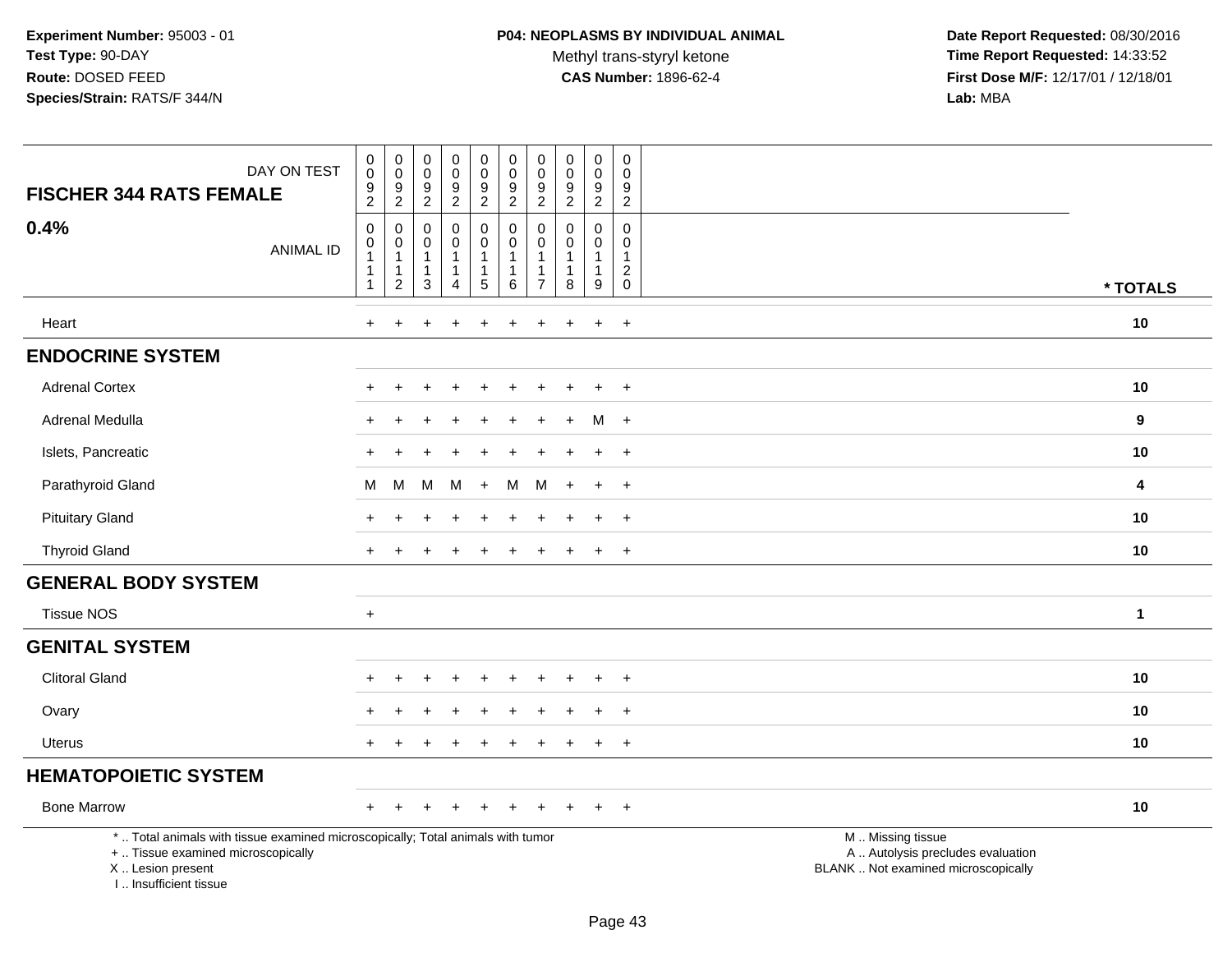Methyl trans-styryl ketone<br>CAS Number: 1896-62-4

 **Date Report Requested:** 08/30/2016 **Time Report Requested:** 14:33:52 **First Dose M/F:** 12/17/01 / 12/18/01<br>Lab: MBA **Lab:** MBA

| DAY ON TEST<br><b>FISCHER 344 RATS FEMALE</b>                                                                                              | $\pmb{0}$<br>$\pmb{0}$<br>$\frac{9}{2}$ | $\pmb{0}$<br>$\pmb{0}$<br>$\frac{9}{2}$                              | $\pmb{0}$<br>$\mathbf 0$<br>$\boldsymbol{9}$<br>$\overline{2}$  | $\pmb{0}$<br>$\mathsf{O}\xspace$<br>$\boldsymbol{9}$<br>$\overline{2}$ | 0<br>$\mathbf 0$<br>$\boldsymbol{9}$<br>$\overline{2}$               | $\pmb{0}$<br>$\pmb{0}$<br>$\frac{9}{2}$                   | $\mathbf 0$<br>$\mathbf 0$<br>9<br>$\overline{2}$            | $\mathbf 0$<br>$\mathbf 0$<br>9<br>$\overline{2}$ | $\pmb{0}$<br>$\pmb{0}$<br>$\boldsymbol{9}$<br>$\overline{2}$ | $\mathsf{O}\xspace$<br>$\mathbf 0$<br>9<br>$\overline{2}$  |                                                                                               |              |
|--------------------------------------------------------------------------------------------------------------------------------------------|-----------------------------------------|----------------------------------------------------------------------|-----------------------------------------------------------------|------------------------------------------------------------------------|----------------------------------------------------------------------|-----------------------------------------------------------|--------------------------------------------------------------|---------------------------------------------------|--------------------------------------------------------------|------------------------------------------------------------|-----------------------------------------------------------------------------------------------|--------------|
| 0.4%<br><b>ANIMAL ID</b>                                                                                                                   | $\mathsf 0$<br>0<br>1<br>-1             | $\mathbf 0$<br>0<br>$\overline{1}$<br>$\mathbf{1}$<br>$\overline{c}$ | $\mathbf 0$<br>$\mathbf 0$<br>$\mathbf{1}$<br>$\mathbf{1}$<br>3 | $\mathbf 0$<br>$\mathbf 0$<br>$\mathbf{1}$<br>4                        | 0<br>$\mathbf 0$<br>$\overline{1}$<br>$\mathbf{1}$<br>$\overline{5}$ | $\mathbf 0$<br>$\mathbf 0$<br>-1<br>-1<br>$6\phantom{1}6$ | $\mathbf{0}$<br>$\Omega$<br>$\overline{1}$<br>$\overline{7}$ | $\Omega$<br>$\Omega$<br>1<br>$\mathbf{1}$<br>8    | 0<br>$\mathbf 0$<br>1<br>$\mathbf{1}$<br>$9\,$               | $\mathbf 0$<br>$\mathbf 0$<br>$\mathbf{1}$<br>$^2_{\rm 0}$ |                                                                                               | * TOTALS     |
| Lymph Node                                                                                                                                 |                                         |                                                                      |                                                                 |                                                                        | $+$                                                                  |                                                           | $\pmb{+}$                                                    |                                                   |                                                              |                                                            |                                                                                               | $\mathbf{2}$ |
| Lymph Node, Mandibular                                                                                                                     | М                                       | M                                                                    | M                                                               | M                                                                      | М                                                                    | M                                                         | M                                                            | M                                                 | M M                                                          |                                                            |                                                                                               | $\mathbf 0$  |
| Lymph Node, Mesenteric                                                                                                                     |                                         |                                                                      |                                                                 |                                                                        |                                                                      |                                                           |                                                              |                                                   |                                                              | $\ddot{}$                                                  |                                                                                               | 10           |
| Spleen                                                                                                                                     |                                         |                                                                      |                                                                 |                                                                        |                                                                      |                                                           |                                                              |                                                   | $\ddot{}$                                                    | $^+$                                                       |                                                                                               | 10           |
| Thymus                                                                                                                                     | $\ddot{}$                               | $\pm$                                                                |                                                                 |                                                                        |                                                                      | $\ddot{}$                                                 | $\div$                                                       |                                                   | $\ddot{}$                                                    | $+$                                                        |                                                                                               | 10           |
| <b>INTEGUMENTARY SYSTEM</b>                                                                                                                |                                         |                                                                      |                                                                 |                                                                        |                                                                      |                                                           |                                                              |                                                   |                                                              |                                                            |                                                                                               |              |
| Mammary Gland                                                                                                                              |                                         |                                                                      |                                                                 |                                                                        |                                                                      |                                                           |                                                              |                                                   | ÷                                                            | $\overline{+}$                                             |                                                                                               | 10           |
| Skin                                                                                                                                       | $\ddot{}$                               |                                                                      |                                                                 |                                                                        |                                                                      |                                                           |                                                              |                                                   | $\ddot{}$                                                    | $+$                                                        |                                                                                               | 10           |
| <b>MUSCULOSKELETAL SYSTEM</b>                                                                                                              |                                         |                                                                      |                                                                 |                                                                        |                                                                      |                                                           |                                                              |                                                   |                                                              |                                                            |                                                                                               |              |
| Bone                                                                                                                                       |                                         |                                                                      |                                                                 |                                                                        |                                                                      |                                                           |                                                              |                                                   |                                                              | $^{+}$                                                     |                                                                                               | 10           |
| <b>NERVOUS SYSTEM</b>                                                                                                                      |                                         |                                                                      |                                                                 |                                                                        |                                                                      |                                                           |                                                              |                                                   |                                                              |                                                            |                                                                                               |              |
| <b>Brain</b>                                                                                                                               | $+$                                     | $+$                                                                  | $\ddot{}$                                                       | $+$                                                                    | $+$                                                                  | $+$                                                       | $+$                                                          | $+$                                               | $+$                                                          | $+$                                                        |                                                                                               | 10           |
| <b>RESPIRATORY SYSTEM</b>                                                                                                                  |                                         |                                                                      |                                                                 |                                                                        |                                                                      |                                                           |                                                              |                                                   |                                                              |                                                            |                                                                                               |              |
| Lung                                                                                                                                       |                                         |                                                                      |                                                                 |                                                                        |                                                                      |                                                           |                                                              |                                                   |                                                              | $\ddot{}$                                                  |                                                                                               | 10           |
| Nose                                                                                                                                       |                                         |                                                                      |                                                                 |                                                                        |                                                                      |                                                           |                                                              |                                                   | $\ddot{}$                                                    | $+$                                                        |                                                                                               | 10           |
| Trachea                                                                                                                                    |                                         |                                                                      |                                                                 |                                                                        |                                                                      |                                                           |                                                              |                                                   |                                                              | $\overline{+}$                                             |                                                                                               | 10           |
| *  Total animals with tissue examined microscopically; Total animals with tumor<br>+  Tissue examined microscopically<br>X  Lesion present |                                         |                                                                      |                                                                 |                                                                        |                                                                      |                                                           |                                                              |                                                   |                                                              |                                                            | M  Missing tissue<br>A  Autolysis precludes evaluation<br>BLANK  Not examined microscopically |              |

Page 44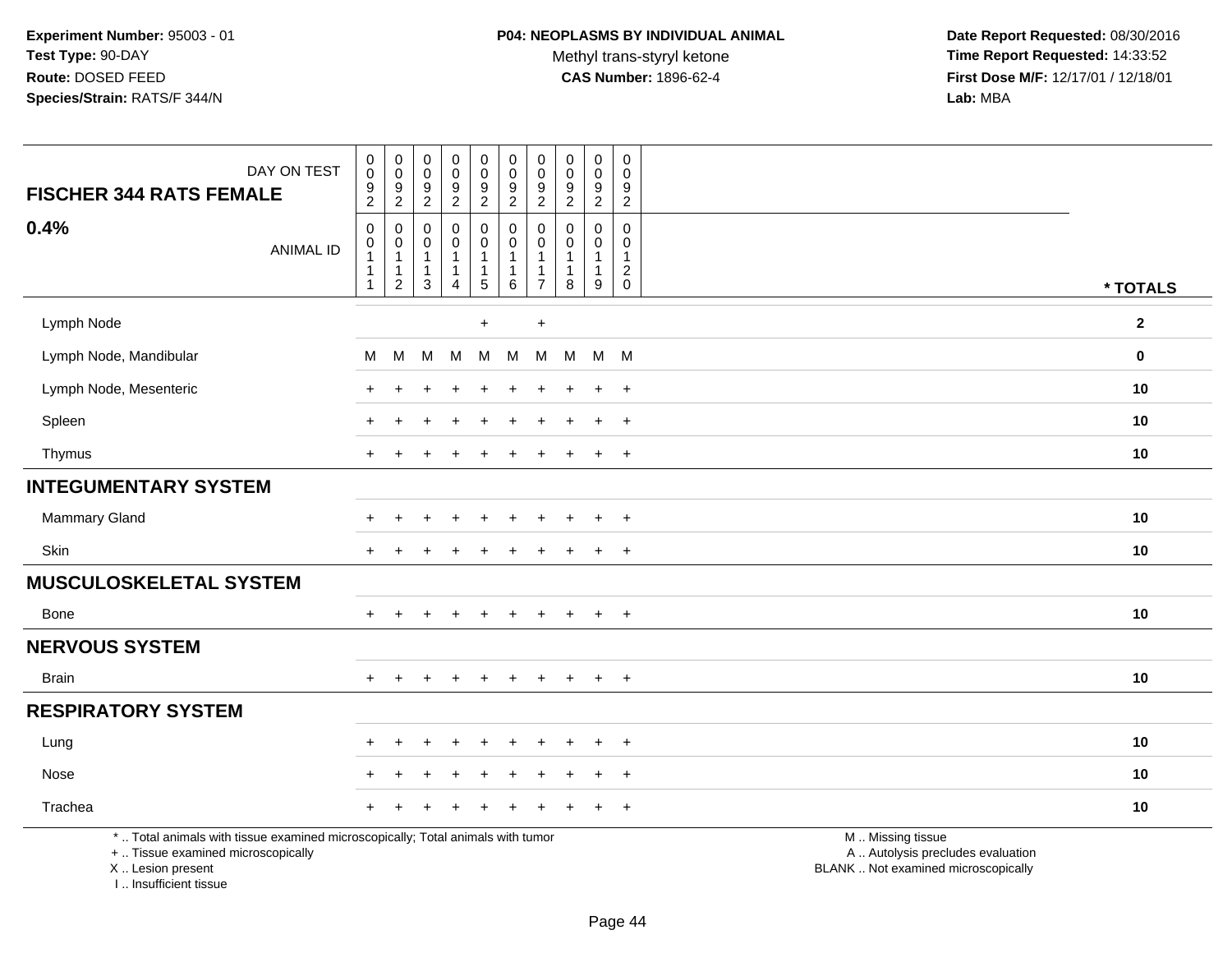| DAY ON TEST<br><b>FISCHER 344 RATS FEMALE</b> | $_{\rm 0}^{\rm 0}$<br>9<br>$\overline{c}$                   | $_{\rm 0}^{\rm 0}$<br>9<br>2     | $\begin{smallmatrix} 0\\0 \end{smallmatrix}$<br>$\boldsymbol{9}$<br>$\overline{c}$ | $\begin{smallmatrix}0\0\0\end{smallmatrix}$<br>9<br>$\overline{c}$ | $_{\rm 0}^{\rm 0}$<br>9<br>$\boldsymbol{2}$ | $_{\rm 0}^{\rm 0}$<br>$\boldsymbol{9}$<br>$\sqrt{2}$ | $\begin{smallmatrix} 0\\0 \end{smallmatrix}$<br>9<br>2 | $_{\rm 0}^{\rm 0}$<br>9<br>$\overline{2}$ | 0<br>$\mathbf 0$<br>9<br>2 | 0<br>0<br>9<br>$\sqrt{2}$     |          |
|-----------------------------------------------|-------------------------------------------------------------|----------------------------------|------------------------------------------------------------------------------------|--------------------------------------------------------------------|---------------------------------------------|------------------------------------------------------|--------------------------------------------------------|-------------------------------------------|----------------------------|-------------------------------|----------|
| 0.4%<br>ANIMAL ID                             | $\pmb{0}$<br>$\pmb{0}$<br>$\mathbf{1}$<br>$\mathbf{1}$<br>1 | 0<br>$\pmb{0}$<br>$\overline{c}$ | $\pmb{0}$<br>3                                                                     | 0<br>0                                                             | 0<br>$\mathsf 0$<br>5                       | $\pmb{0}$<br>$\pmb{0}$<br>6                          | 0<br>0                                                 | 8                                         | 0<br>0<br>9                | $\overline{c}$<br>$\mathbf 0$ | * TOTALS |
| <b>SPECIAL SENSES SYSTEM</b>                  |                                                             |                                  |                                                                                    |                                                                    |                                             |                                                      |                                                        |                                           |                            |                               |          |
| Eye                                           | $+$                                                         |                                  |                                                                                    | $\pm$                                                              | $+$                                         | $+$                                                  | $\pm$                                                  | $+$                                       | $\pm$                      | $+$                           | 10       |
| Harderian Gland                               | $+$                                                         |                                  |                                                                                    | $\pm$                                                              | $\pm$                                       | $+$                                                  | $\pm$                                                  | $+$                                       | $\pm$                      | $+$                           | 10       |
| <b>URINARY SYSTEM</b>                         |                                                             |                                  |                                                                                    |                                                                    |                                             |                                                      |                                                        |                                           |                            |                               |          |
| Kidney                                        |                                                             |                                  |                                                                                    |                                                                    | +                                           |                                                      |                                                        |                                           | $\pm$                      | $\pm$                         | 10       |
| <b>Urinary Bladder</b>                        | $+$                                                         |                                  |                                                                                    | $\ddot{}$                                                          | $+$                                         | $+$                                                  | $+$                                                    | $+$                                       | $+$                        | $+$                           | 10       |
| <b>SYSTEMIC LESIONS</b>                       |                                                             |                                  |                                                                                    |                                                                    |                                             |                                                      |                                                        |                                           |                            |                               |          |
| Multiple Organ                                |                                                             |                                  |                                                                                    |                                                                    | $+$                                         | $+$                                                  | $\pm$                                                  | $+$                                       | $\pm$                      | $+$                           | 10       |

\* .. Total animals with tissue examined microscopically; Total animals with tumor

+ .. Tissue examined microscopically

- X .. Lesion present
- I .. Insufficient tissue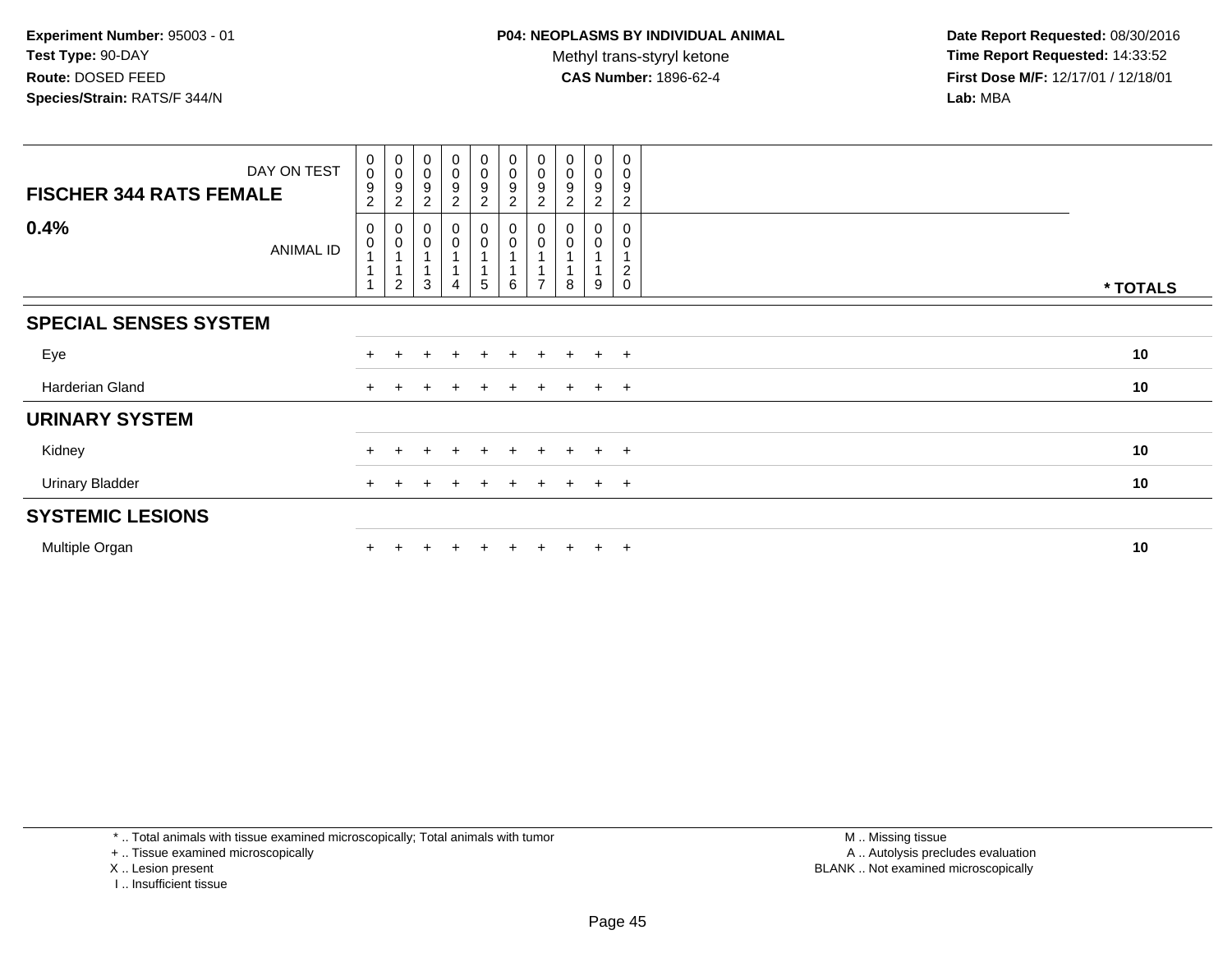| DAY ON TEST<br><b>FISCHER 344 RATS FEMALE</b><br><b>CONTROL SPECIAL</b><br><b>ANIMAL ID</b> | * TOTALS |
|---------------------------------------------------------------------------------------------|----------|
| <b>ALIMENTARY SYSTEM</b>                                                                    |          |
| <b>NONE</b>                                                                                 |          |
| <b>CARDIOVASCULAR SYSTEM</b>                                                                |          |
| <b>NONE</b>                                                                                 |          |
| <b>ENDOCRINE SYSTEM</b>                                                                     |          |
| <b>NONE</b>                                                                                 |          |
| <b>GENERAL BODY SYSTEM</b>                                                                  |          |
| <b>NONE</b>                                                                                 |          |
| <b>GENITAL SYSTEM</b>                                                                       |          |
| <b>NONE</b>                                                                                 |          |
| <b>HEMATOPOIETIC SYSTEM</b>                                                                 |          |
| <b>NONE</b>                                                                                 |          |
| <b>INTEGUMENTARY SYSTEM</b>                                                                 |          |
| <b>NONE</b>                                                                                 |          |
| <b>MUSCULOSKELETAL SYSTEM</b>                                                               |          |
| <b>NONE</b>                                                                                 |          |

\* .. Total animals with tissue examined microscopically; Total animals with tumor

+ .. Tissue examined microscopically

X .. Lesion present

I .. Insufficient tissue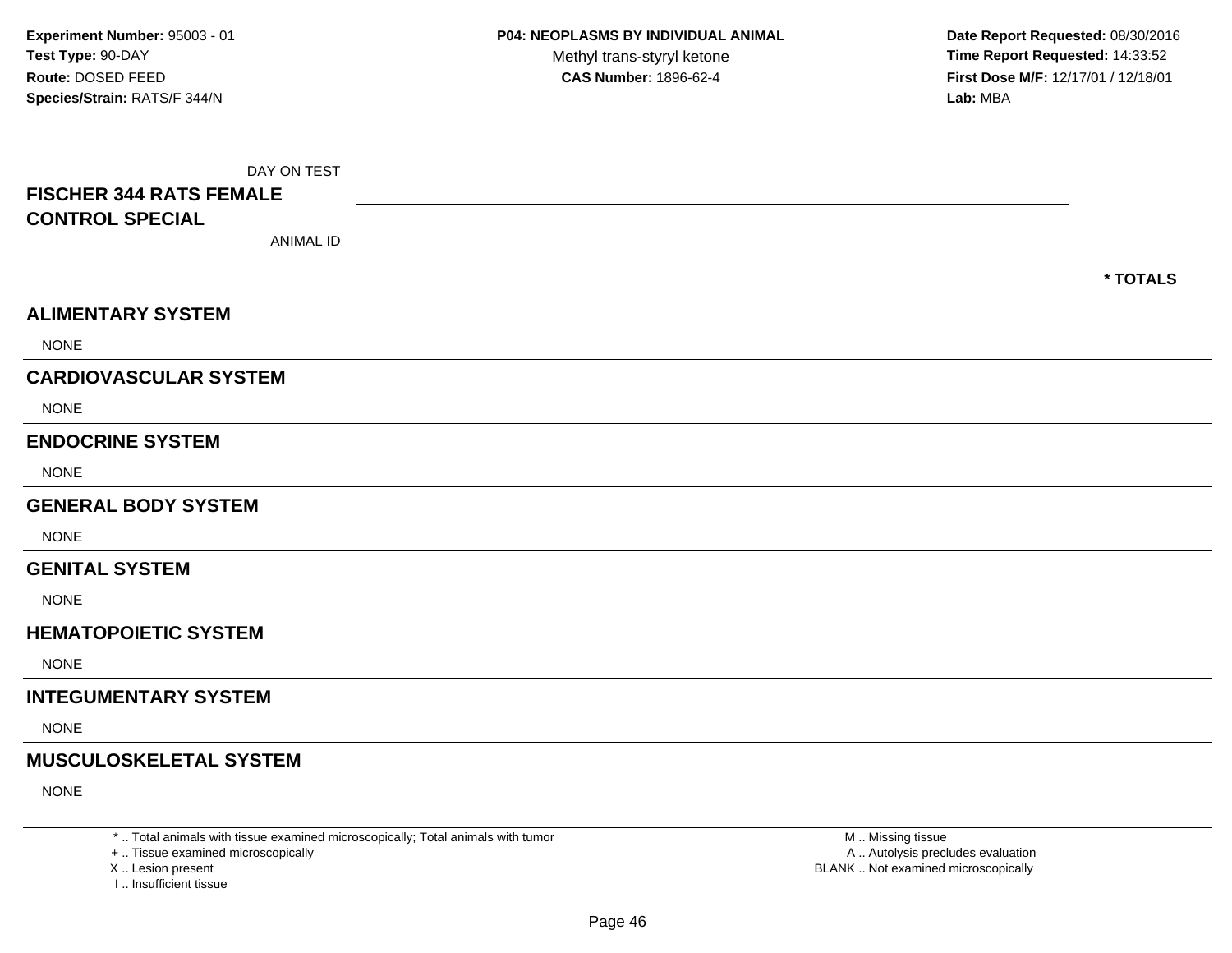|                                | DAY ON TEST |          |
|--------------------------------|-------------|----------|
| <b>FISCHER 344 RATS FEMALE</b> |             |          |
| <b>CONTROL SPECIAL</b>         |             |          |
|                                | ANIMAL ID   |          |
|                                |             | * TOTALS |
| <b>NERVOUS SYSTEM</b>          |             |          |
| <b>NONE</b>                    |             |          |
| <b>RESPIRATORY SYSTEM</b>      |             |          |
| <b>NONE</b>                    |             |          |
| <b>SPECIAL SENSES SYSTEM</b>   |             |          |
| <b>NONE</b>                    |             |          |
| <b>URINARY SYSTEM</b>          |             |          |
| <b>NONE</b>                    |             |          |
| <b>SYSTEMIC LESIONS</b>        |             |          |
|                                |             |          |

Multiple Organ**<sup>0</sup>**

\* .. Total animals with tissue examined microscopically; Total animals with tumor

+ .. Tissue examined microscopically

X .. Lesion present

I .. Insufficient tissue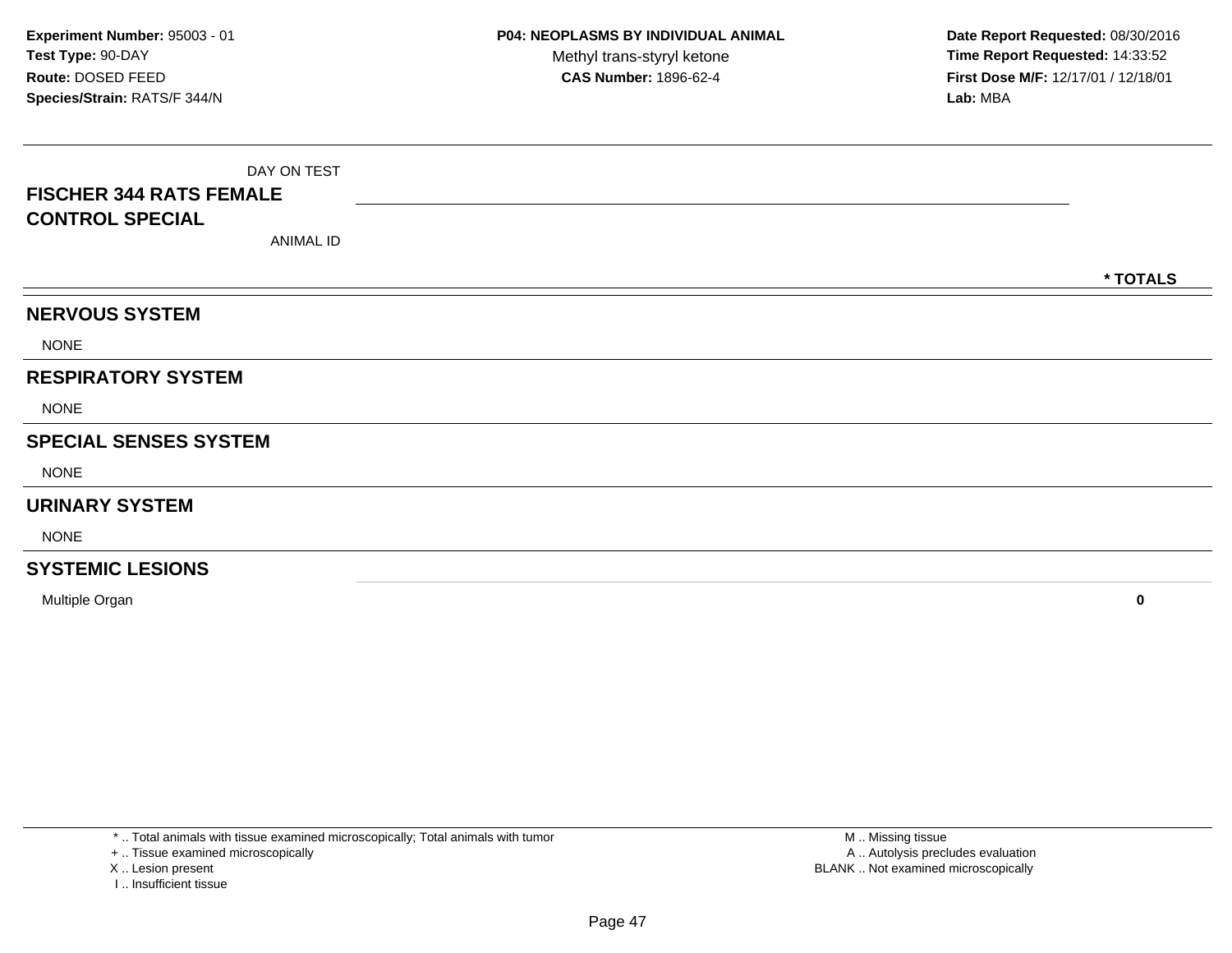| DAY ON TEST<br><b>FISCHER 344 RATS FEMALE</b><br>0.025% SPECIAL<br><b>ANIMAL ID</b> | * TOTALS |
|-------------------------------------------------------------------------------------|----------|
| <b>ALIMENTARY SYSTEM</b>                                                            |          |
| <b>NONE</b>                                                                         |          |
| <b>CARDIOVASCULAR SYSTEM</b>                                                        |          |
| <b>NONE</b>                                                                         |          |
| <b>ENDOCRINE SYSTEM</b>                                                             |          |
| <b>NONE</b>                                                                         |          |
| <b>GENERAL BODY SYSTEM</b>                                                          |          |
| <b>NONE</b>                                                                         |          |
| <b>GENITAL SYSTEM</b>                                                               |          |
| <b>NONE</b>                                                                         |          |
| <b>HEMATOPOIETIC SYSTEM</b>                                                         |          |
| <b>NONE</b>                                                                         |          |
| <b>INTEGUMENTARY SYSTEM</b>                                                         |          |
| <b>NONE</b>                                                                         |          |
| <b>MUSCULOSKELETAL SYSTEM</b>                                                       |          |
| <b>NONE</b>                                                                         |          |

\* .. Total animals with tissue examined microscopically; Total animals with tumor

+ .. Tissue examined microscopically

X .. Lesion present

I .. Insufficient tissue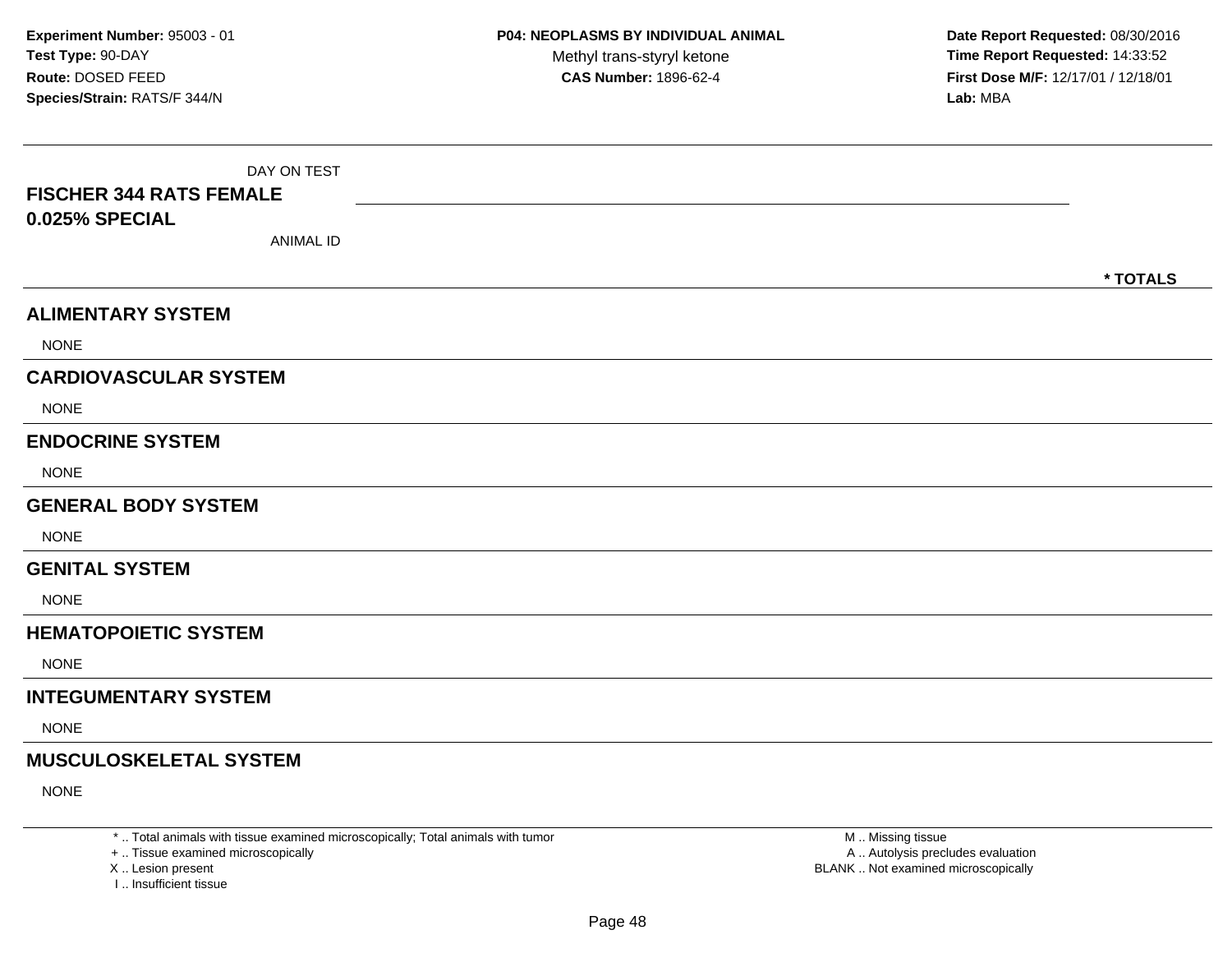|                                | DAY ON TEST |          |
|--------------------------------|-------------|----------|
| <b>FISCHER 344 RATS FEMALE</b> |             |          |
| 0.025% SPECIAL                 |             |          |
|                                | ANIMAL ID   |          |
|                                |             | * TOTALS |
| <b>NERVOUS SYSTEM</b>          |             |          |
| <b>NONE</b>                    |             |          |
| <b>RESPIRATORY SYSTEM</b>      |             |          |
| <b>NONE</b>                    |             |          |
| <b>SPECIAL SENSES SYSTEM</b>   |             |          |
| <b>NONE</b>                    |             |          |
| <b>URINARY SYSTEM</b>          |             |          |
| <b>NONE</b>                    |             |          |
| <b>SYSTEMIC LESIONS</b>        |             |          |

Multiple Organ**<sup>0</sup>**

\* .. Total animals with tissue examined microscopically; Total animals with tumor

+ .. Tissue examined microscopically

X .. Lesion present

I .. Insufficient tissue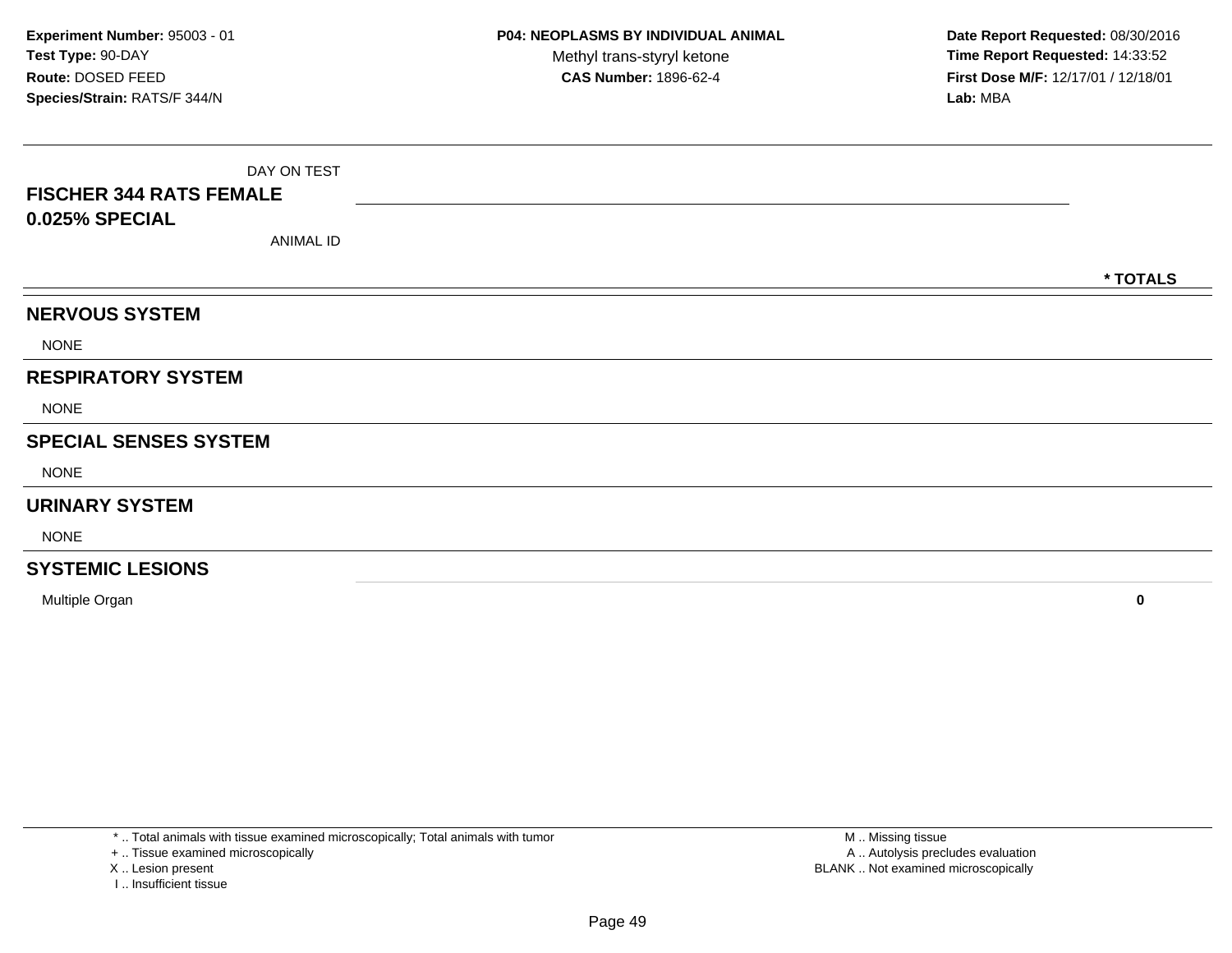| DAY ON TEST<br><b>FISCHER 344 RATS FEMALE</b><br>0.05% SPECIAL<br><b>ANIMAL ID</b> | * TOTALS |
|------------------------------------------------------------------------------------|----------|
| <b>ALIMENTARY SYSTEM</b>                                                           |          |
| <b>NONE</b>                                                                        |          |
| <b>CARDIOVASCULAR SYSTEM</b>                                                       |          |
| <b>NONE</b>                                                                        |          |
| <b>ENDOCRINE SYSTEM</b>                                                            |          |
| <b>NONE</b>                                                                        |          |
| <b>GENERAL BODY SYSTEM</b>                                                         |          |
| <b>NONE</b>                                                                        |          |
| <b>GENITAL SYSTEM</b>                                                              |          |
| <b>NONE</b>                                                                        |          |
| <b>HEMATOPOIETIC SYSTEM</b>                                                        |          |
| <b>NONE</b>                                                                        |          |
| <b>INTEGUMENTARY SYSTEM</b>                                                        |          |
| <b>NONE</b>                                                                        |          |
| <b>MUSCULOSKELETAL SYSTEM</b>                                                      |          |
| <b>NONE</b>                                                                        |          |

\* .. Total animals with tissue examined microscopically; Total animals with tumor

+ .. Tissue examined microscopically

X .. Lesion present

I .. Insufficient tissue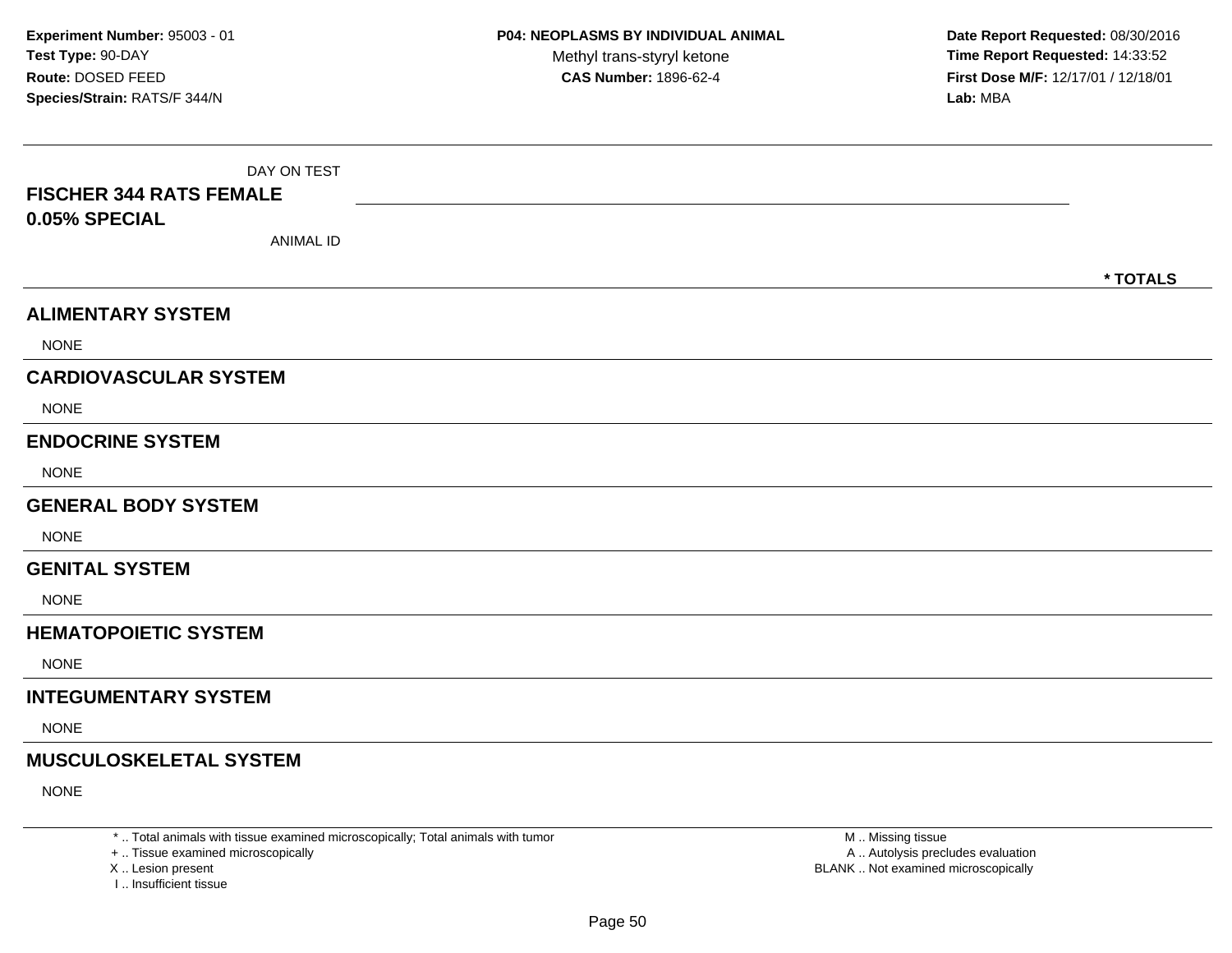| DAY ON TEST                    |          |
|--------------------------------|----------|
| <b>FISCHER 344 RATS FEMALE</b> |          |
| 0.05% SPECIAL                  |          |
| <b>ANIMAL ID</b>               |          |
|                                | * TOTALS |
| <b>NERVOUS SYSTEM</b>          |          |
| <b>NONE</b>                    |          |
| <b>RESPIRATORY SYSTEM</b>      |          |
| <b>NONE</b>                    |          |
| <b>SPECIAL SENSES SYSTEM</b>   |          |
| <b>NONE</b>                    |          |
| <b>URINARY SYSTEM</b>          |          |
| <b>NONE</b>                    |          |
| <b>SYSTEMIC LESIONS</b>        |          |

Multiple Organ**<sup>0</sup>**

\* .. Total animals with tissue examined microscopically; Total animals with tumor

+ .. Tissue examined microscopically

X .. Lesion present

I .. Insufficient tissue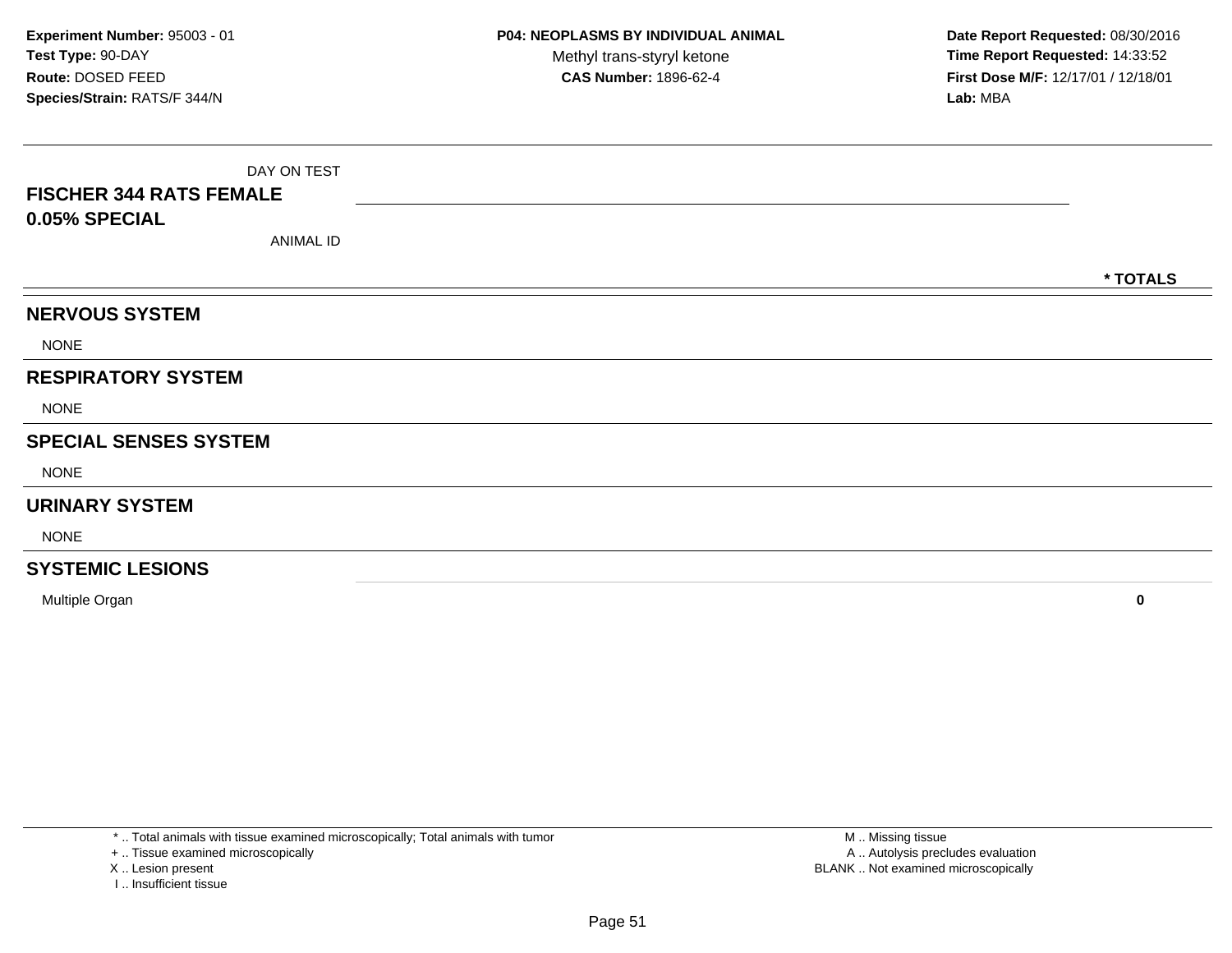| DAY ON TEST<br><b>FISCHER 344 RATS FEMALE</b><br>0.1% SPECIAL<br><b>ANIMAL ID</b> | * TOTALS |
|-----------------------------------------------------------------------------------|----------|
| <b>ALIMENTARY SYSTEM</b>                                                          |          |
| <b>NONE</b>                                                                       |          |
| <b>CARDIOVASCULAR SYSTEM</b>                                                      |          |
| <b>NONE</b>                                                                       |          |
| <b>ENDOCRINE SYSTEM</b>                                                           |          |
| <b>NONE</b>                                                                       |          |
| <b>GENERAL BODY SYSTEM</b>                                                        |          |
| <b>NONE</b>                                                                       |          |
| <b>GENITAL SYSTEM</b>                                                             |          |
| <b>NONE</b>                                                                       |          |
| <b>HEMATOPOIETIC SYSTEM</b>                                                       |          |
| <b>NONE</b>                                                                       |          |
| <b>INTEGUMENTARY SYSTEM</b>                                                       |          |
| <b>NONE</b>                                                                       |          |
| <b>MUSCULOSKELETAL SYSTEM</b>                                                     |          |
| <b>NONE</b>                                                                       |          |

\* .. Total animals with tissue examined microscopically; Total animals with tumor

+ .. Tissue examined microscopically

X .. Lesion present

I .. Insufficient tissue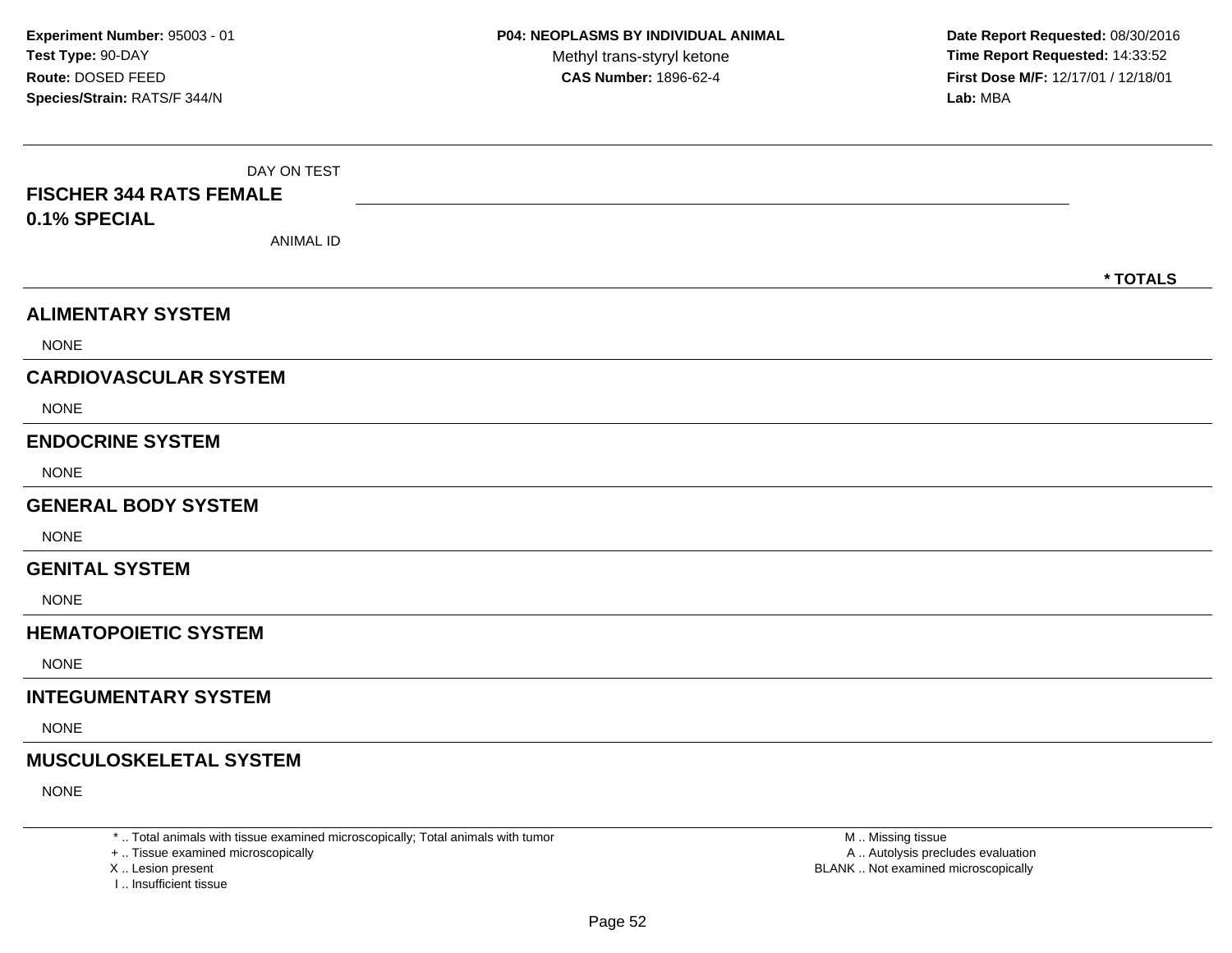| DAY ON TEST                    |          |
|--------------------------------|----------|
| <b>FISCHER 344 RATS FEMALE</b> |          |
| 0.1% SPECIAL                   |          |
| <b>ANIMAL ID</b>               |          |
|                                | * TOTALS |
| <b>NERVOUS SYSTEM</b>          |          |
| <b>NONE</b>                    |          |
| <b>RESPIRATORY SYSTEM</b>      |          |
| <b>NONE</b>                    |          |
| <b>SPECIAL SENSES SYSTEM</b>   |          |
| <b>NONE</b>                    |          |
| <b>URINARY SYSTEM</b>          |          |
| <b>NONE</b>                    |          |
| <b>SYSTEMIC LESIONS</b>        |          |

Multiple Organ**<sup>0</sup>**

\* .. Total animals with tissue examined microscopically; Total animals with tumor

+ .. Tissue examined microscopically

X .. Lesion present

I .. Insufficient tissue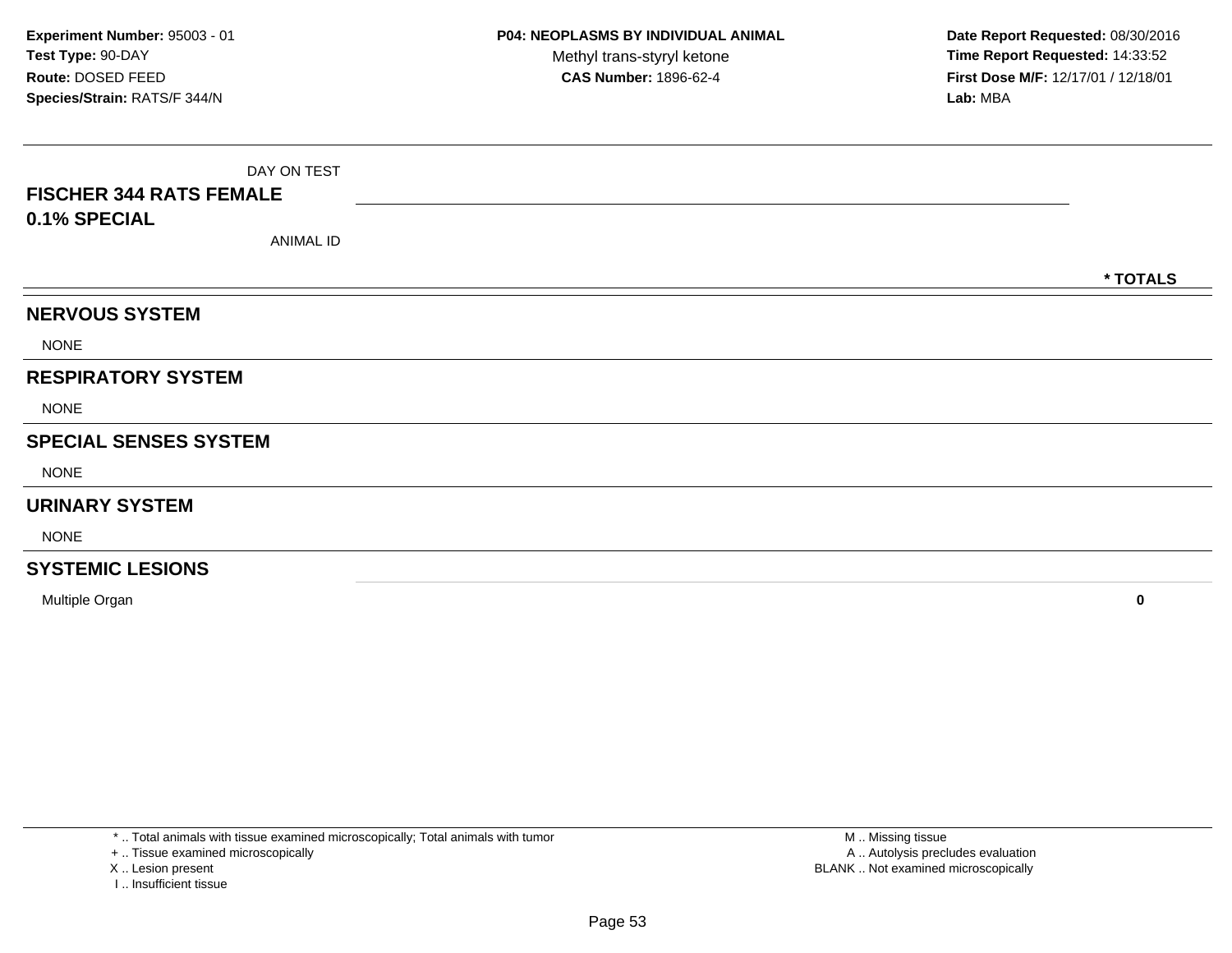| DAY ON TEST<br><b>FISCHER 344 RATS FEMALE</b><br>0.2% SPECIAL<br><b>ANIMAL ID</b> | * TOTALS |
|-----------------------------------------------------------------------------------|----------|
| <b>ALIMENTARY SYSTEM</b>                                                          |          |
| <b>NONE</b>                                                                       |          |
| <b>CARDIOVASCULAR SYSTEM</b>                                                      |          |
| <b>NONE</b>                                                                       |          |
| <b>ENDOCRINE SYSTEM</b>                                                           |          |
| <b>NONE</b>                                                                       |          |
| <b>GENERAL BODY SYSTEM</b>                                                        |          |
| <b>NONE</b>                                                                       |          |
| <b>GENITAL SYSTEM</b>                                                             |          |
| <b>NONE</b>                                                                       |          |
| <b>HEMATOPOIETIC SYSTEM</b>                                                       |          |
| <b>NONE</b>                                                                       |          |
| <b>INTEGUMENTARY SYSTEM</b>                                                       |          |
| <b>NONE</b>                                                                       |          |
| <b>MUSCULOSKELETAL SYSTEM</b>                                                     |          |
| <b>NONE</b>                                                                       |          |

\* .. Total animals with tissue examined microscopically; Total animals with tumor

+ .. Tissue examined microscopically

X .. Lesion present

I .. Insufficient tissue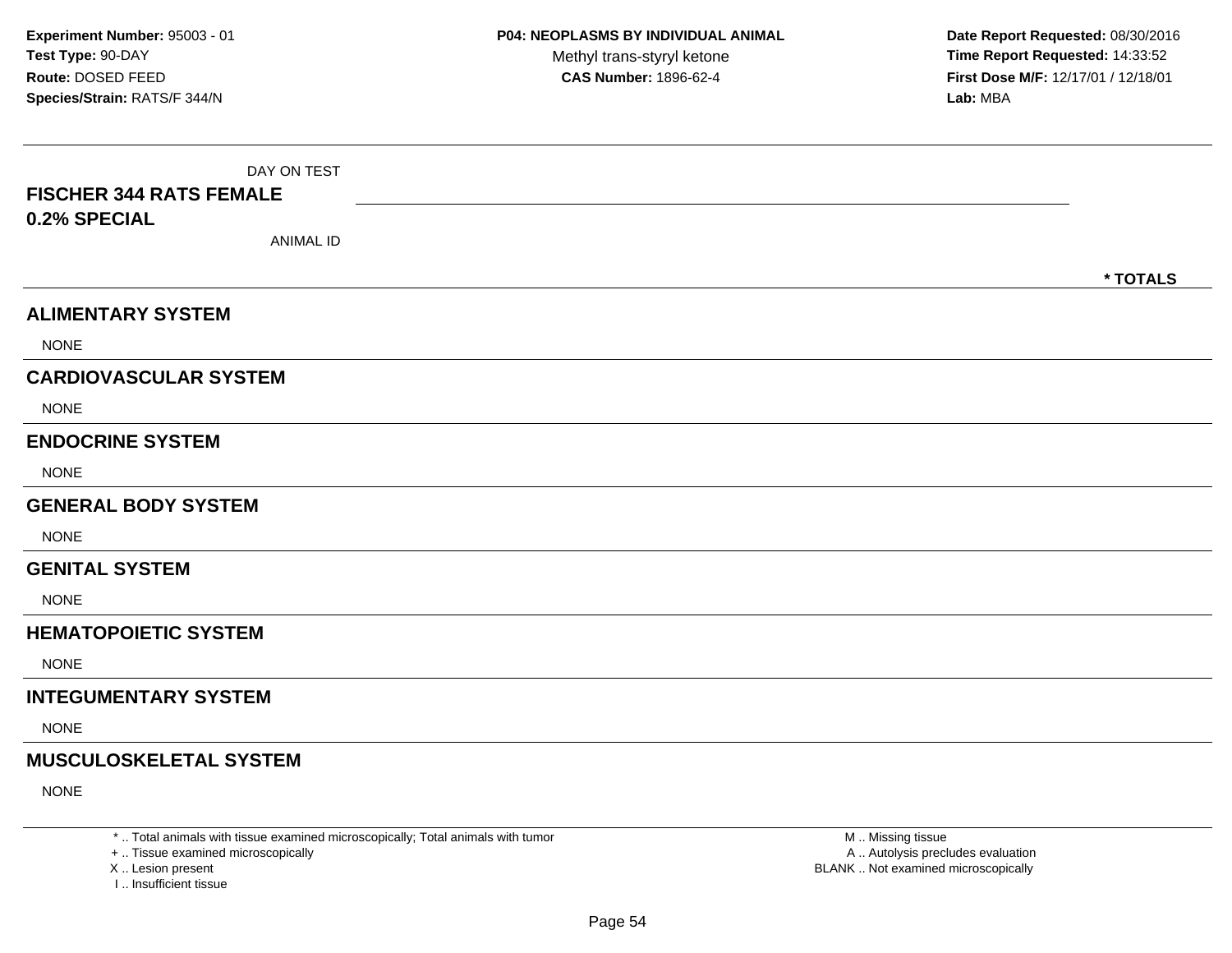| DAY ON TEST<br><b>FISCHER 344 RATS FEMALE</b> |          |
|-----------------------------------------------|----------|
| 0.2% SPECIAL                                  |          |
| <b>ANIMAL ID</b>                              |          |
|                                               | * TOTALS |
| <b>NERVOUS SYSTEM</b>                         |          |
| <b>NONE</b>                                   |          |
| <b>RESPIRATORY SYSTEM</b>                     |          |
| <b>NONE</b>                                   |          |
| <b>SPECIAL SENSES SYSTEM</b>                  |          |
| <b>NONE</b>                                   |          |
| <b>URINARY SYSTEM</b>                         |          |
| <b>NONE</b>                                   |          |
| <b>SYSTEMIC LESIONS</b>                       |          |

Multiple Organ**<sup>0</sup>**

\* .. Total animals with tissue examined microscopically; Total animals with tumor

+ .. Tissue examined microscopically

- X .. Lesion present
- I .. Insufficient tissue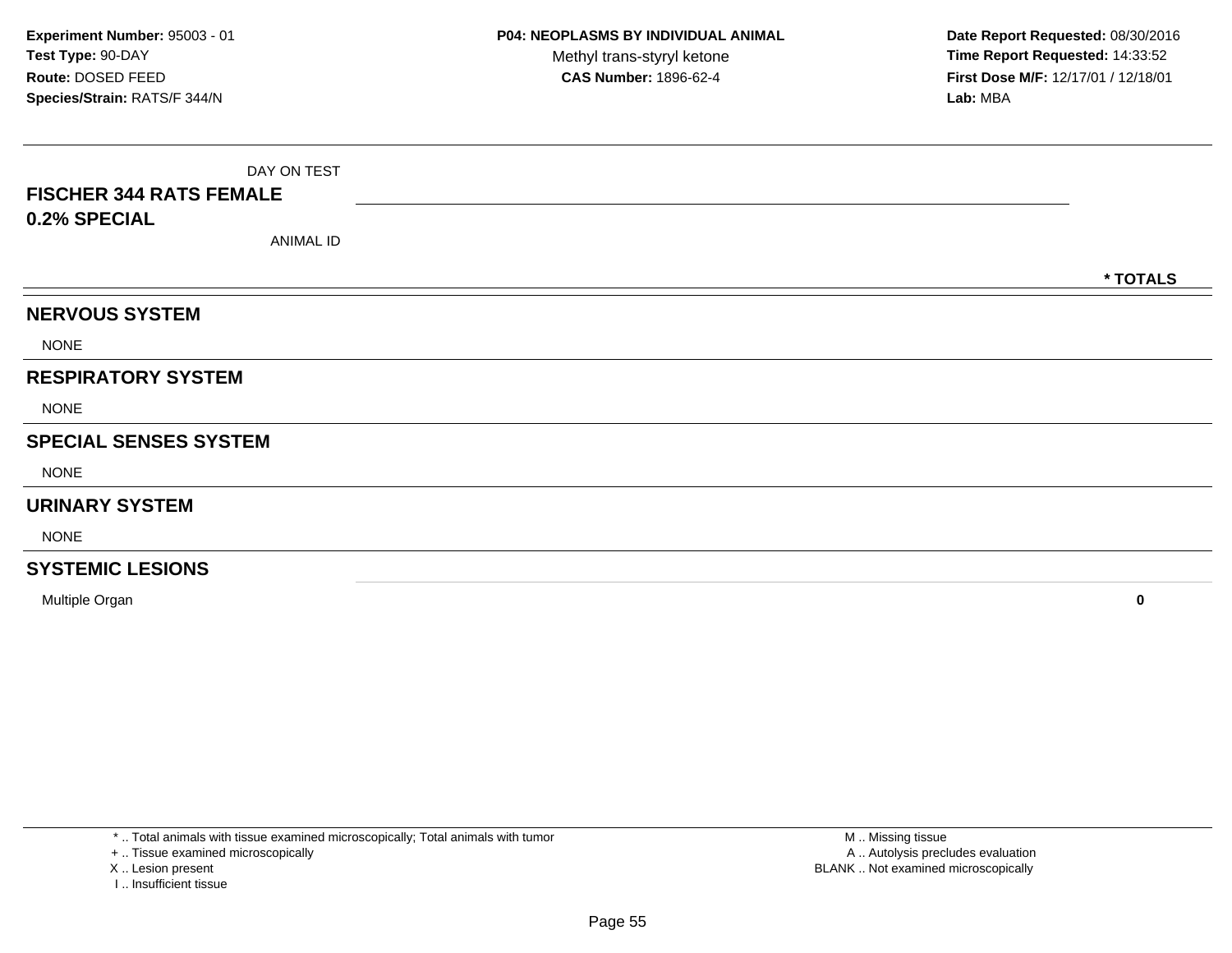| DAY ON TEST<br><b>FISCHER 344 RATS FEMALE</b><br>0.4% SPECIAL<br><b>ANIMAL ID</b> |          |
|-----------------------------------------------------------------------------------|----------|
|                                                                                   | * TOTALS |
| <b>ALIMENTARY SYSTEM</b>                                                          |          |
| <b>NONE</b>                                                                       |          |
| <b>CARDIOVASCULAR SYSTEM</b>                                                      |          |
| <b>NONE</b>                                                                       |          |
| <b>ENDOCRINE SYSTEM</b>                                                           |          |
| <b>NONE</b>                                                                       |          |
| <b>GENERAL BODY SYSTEM</b>                                                        |          |
| <b>NONE</b>                                                                       |          |
| <b>GENITAL SYSTEM</b>                                                             |          |
| <b>NONE</b>                                                                       |          |
| <b>HEMATOPOIETIC SYSTEM</b>                                                       |          |
| <b>NONE</b>                                                                       |          |
| <b>INTEGUMENTARY SYSTEM</b>                                                       |          |
| <b>NONE</b>                                                                       |          |
| <b>MUSCULOSKELETAL SYSTEM</b>                                                     |          |
| <b>NONE</b>                                                                       |          |

\* .. Total animals with tissue examined microscopically; Total animals with tumor

+ .. Tissue examined microscopically

X .. Lesion present

I .. Insufficient tissue